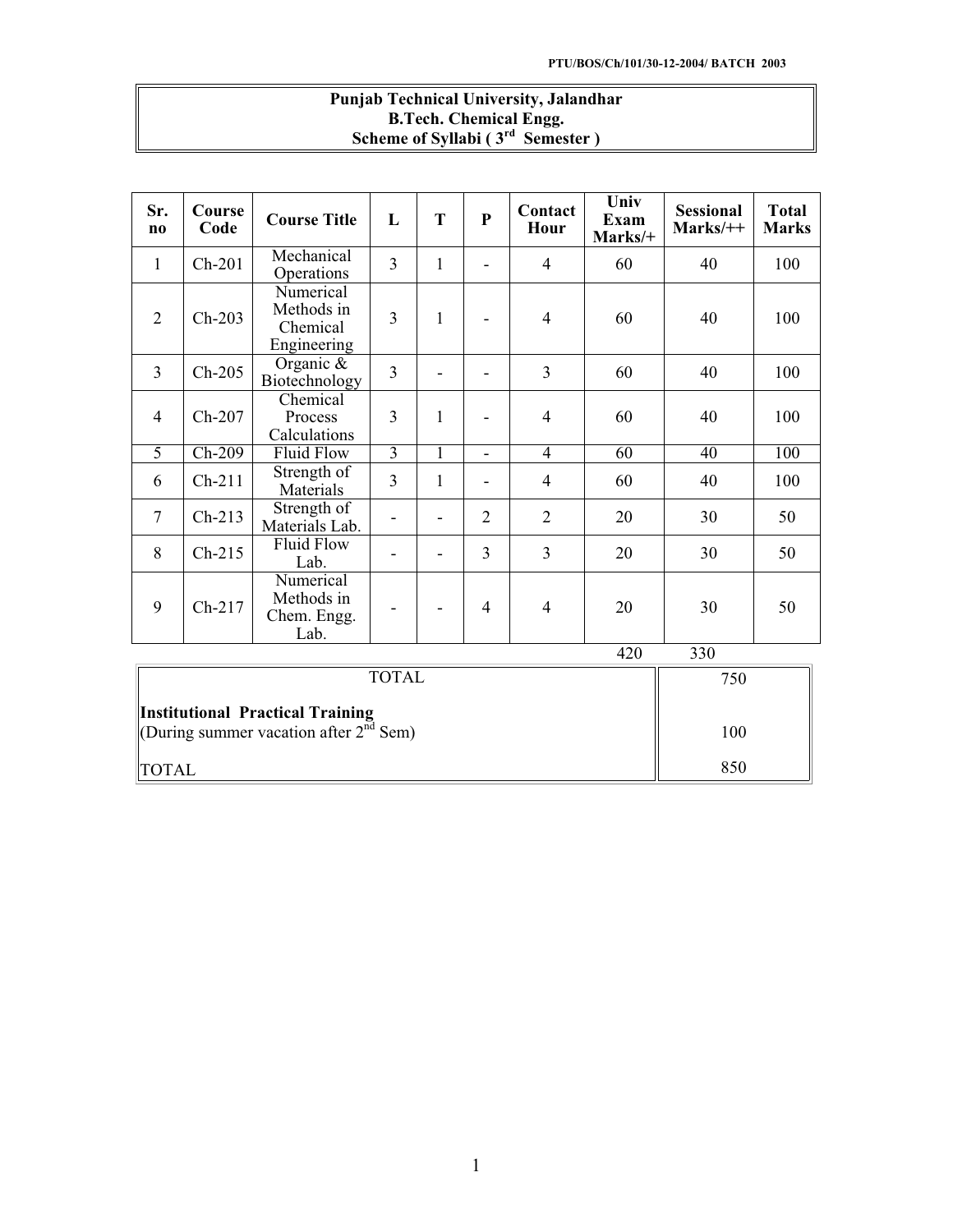| Sr.no          | Course<br>Code | Course Title                           | L              | T            | $\overline{P}$ | Contact<br>Hour | Univ<br>Exam<br>Marks/+ | Sessional<br>$Marks/++$ | Total<br>Marks |
|----------------|----------------|----------------------------------------|----------------|--------------|----------------|-----------------|-------------------------|-------------------------|----------------|
| 1              | $Ch-$<br>202   | Chemical<br>Process Tech.-I            | 3              |              |                | 3               | 60                      | 40                      | 100            |
| $\overline{2}$ | $Ch-$<br>204   | Mass Transfer-                         | 3              | $\mathbf{1}$ |                | $\overline{4}$  | 60                      | 40                      | 100            |
| $\overline{3}$ | $Ch-$<br>206   | <b>Heat Transfer</b>                   | 3              | $\mathbf{1}$ | ۰              | 4               | 60                      | 40                      | 100            |
| $\overline{4}$ | $Ch-$<br>208   | Chemical<br>Process<br>Instrumentation | 3              |              |                | 3               | 60                      | 40                      | 100            |
| 5              | $Ch-$<br>210   | Chemical<br>Reaction<br>Engg.-I        | 3              | $\mathbf{1}$ |                | $\overline{4}$  | 60                      | 40                      | 100            |
| 6              | $Ch-$<br>212   | Engineering<br>Materials               | $\overline{3}$ |              |                | 3               | 60                      | 40                      | 100            |
| $\overline{7}$ | $Ch-$<br>214   | <b>Heat Transfer</b><br>Lab.           |                |              | $\overline{4}$ | $\overline{4}$  | 20                      | 30                      | 50             |
| 8              | $Ch-$<br>216   | Chemical Tech.<br>Lab.                 |                |              | 3              | 3               | 20                      | 30                      | 50             |
| 9              | $Ch-$<br>218   | Mechanical<br>Operation Lab.           |                |              | $\overline{4}$ | $\overline{4}$  | 20                      | 30                      | 50             |
|                |                | <b>General Fitness</b>                 |                |              |                |                 |                         |                         | 100            |
| <b>TOTAL</b>   |                |                                        |                |              |                |                 | 420                     | 330                     | 850            |

# **Punjab Technical University, Jalandhar B.Tech. Chemical Engg. Scheme of Syllabi 4th Semester**

\*\* **There should be industrial/institutional training of 6 weeks duration in the summer vacation after 4th semester**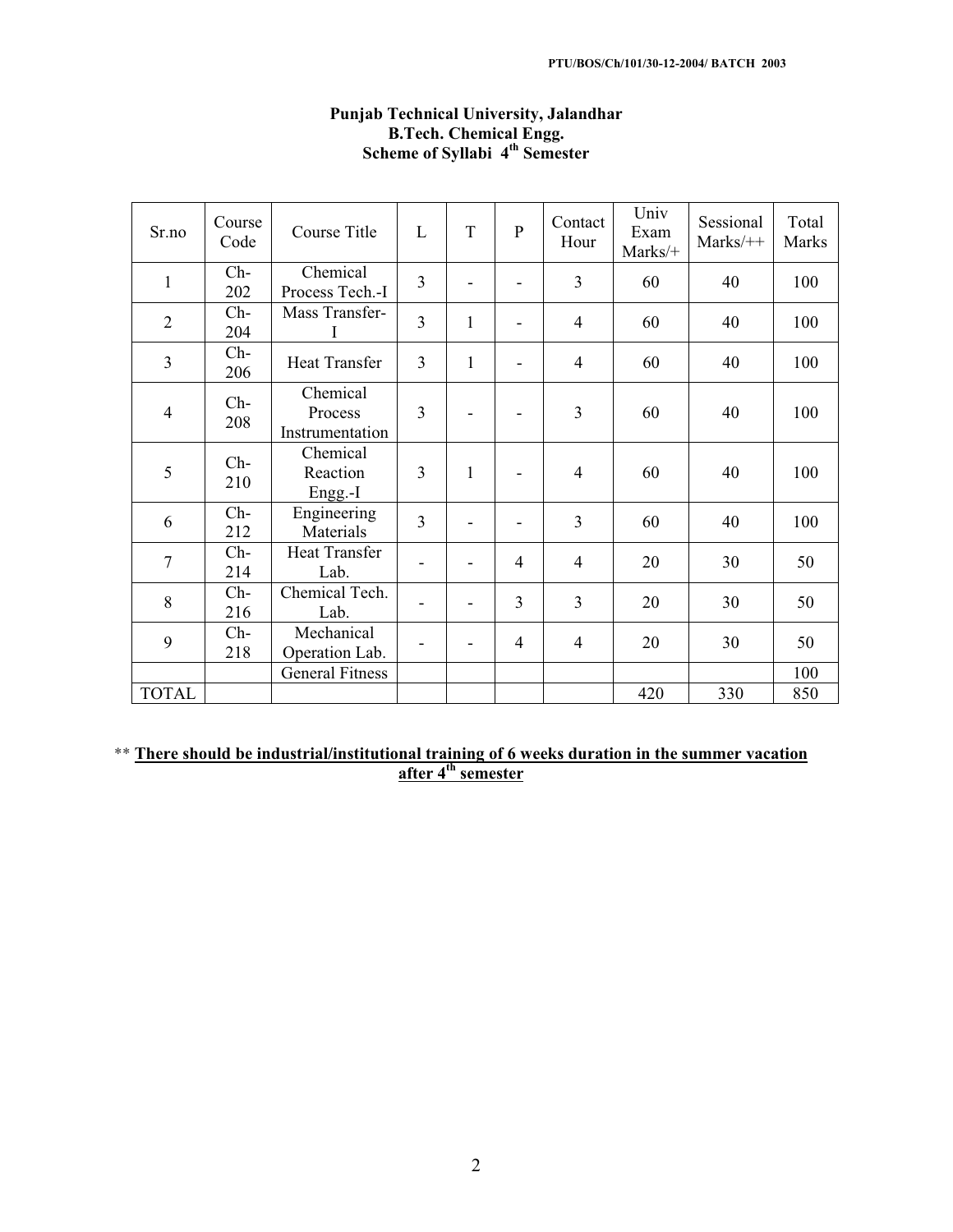| Sr.no          | Course<br>Code | Course Title                        | L              | T            | $\mathbf{P}$             | Contact<br>Hour | Univ<br>Exam<br>Marks/+ | Sessional<br>$Marks/++$ | Total<br>Marks |
|----------------|----------------|-------------------------------------|----------------|--------------|--------------------------|-----------------|-------------------------|-------------------------|----------------|
| $\mathbf{1}$   | $Ch-$<br>301   | Chemical Engg.<br>Thermodynamics    | 3              | $\mathbf{1}$ |                          | $\overline{4}$  | 60                      | 40                      | 100            |
| $\overline{2}$ | $Ch-$<br>303   | Mass Transfer-II                    | $\overline{3}$ | 1            |                          | 4               | 60                      | 40                      | 100            |
| $\overline{3}$ | $Ch-$<br>305   | Chemical<br>Process Control         | 3              | $\mathbf{1}$ |                          | $\overline{4}$  | 60                      | 40                      | 100            |
| $\overline{4}$ | $Ch-$<br>307   | Industrial<br>Pollution Control     | 3              | $\mathbf{1}$ |                          | 4               | 60                      | 40                      | 100            |
| 5              | $Ch-$<br>309   | Chemical<br>Process Tech.II         | 3              |              | $\overline{\phantom{0}}$ | $\overline{3}$  | 60                      | 40                      | 100            |
| 6              | $Ch$ *         | Elective-I                          | 3              | ٠            |                          | $\overline{3}$  | 60                      | 40                      | 100            |
| $\overline{7}$ | $Ch-$<br>311   | Mass Transfer<br>Lab.               |                |              | 4                        | $\overline{4}$  | 20                      | 30                      | 50             |
| 8              | $Ch-$<br>313   | Chem. Reaction<br>Engg. Lab.        |                |              | $\overline{4}$           | 4               | 20                      | 30                      | 50             |
| 9              | $Ch-$<br>315   | CAD in<br>Chemical Engg.            |                |              | $\overline{2}$           | $\overline{2}$  | 20                      | 30                      | 50             |
|                |                | Industrial<br>Practical<br>Training |                |              |                          |                 | 40                      | 60                      | 100            |
|                |                | <b>TOTAL</b>                        |                |              |                          |                 | 460                     | 390                     | 850            |

# **Punjab Technical University, Jalandhar B.Tech. Chemical Engg. Scheme of Syllabi 5th Semester**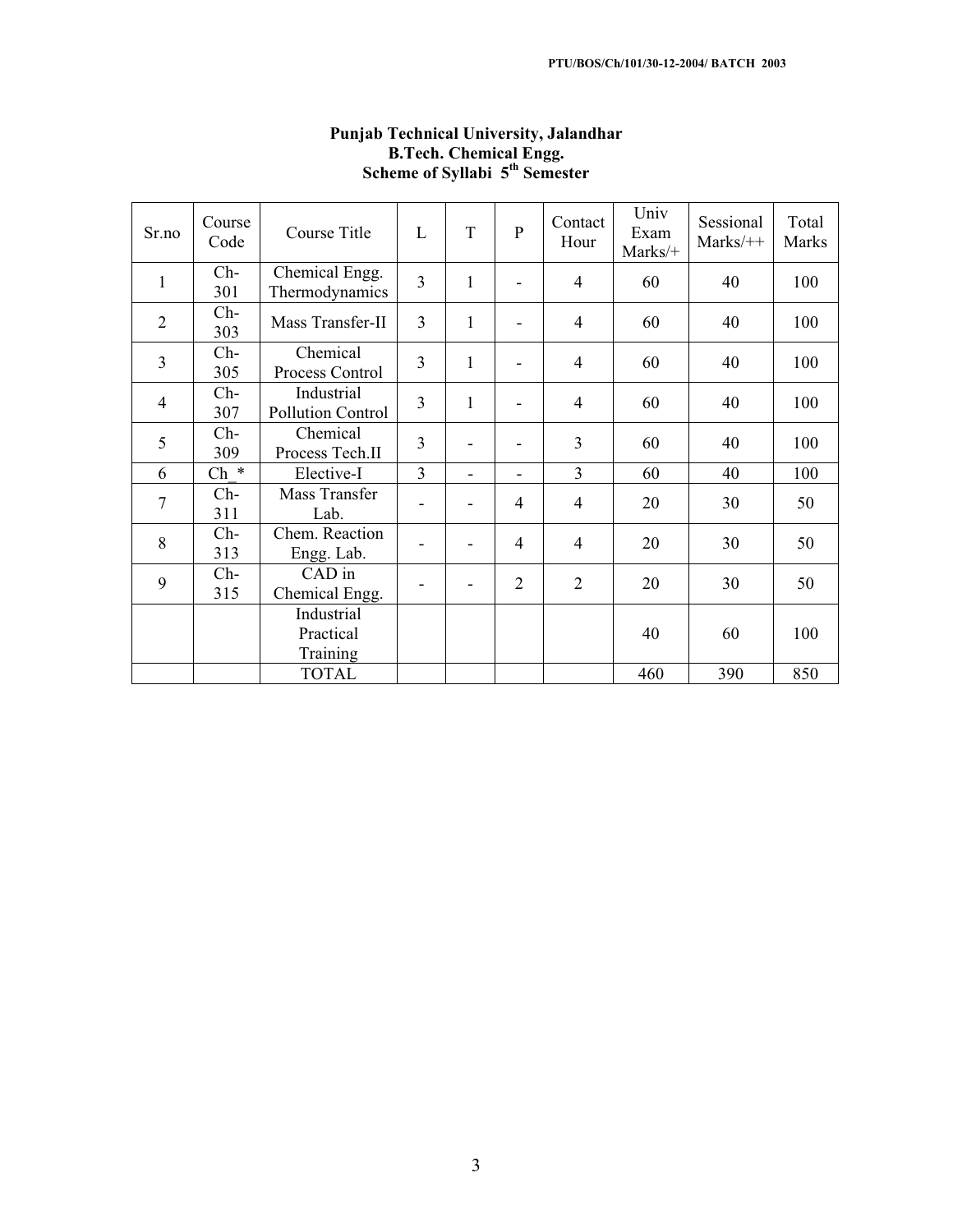| Sr.no          | Course<br>Code                                    | Course Title                                         | L                | T                        | $\overline{P}$           | Contact<br>Hour | Univ<br>Exam<br>Marks/+ | Sessional<br>$Marks/++$ | Total<br>Marks |
|----------------|---------------------------------------------------|------------------------------------------------------|------------------|--------------------------|--------------------------|-----------------|-------------------------|-------------------------|----------------|
| $\mathbf{1}$   | Chemical<br>$Ch-$<br>Reaction<br>302<br>Engg.II   |                                                      | 3                | $\mathbf{1}$             |                          | $\overline{4}$  | 60                      | 40                      | 100            |
| $\overline{2}$ | $Ch-$<br>304                                      | Optimization<br>Techniques                           | $\overline{3}$   | $\mathbf{1}$             | $\blacksquare$           | $\overline{4}$  | 60                      | 40                      | 100            |
| 3              | $Ch-$<br><b>Energy Engg</b><br>306                |                                                      | 3                | $\mathbf{1}$             | $\mathbf{0}$             | $\overline{4}$  | 60                      | 40                      | 100            |
| 4.             | $Ch-$<br>308                                      | Project<br>Management                                | 3                | $\mathbf{1}$             | $\boldsymbol{0}$         | $\overline{4}$  | 60                      | 40                      | 100            |
| 5              | $Ch$ *                                            | Elective -II                                         | $\overline{3}$   | $\overline{\phantom{0}}$ | $\overline{\phantom{a}}$ | 3               | 60                      | 40                      | 100            |
| 6              | Process<br>$Ch-$<br>Equipment<br>310<br>Design(P) |                                                      | $\mathbf{1}$     |                          | 3                        | $\overline{4}$  | 20                      | 30                      | 50             |
| $\overline{7}$ | Process<br>$Ch-$<br>Optimization<br>312<br>Lab    |                                                      | $\boldsymbol{0}$ | $\overline{0}$           | $\overline{3}$           | $\overline{3}$  | 20                      | 30                      | 50             |
| 8              | $Ch-$<br>314                                      | Process<br>Instrumentation<br>Dynamic<br>Control Lab |                  |                          | 6                        | 6               | 20                      | 30                      | 50             |
|                |                                                   | <b>General Fitness</b>                               |                  |                          |                          |                 |                         |                         | 100            |
|                |                                                   | <b>TOTAL</b>                                         |                  |                          |                          |                 | 360                     | 390                     | 850            |

# **Punjab Technical University, Jalandhar B.Tech. Chemical Engg. Scheme of Syllabi 6th / 7th Semester**

# $6^{TH}$  /  $7^{TH}$  SEMESTER

| Sr.no | Course<br>Code | Course Title           | m |   | Contact<br>Hour | Univ<br>Exam<br>Marks/+ | Sessional<br>$Marks/++$ | Total<br>Marks |
|-------|----------------|------------------------|---|---|-----------------|-------------------------|-------------------------|----------------|
|       | $Ch-$<br>401   | Industrial<br>Training |   | - | 30              | 500                     | 500                     | 1000           |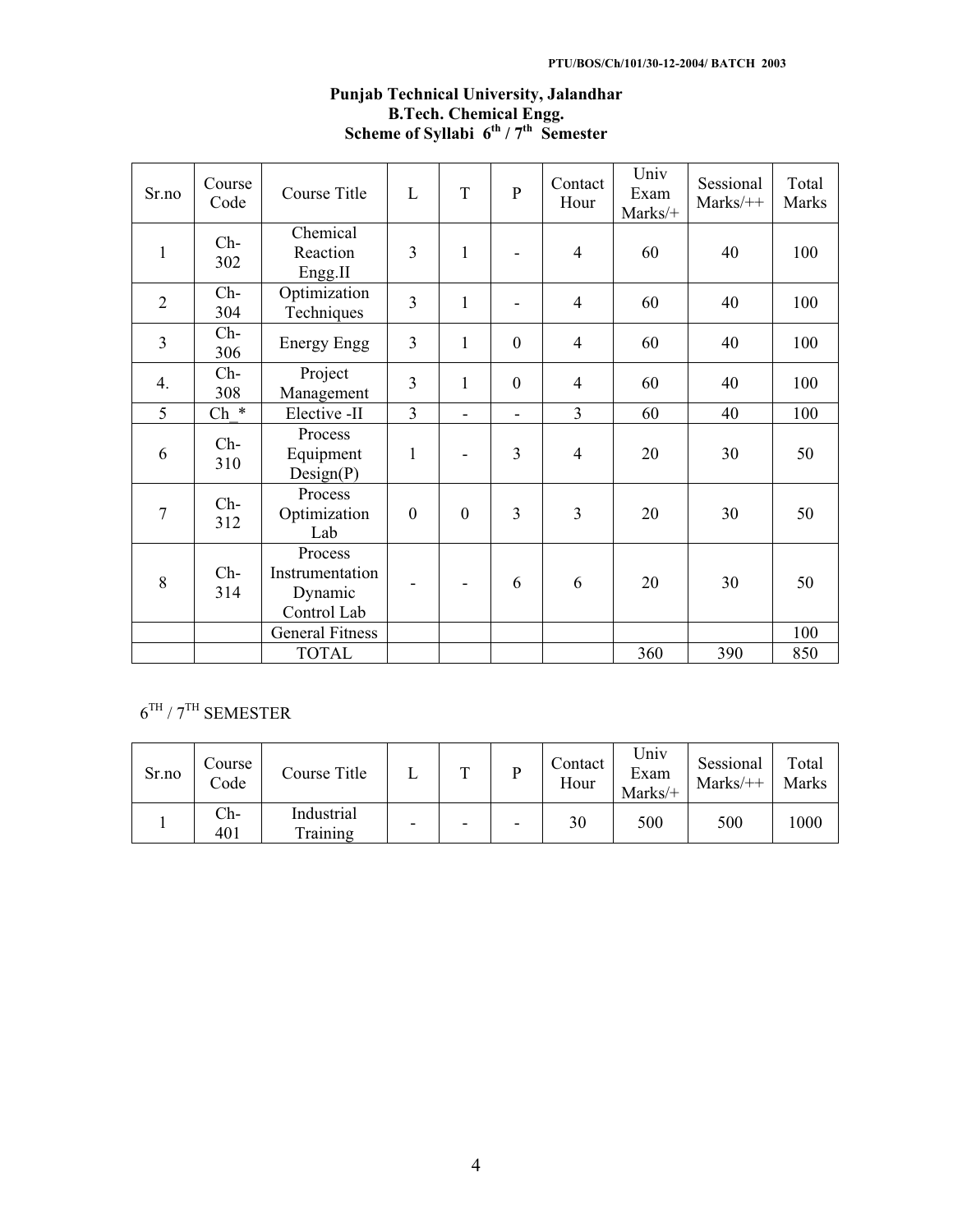# **Punjab Technical University, Jalandhar B.Tech. Chemical Engg. Scheme of Syllabi 8th Semester**

| Sr.no          | Course<br>Code                                    | Course Title                           | L              | T            | $\overline{P}$  | Contact<br>Hour | Univ<br>Exam<br>Marks/+ | Sessional<br>$Marks/++$ | Total<br>Marks |
|----------------|---------------------------------------------------|----------------------------------------|----------------|--------------|-----------------|-----------------|-------------------------|-------------------------|----------------|
| $\mathbf{1}$   | Chemical<br>$Ch-$<br>Process<br>402<br>Simulation |                                        | 3              | $\mathbf{1}$ |                 | $\overline{4}$  | 60                      | 40                      | 100            |
| $\overline{2}$ | $Ch-$<br>404                                      | Process Engg.<br>& Economics           | $\overline{3}$ | $\mathbf{1}$ |                 | $\overline{4}$  | 60                      | 40                      | 100            |
| 3              | $Ch-$<br>406                                      | Safety in<br>Chemical<br>Plants        | 3              |              |                 | 3               | 60                      | 40                      | 100            |
| $\overline{4}$ | $Ch$ *                                            | Elective-III                           | $\overline{3}$ | $\mathbf{1}$ | $\qquad \qquad$ | $\overline{4}$  | 60                      | 40                      | 100            |
| 5              | $\ast$<br>Ch                                      | Open Elective                          | 3              | 1            |                 | $\overline{4}$  | 60                      | 40                      | 100            |
| 6              | $Ch-$<br>408                                      | Chemical<br>Process Plant<br>Design(P) | $\mathbf{1}$   |              | $\overline{2}$  | 3               | 20                      | 30                      | 50             |
| $\overline{7}$ | $Ch-$<br>410                                      | Process<br>Simulation Lab              |                |              | $\overline{2}$  | $\overline{2}$  | 20                      | 30                      | 50             |
| 8              | $Ch-$<br>412                                      | **Seminar                              |                |              | $\overline{2}$  | $\overline{2}$  | 40                      | 60                      | 100            |
| 9              | $Ch-$<br>414                                      | Project                                |                | -            | 8               | 8               | 40                      | 60                      | 100            |
|                |                                                   | <b>General Fitness</b>                 |                |              |                 |                 |                         |                         | 100            |
|                |                                                   | <b>TOTAL</b>                           |                |              |                 |                 | 420                     | 380                     | 900            |

\*\*Satisfactory/Unsatisfactory Grade

+ External Practical Exam.

++Internal Practical Exam.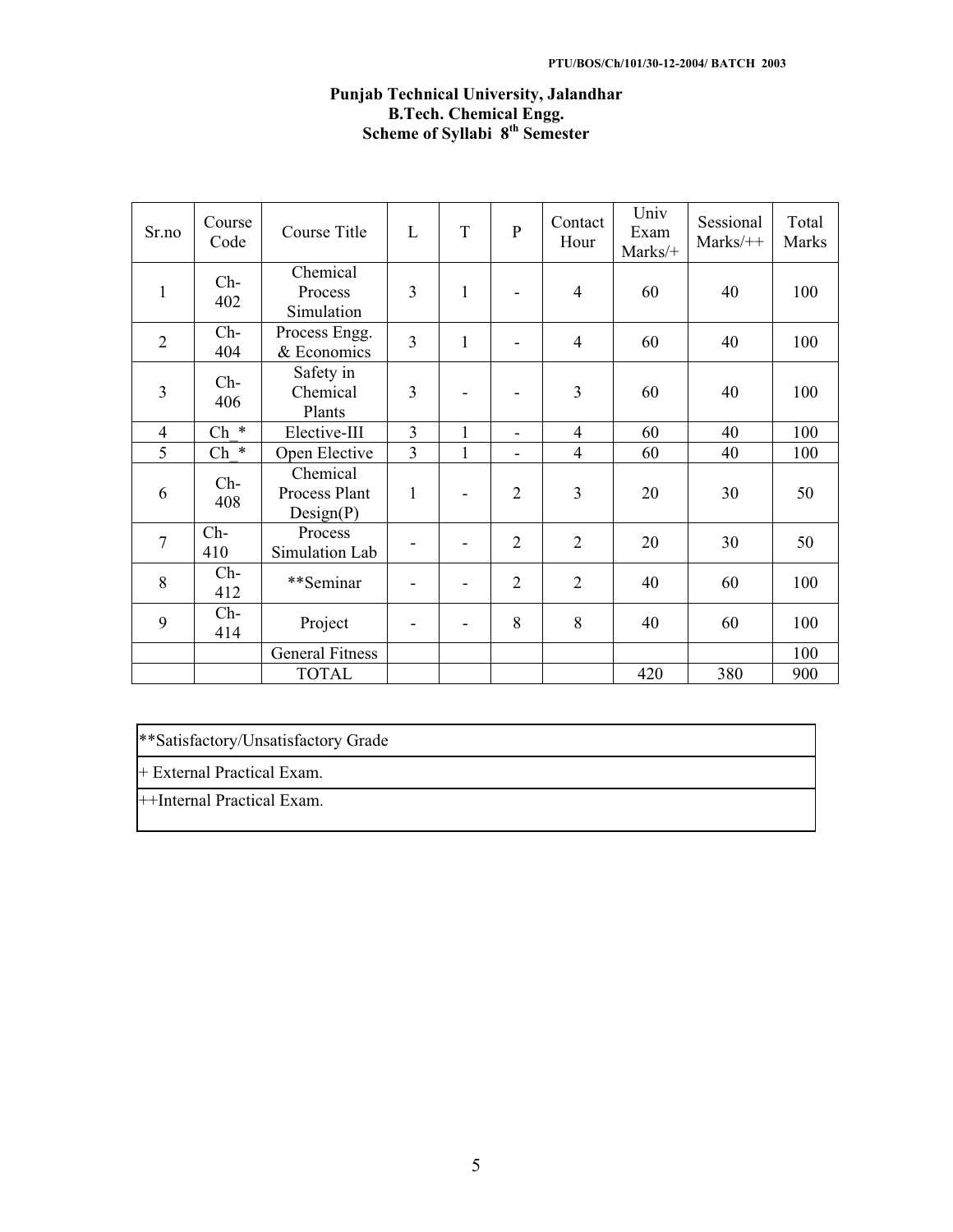# **LIST OF ELECTIVES** x **"BIO-CHEMICAL ENGINEERING" SPECIALIZATION**

| Elective -I  | Ch-317   | Bio-Science             |
|--------------|----------|-------------------------|
| Elective-II  | $Ch-316$ | Biochemical Engineering |
| Elective-III | Ch-416   | Bioprocess Technology   |

# x **"POLYMER SCIENCE & ENGINEERING" SPECIALIZATION**

|                | Elective -I                     | $\parallel$ Ch-319 | Introduction to Polymer Science & Engineering |
|----------------|---------------------------------|--------------------|-----------------------------------------------|
| $\overline{2}$ | Elective-II $\parallel$ Ch-318  |                    | Rubber & Plastic Technology                   |
| $\overline{3}$ | Elective-III $\parallel$ Ch-418 |                    | Polymer Reactor Design                        |

# x **"PETROLEUM TECHNOLOGY"SPECIALIZATION**

| Elective -I  | $Ch-321$ | Petroleum Recovery Technology |
|--------------|----------|-------------------------------|
| Elective-II  | $Ch-320$ | Petroleum Refining Engg.      |
| Elective-III | $Ch-420$ | Petrochemical Technology      |

#### x **"FOOD TECHNOLOGY" SPECIALIZATION**

|           | Elective -I  | $Ch-323$ | Food Chemistry                     |
|-----------|--------------|----------|------------------------------------|
| 2         | Elective-II  | $Ch-322$ | Food Bio-chemistry & Microbiology  |
| $\vert$ 3 | Elective-III | $Ch-422$ | Food Processing & Engg.            |
|           |              |          | "DAIRY TECHNOLOGY" SPECIALIZATION  |
|           | Elective -I  | $Ch-325$ | Dairy Chemistry & Microbiology     |
| 12        | Elective-II  | $Ch-324$ | Unit Operation in Dairy Industry   |
| $\vert$ 3 | Elective-III | $Ch-424$ | Technology of Milk & Milk Products |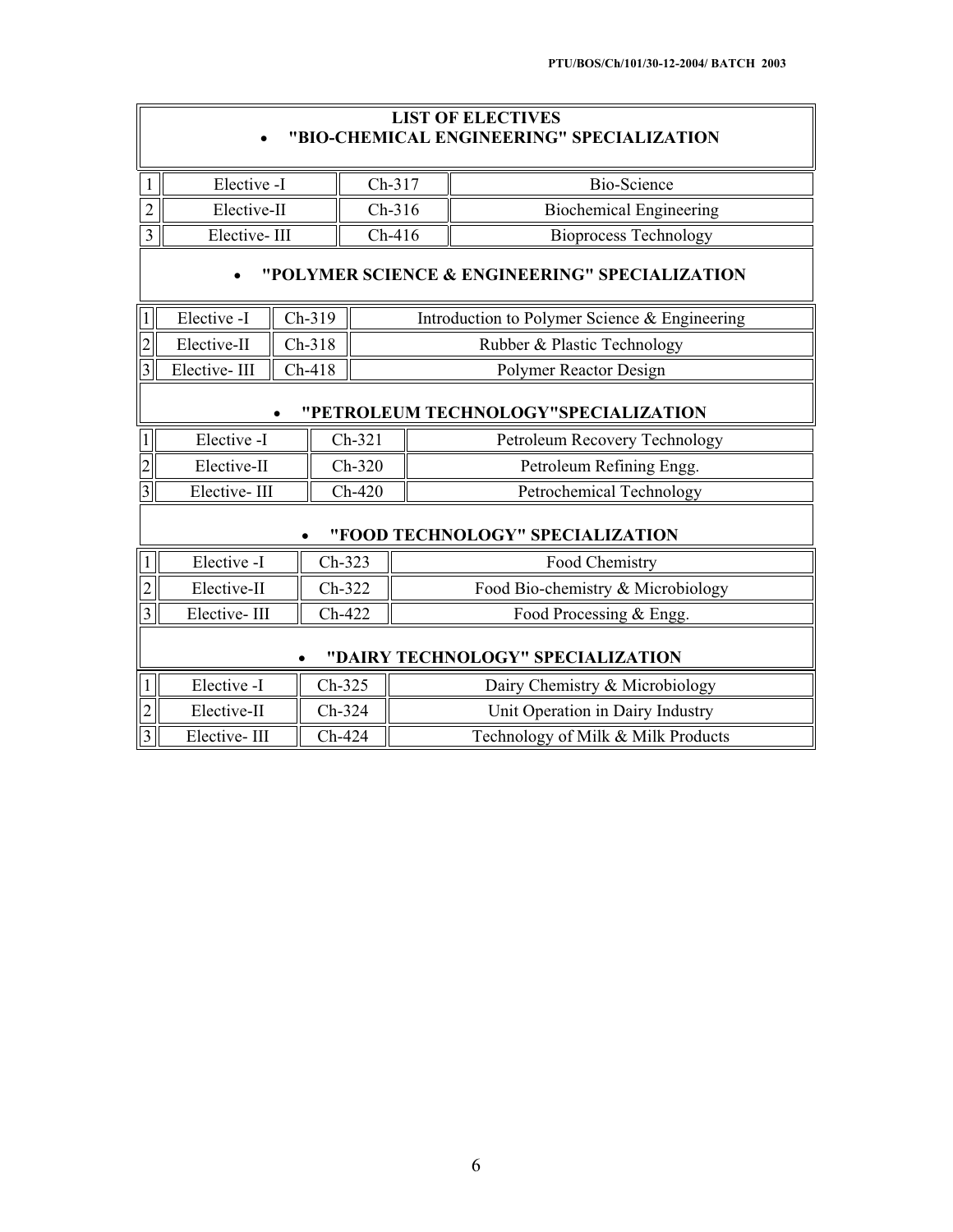| $\bullet$ | <b>OPEN ELECTIVE</b> (for other branches) |  |
|-----------|-------------------------------------------|--|
| $Ch-426$  | <b>Heat Exchangers</b>                    |  |
| $Ch-428$  | Fluidization Engg.                        |  |
| $Ch-430$  | Paint Tech.                               |  |
| $Ch-432$  | Oil Tech                                  |  |
| $Ch-434$  | Pulp & Paper Tech.                        |  |
| $Ch-436$  | Fertilizer Tech                           |  |
| $Ch-438$  | Ceramic Tech.                             |  |
| $Ch-440$  | Pharmaceutical $\&$ Fine Chemical Tech.   |  |
| $Ch-442$  | Corrosion Engg.                           |  |
| $Ch-444$  | Alternative Energy Sources and Storage    |  |

 $\overline{\mathbb{F}}$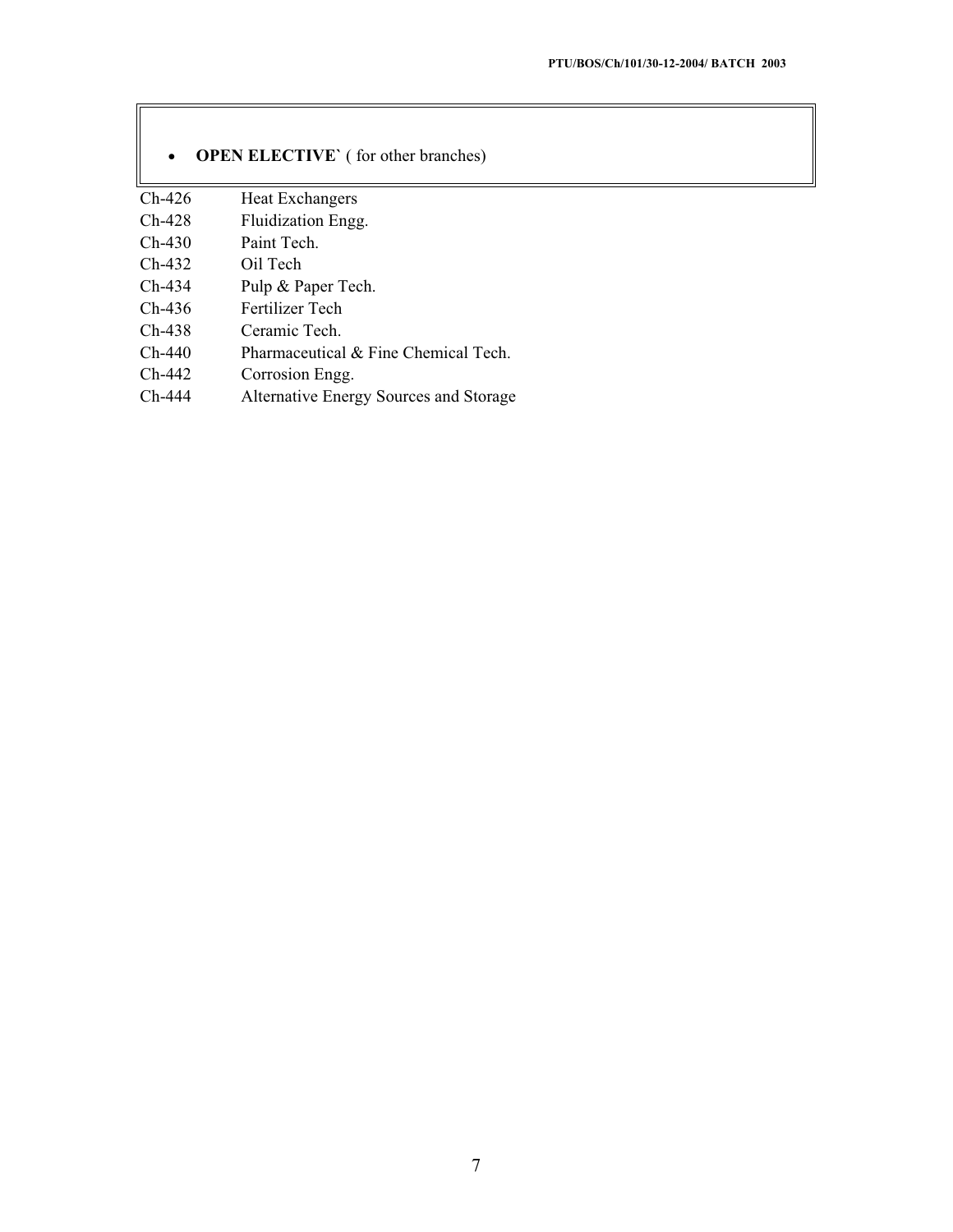# **Ch - 201 MECHANCIAL OPERATIONS**

#### **External Marks: 60** L T P<br> **Internal Marks: 40** 3 1 0 **Internal Marks: 40 Total Marks: 100**

Handling of Solids:

Properties of particulate masses: Major distinctive properties, pressures in masses of particles, angle of internal friction, angle of repose. Conveying of bulk solids: Basic idea of conveyor, conveyor selection, screw, belt, vibrating, continuous flow and pneumatic conveyors.

Storage and weighing: bulk storage, bin storage, feeders ( vibrating hopper, screw feeder, belt feeder), batch and continuous weighing.

Packaging: Bags, boxes, drums, packaging operations (weighing, filling and weighing equipment, loading, wrapping, sealing, and labeling)

Mixing and Agitation: Agitation of low viscosity particle suspensions: axial flow impellers, radial flow impellers, close-clearance stirrer, unbaffled tanks, baffled tanks, basic idea for designing agitators.

Mixing of Solids: Types of mixers, various mixers for cohesive solids, power equirements, mixing index, axial mixing.

Mixers for free flowing solids: ribbon blenders, screw mixers, tumbling mixers import wheels, mixing index in blending granular solids, mixing index at zero time, rate of mixing. Size Reduction:

Principles of Commination: Criteria for commination, characteristics of products, Energy and Power requirements Rittinger's and Kick's Law and work index. Size Reduction Equipment: Crushers, Grinders, and ultrafine grinders cutting machines, equipment operation.

Screening:

Characterization of solid particles: Shape, size, specific sinface, calculation of number of particles in mixture screen analysis.

Filtration:

Classification of filters, various types of cake fitters, principles of cake filtration, clarifying fitters: liquid clarification, Gas cleaning, principles of clarification.

Cross flow Filtration: Types of membranes, permeate flux for ultrafiltration concentration polarization, partial rejection of solutes, Microfiltration, selection of filtration Equipment and centrifuges.

Settling:

Motion of particles through fluids: Terminal velocity, hindered setting, stock's law gravity setting processes: Classifiers, clarifies, thickeners, flocculation, rate of sedimentation Design-principles for clarifies and thickener.

Centrifugal Settling processes: Cyclones, hydroclones, decanters, tubular, disk and nozzle discharge centrifugal sludge separators, Centrifugal class fitters, principles of centrifugal sedimentation. Fluidization: Fluidization and fluidized bed, conditions for fluidization, minimum velocity, types of fluidization, expansion of fluidized beds and particulate fluidization continuous fluidization; industrial applications.

# **Books Recommended:**

1. McCaba, W.L. & Smith, J.C. Unit operations of Chemical Engg. McGrawSmith J.C. Hill

- 2. Foust, A.S Principles of Unit operations, John Willey & Sons.
- 3. Coulson J.M Chemical Engg. Vol, 2, McGraw Hill
- 4. Badger W.L Introduction to Chemical Engg. McGraw Hill
- 5. Perry and Chilton Chemical Engg. Hand Book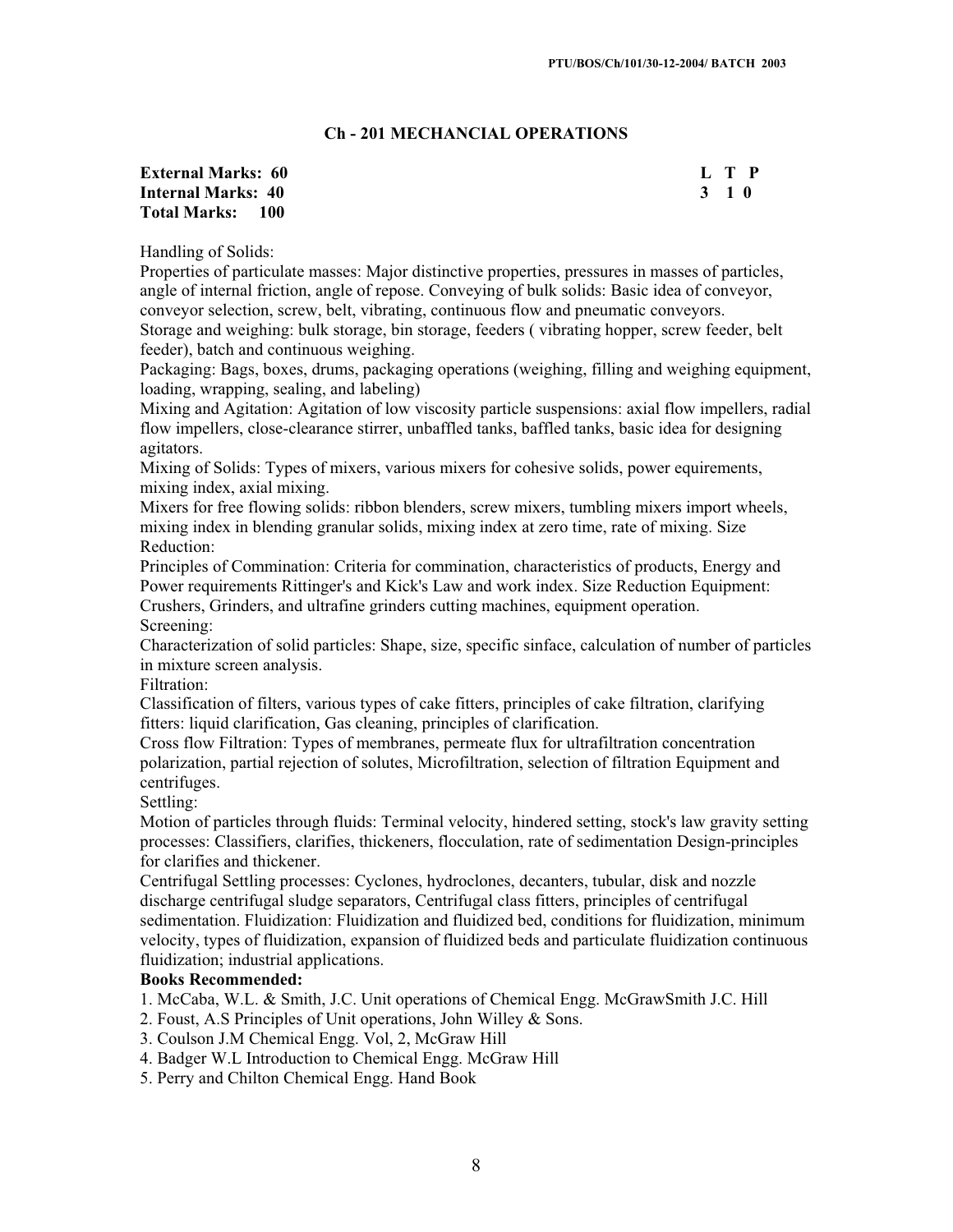# **Ch-203 NUMERICAL METHODS IN CHEMICAL ENGINEERING**

| <b>External Marks: 60</b> | L T P |  |
|---------------------------|-------|--|
| Internal Marks: 40        | 3 1 O |  |
| <b>Total Marks: 100</b>   |       |  |

ERRORS: Classification, significant digits and numerical stability.

LINERA ALGEBRAIC EQUATIONS : Cramer's rule, Gauss Elimination and LU

Decomposition Gauss-Jordan elimination, Gauss-Seidel and Relaxation Methods.

EIGENVALUES AND EIGENVECTORS OF MATRICES: Faddeev Leverrier's Method, Power Method

NON LINEAR ALGEBRAIC EQUATIONS :Single variable successive substitutions (Fixed Point Method), Multivariable successive substitutions, single variable Newton-Raphson Technique, Multivariable Newton-Raphson Technique.

FUCTION EVALUTION: Least squares curve-fit (Linear Regression), Newton's interpolation formulae (equal intervals), Newton's Divided Difference Interpolation Polynomial, Lagrangian Interpolation Unequal intervals), differentiation formulae, Integration formulae or Quadratures (Trapezoidal, Simpson's 1/3 and 3/8 rules), Extrapolation Technique of Richardson and Gaunt ORDINARY DIFFERNTIAL EQUATIONS (INTITIAL VALUE PROBLEMS; ODE-IVPs):The

Finite difference Technique

# **BOOKS RECOMMENDED**

TEXT BOOKS 1. Numerical methods for engineers by S.K. gupta

2. Numerical Methods for Scientific and Engineering Computation by M.K. Jain , SRK Iyengar and R.K. Jain (\New Age International)

3. Computer Oriented Numerical Methods by V. Rajaraman (PHI)

# **REFERENCE BOOKS:**

1. Finlayson, B.A. Nonlinear Analysis in chemical engineering, MCGraw Hill, New York, 1980

2. Carberry, J.J. Chemical and Catalytic Reaction Engineering, McGraw Hill, New York, 1976

3. Villadsen J, and Michelsen, M.L. Solution of Differential Equation Models by Polynomial approximation, Prentice Hall, N.J., 1978

4. Richard G. Rice & Duong D.Do, Applied Mathematics and Modelling for Chemical Engineers, Johhn Wiley & Sons, Inc.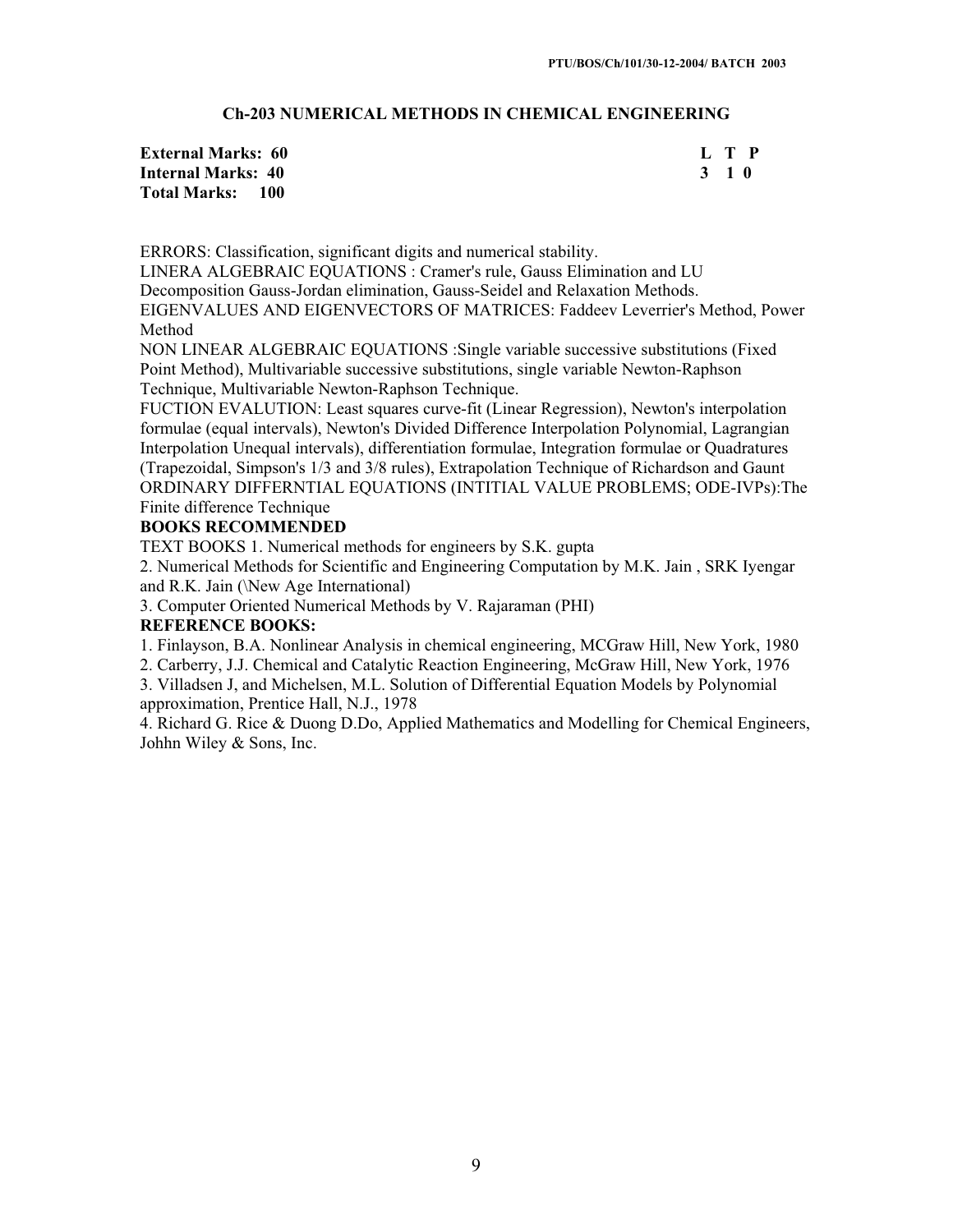# **Ch-205 ORGANIC & BIOTECHNOLOGY**

|   |                   | L T P |
|---|-------------------|-------|
| 3 | $\bf{0}$ $\bf{0}$ |       |

Studies of the principles (in details) of unit process viz, Nitration, Sulphonation, Halogenation, Hydrogenation and the application of these processes for the manufacture of principal organic chemicals. An introduction Biotechnology: definition and importance of biotechnology. MICROORGANISM:

Definition, classification, characterization.

Isolation, maintenance and preservation of pure culture.

Substrates for biotechnology: natural raw materials, chemical and petrochemical feed stocks. Genetics and biotechnology: Industrial genetics, protoplast and cell fusion technologies.

Genetic Engg. (definition and importance), polymerase chain reaction.

Bioprocess/fermentation technology:

Principles of microbial growth, bioreactors/fermentors (activated sludge method, anaerobic digester, trickle filter), media design for fermentation processes, solid substrate fermentation, downstream processing.

Enzyme technology: mode of action, classification and industrial application of enzyme. Biological fuel generation: The ultimate energy resource (Photosynthesis|), sources of biomass, ethanol, methanol and hydrogen production from biomass.

Biotechnology and agricultural industry: Plant and animal biotechnology, biological control. Food and Beverage technology: food and beverage fermentation, enzymes and food processing, microbial derived food products, bioprocess technology.

Environmental Biotechnology: microbial ecology, wastewater and sewage treatment, landfill composting, bioremediation.

#### **BOOKS RECOMMENDED**

1. Biotechnology by John E. Smith (3rd Edn, Cambridge University Press)

2. Unit process organic Synthesis by Groggins

3. Introduction to Microbiology by A.S. Rao (PHI)

- 4. Microbiology by Pelezor, Chau and Krieg
- 5. Niochemical Engg. fundamentals by James E. Bailey & David F. Ollis (McGraw Hill )

6. Outlines of Chemical technology by Dryden.

- 7. Organix Chemistry by Morrison & Boyd
- 8. Organic chemistry by Stanley H. Pine (McGraw Hill)
- 9. Organic chemistry by Bhal & Bhal.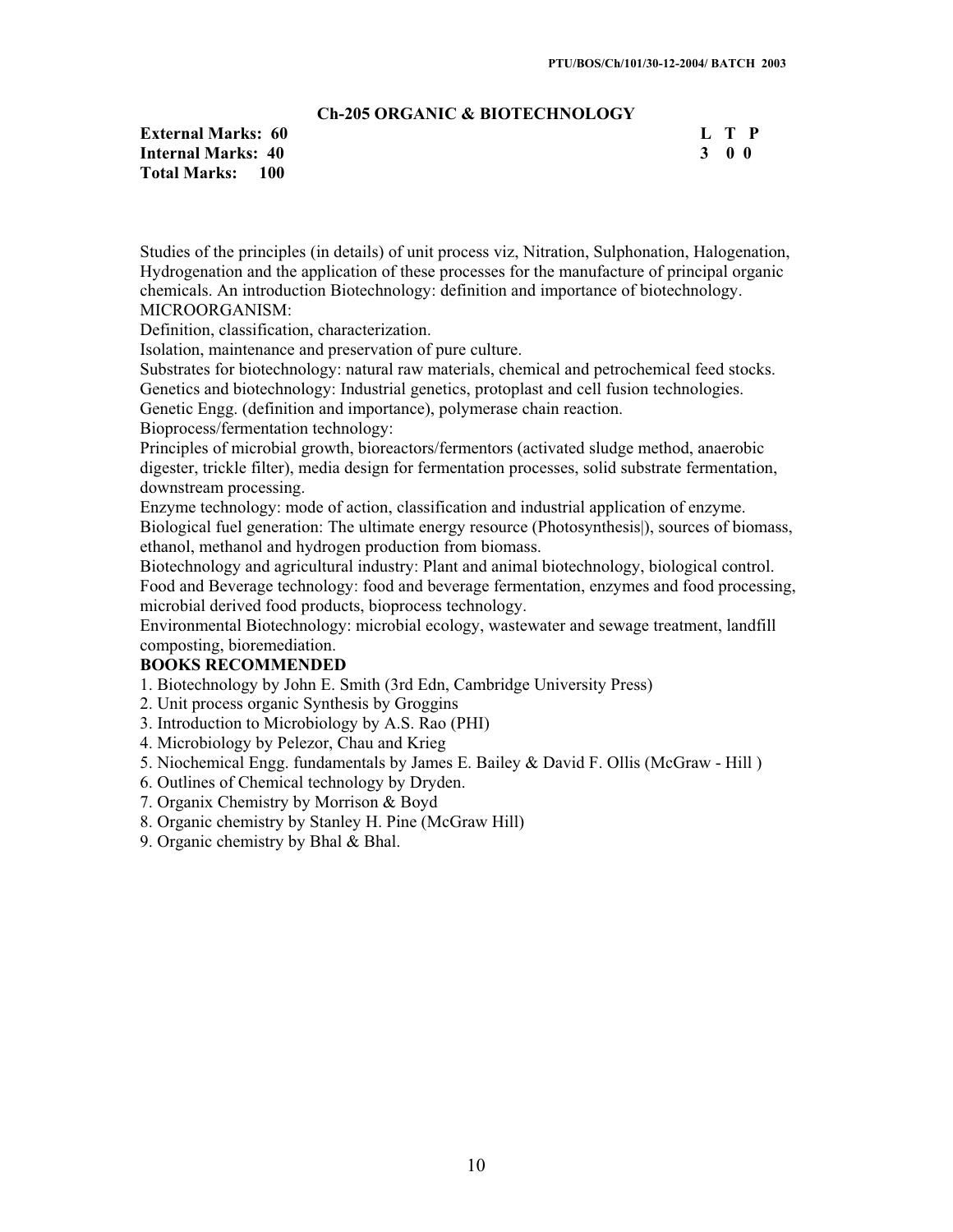# **Ch -207 CHEMICAL PROCESS CALCULATION**

| <b>External Marks: 60</b> | L T P |
|---------------------------|-------|
| Internal Marks: 40        | 3 1 O |
| Total Marks: 100          |       |

1. Introduction to Chemical Engineering Calculations; Unit & Dimensions, Conversion of units, Mole concept, Basic Concept, Stoichiometric and composition relationship, limiting-excessreactant, conversion yield.

# 2. Material Balance

a. (Without Chemical reaction) Ideal gas-law calculations, real-gas relationships, vapour pressure of immisible liquids, solutions and problems based on raoults, Henry & Dalton's Law. Humidity, Saturation & use of phychrometric Chart. b. (With Chemical Reaction) Combustion, gas-synthesis, acid-alkali production and the like.

C. recycle, purge, bypass in batch, stagewise and continuous operations in systems with or without chemical reaction.

#### 3. Energy Balance

a. review: Thermophysics, Thermochemistry-law of constant heat, summation, Hess's Law, standard heat of reaction, combustion and formation problems using Hess Law.

b. Heat balances for non reacting processes and reaction processes. Theoretical flametemperature, Adiabatic reaction temperature, flame temperature, combustion calculation.

4. Material and energy balances: Applied to industrial processes such as combustion and gasification of fuels, synthesis of ammonia, production of acids and the like.

#### **Books Recommended**

1. Haugen, P.A. Watson, K.M., Ragatz R.A Chemical Process Principles Part - I

2. Himmelblau, D.M Basic Principles and Calculation in chemical engineering , Prentice Hall

3. Bhatt B.L.Vora, S.M Storochiometry, Tata McGraw Hill Publishing Co. Ltd., New Delhi

4. Process Calculations for chemical engineers Chemical Engineering development Centre, Madras

5. Felder, R.M. Rousseau, R.W. Elementrary principles of chemical Processes, Second Ed., John Wiley & Sons.

6. Reklaitis, G.V. Introduction to Material and energbalancess John Wiley & sons

7. Lewis, W.K. Radasch, A.H. Lewis, HC Industrial Stoichimetry, McGraw Hil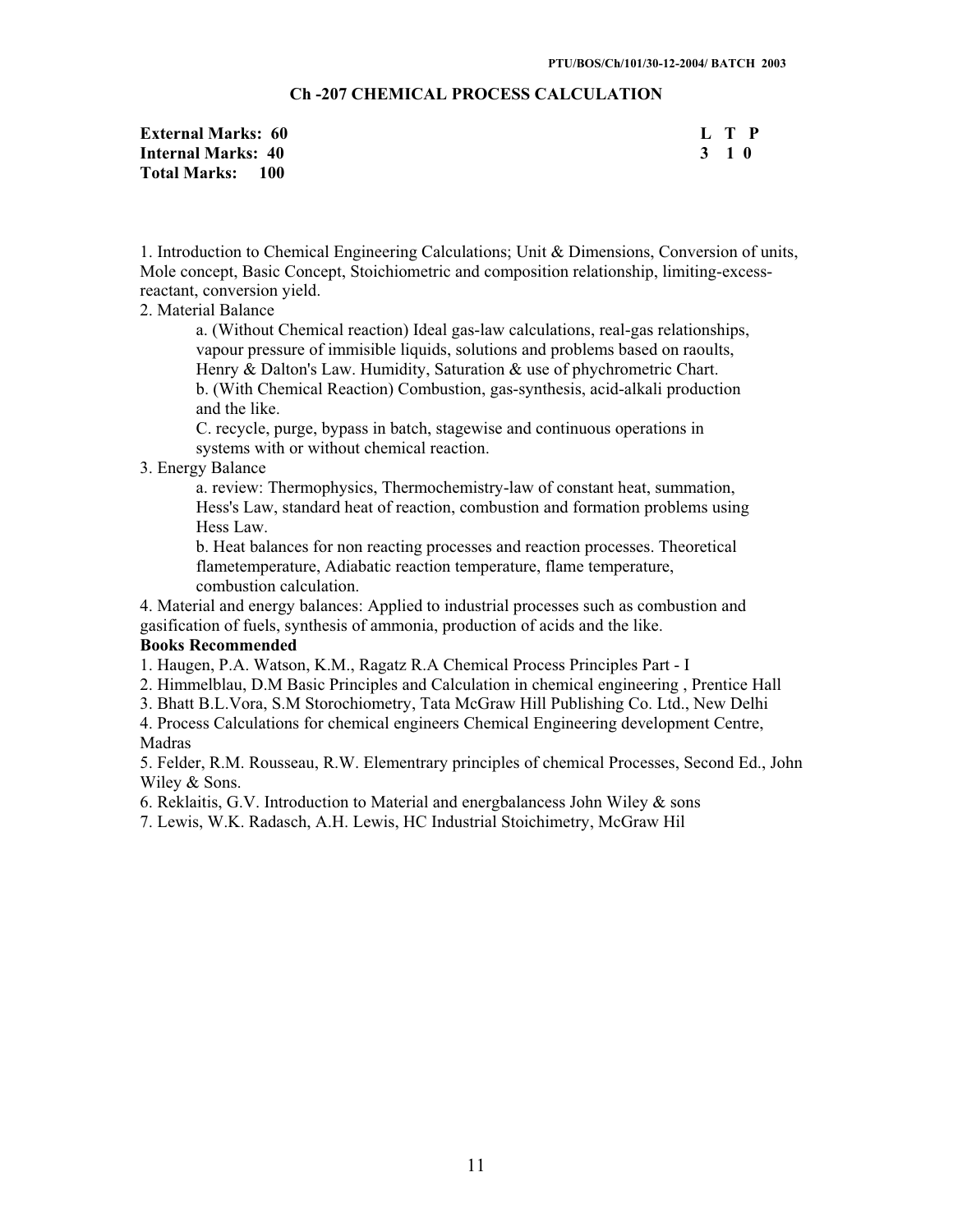**Ch -209 Fluid Flow** 

**External Marks: 60 L T P Internal Marks: 40 3 1 0 Total Marks: 100** 

**Fluid Static's:-** Normal forces in fluids, Forces on submerged bodies, Buoyancy and stability. **Fluid Properties**:- Newtonian and Newtonian Fluids, Nature of turbulence, eddy Viscosity, Flow in Boundary Layers. Basic Equation of Fluid Flow, Bernoulli's Equations.

**Navier Stokes Equations:-** Denvation of Navier stokes Equation, Application of Dimensional Analysis of Fluid Flow Problems.

**Flow of Incompressible Fluids** :- Laminar and Turbulent flow in pipes, Velocity distribution in pipes, Frictional Losses in pipes and fittings, Fanning Equation, Estimation of Economics Pipe Diameter, Denvation of HAGEN POSESULLE and f=16/ Request ions.

**Flow Measurement**:- Pitot tube, Office meter, venturimetr, Rot meter, Notches, Wet gas meter etc.

**Fluid Machinery:-** Classification and performance of Pumps, Turbines, Compressors, Blowers, Selection and specification, Net positive Suction Head.

| Mc. Cabe, W.L. Smith, J.C. Hariott | Unit Operation of Chemical Engg.             |
|------------------------------------|----------------------------------------------|
|                                    | McGraw Hill                                  |
| Coulson, J.M.Richardson, J.F       | Chemical Engg., Vol. 1 Pergamon              |
| Foust, A.S Wensei, L.A, Clump      | Principels of Unit Operation, John Wiely     |
| Baoger, W.L. and Banchero, J.T.    | Introduction to Chemical Engg.               |
|                                    | McGraw Hill                                  |
| 1Fox, R.W and Mc Donald A.T        | Introduction to Fluid Mechanics              |
|                                    | 4 <sup>th</sup> ed Jhon Wiley and sons 1996. |
| Chattopadhya, P.                   | Unit Operations of Chemical Engg. Vol.       |
|                                    |                                              |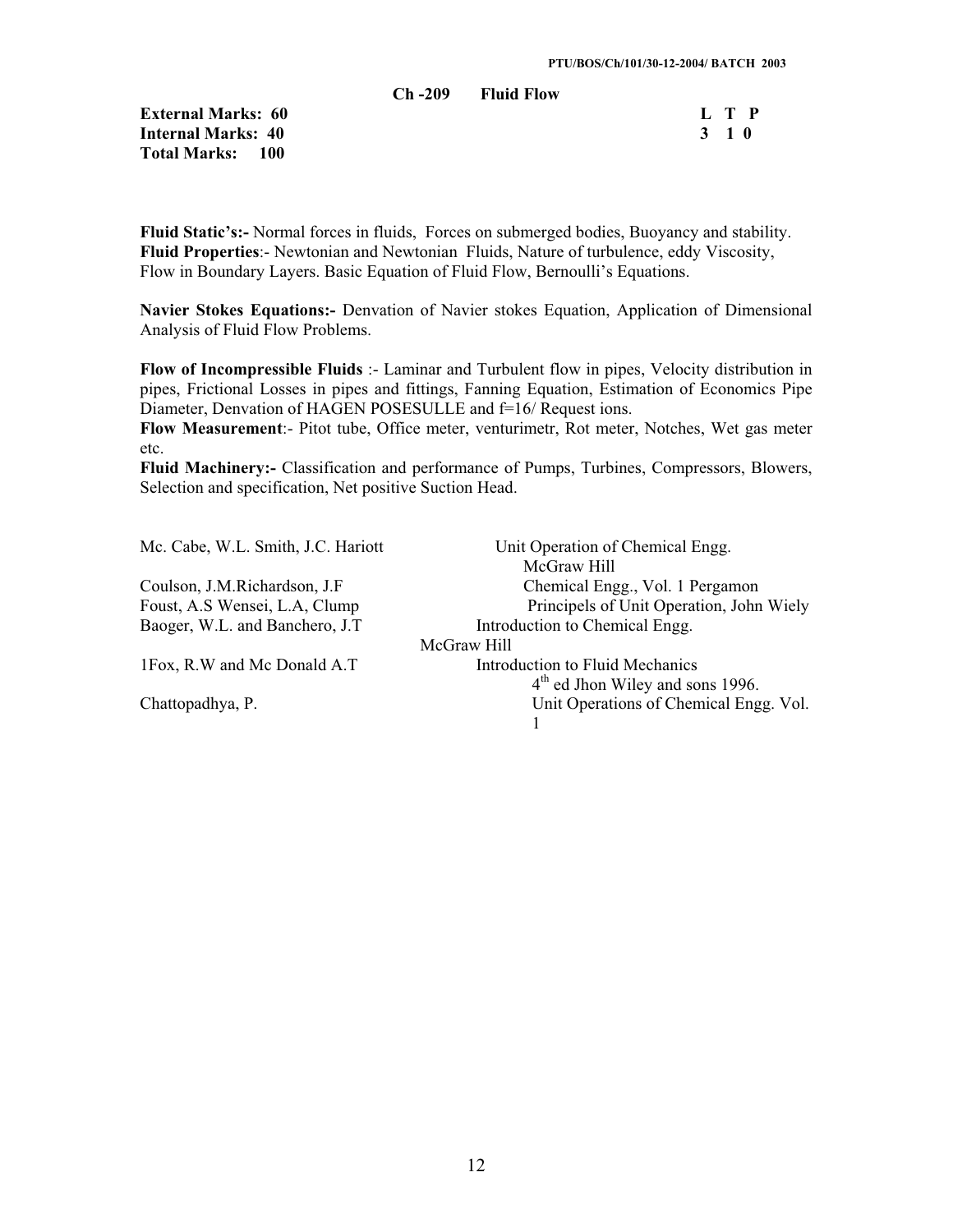# **Ch -211 STRENGTH OF MATERIALS**

**External Marks: 60 L T P Internal Marks: 40 3 1 0 Total Marks: 100** 

Mechanical Properties and Testing:

Concept of strength, yield strength, ultimate strength hardness, impact strength, dactility, britleness, tensile, compressive, bending, trosional, hardness and impact tests.

Theory of Bending: Review of bending moment, shear force, bending and sher stresses. Bending & shear stresses in composite bearns.

Unsymmetrical Bending: Principal axes, analytical and graphical methods, stresses due to unsymmetrical bending 7-polygen deflections of bearns under unsymmetrical bending. Slopes and Deflections of Beams: Slopes and deflections in beams and cantilevers calculation of slopes and deflections using double integration moment area theorems and Macullay's method. Theories of failure: Strain energy, various theories of failure, their necessity and significance, graphical representation of theories of failure.

Torsion of shafts and aprings; Torque, angle of twist and shear stresses in hollow and solid shafts with in elastic limit, assumptions intrusion, power transmitted by a shafts, analysis of close coil spring subjected to axial load couple. Shafts subjected to torsion.

Thin Cylinders: Thin cylinders subjected to internal pressure, circumferential and longitudinal stress and strains, maximum shear stress, increase in diameter and volume, thin spheres subjected to internal pressure.

Columns: Columns under uniaxial loads, buckling of columns slenderness ration, and conditions. Derivations of Euler's formula for elastic-buckling load, equivalent lenth, Rankine-Garden empirical formula.

# **Books Recommended:**

- 1. Timoshenko & Young Strength of Materials
- 2. V.N. Vazirani & Ratwani Analysis of Structures, Vol. I Khanna Publishers.
- 3. R.L. Bansal Strength of Materials, Luxmi Publishers.
- 4. Popov Strength of Materials, Prentice Hall of India.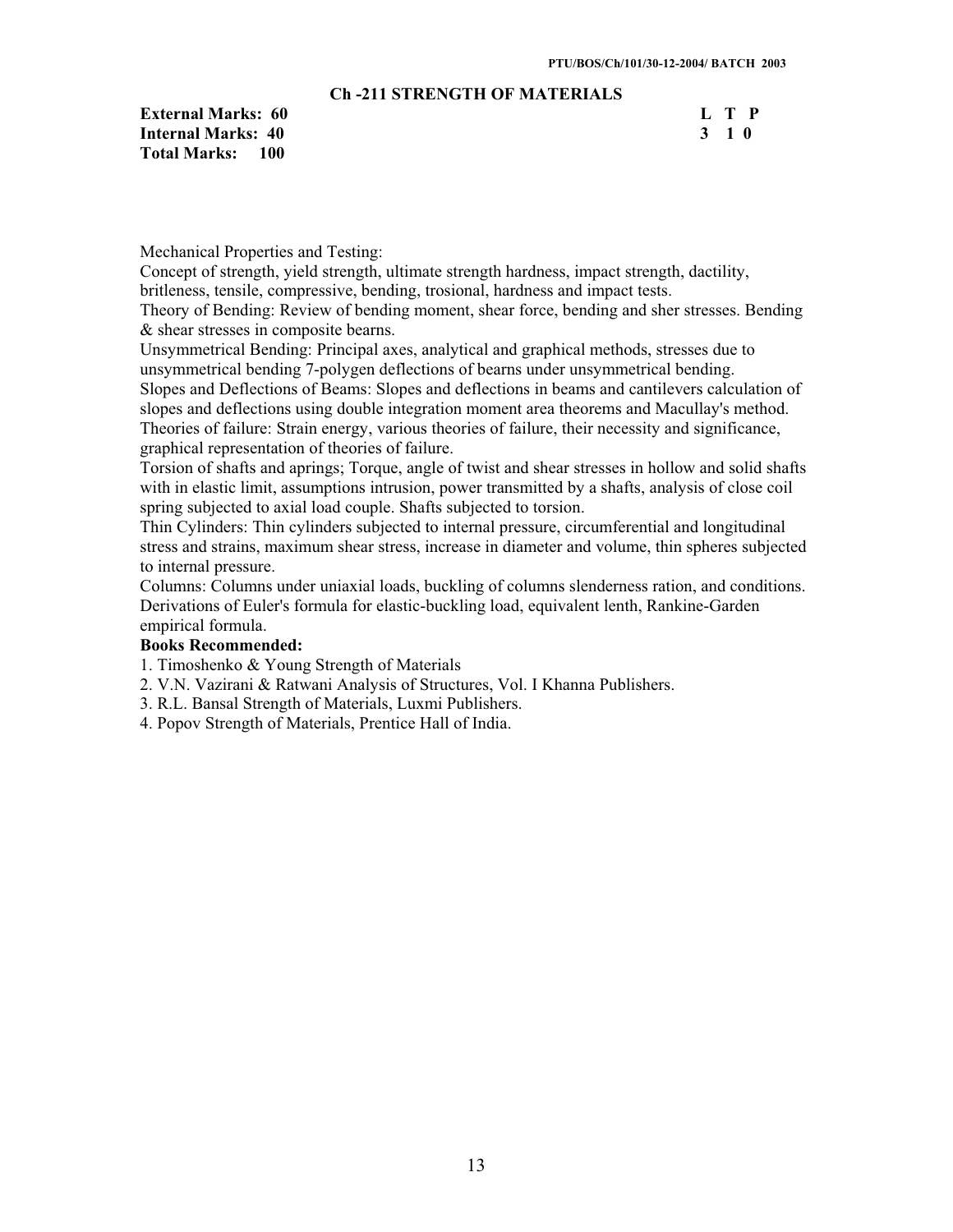#### **Ch-213 Strength of Materials Lab**

**External Marks: 20** L T P<br> **Internal Marks: 30** 0 2 **Internal Marks: 30 Total Marks: 50** 

- 1. Determination of yield points, tensile strength and ultimate strength of mild steel specimen.
- 2. Determination of compressive strength of mild steel specimen.
- 3. Bending test of mild stell specimen.
- 4. Tensile test of a specimen of brittle material.
- 5. Torsion test of a mild steel specimen.
- 6. Determination of Brinell Hardness of ductile and brittle materials.
- 7. Determination of rockwell Hardness of a hard material.
- 8. Performance of vicker's Hardness test.
- 9. Determination of Impact strength of a specimen.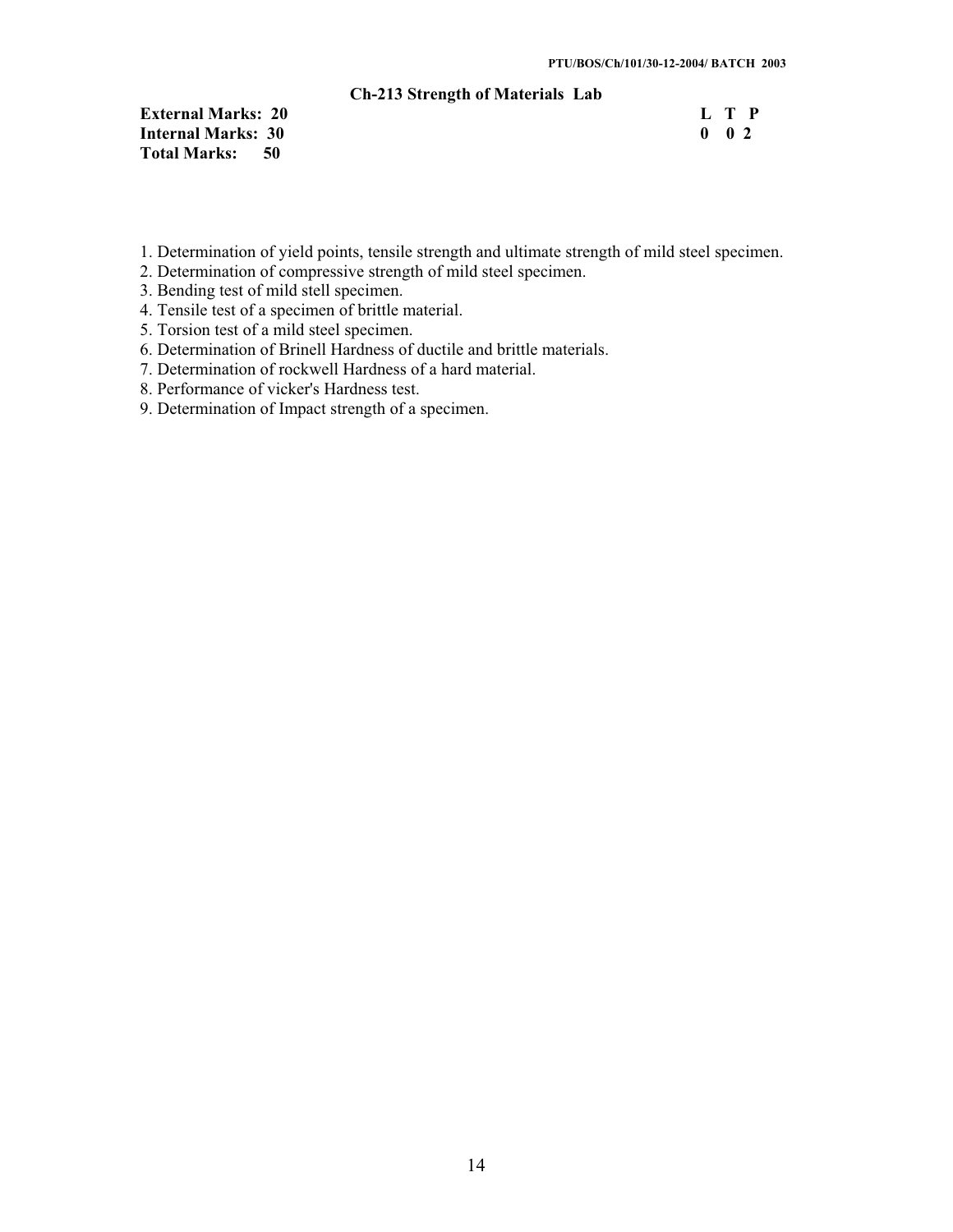#### **Ch-215 Fluid Flow Lab**

**External Marks: 20 L T P Internal Marks: 30 0 0 3**  0 0 3 **Total Marks: 50** 

- 1. characteristic curves of a centrifugal pumps.
- 2. Determination of stability of a floating body.
- 3. Verification of Bernoulli's equation for flow process.
- 4. Measurement of flow by ventimeter, Orificom etc.
- 5. Measurement of flow by rotometer, V-noter.
- 6. Measurement of losses in various fitting and valves.
- 7. Measurement of losses due to contraction and expansion.
- 8. Verification of laminar/ turbulent flow regime in a flow process .

#### **Ch -217 Numerical Methods in Chemical Engg.**

| <b>External Marks: 20</b> | L T P     |
|---------------------------|-----------|
| <b>Internal Marks: 30</b> | $0 \t 04$ |
| Total Marks: 50           |           |

- 1. Solution of a system of linear equations in unknowns by Gaussian elimination.
- 2. Gauss-Seidel iterative method to solve a linear system of equations.
- 3. To find the inverse of matrix by Gauss-Jordan method.
- 4. Application of Faddeev-Leverrier's method.
- 5. Method for finding dominant eigenvalue and corresponding eigen vectors by power method.
- 6. Solution of nonlinear equation by Newton Raphson method.
- 7. Application of Newton's formulae for interpolation.
- 8. Application of LaGrange polynomial interpolation formula.
- 9. Application of Newton's formula for numerical differentiation.
- 10. Numerical integration by Trapezoidal rule.
- 11. Numerical integration by Simpson's rules.
- 12. Solution of an O.D.E. by Runge Kutta Methods.
- 13. Application of finite difference technique.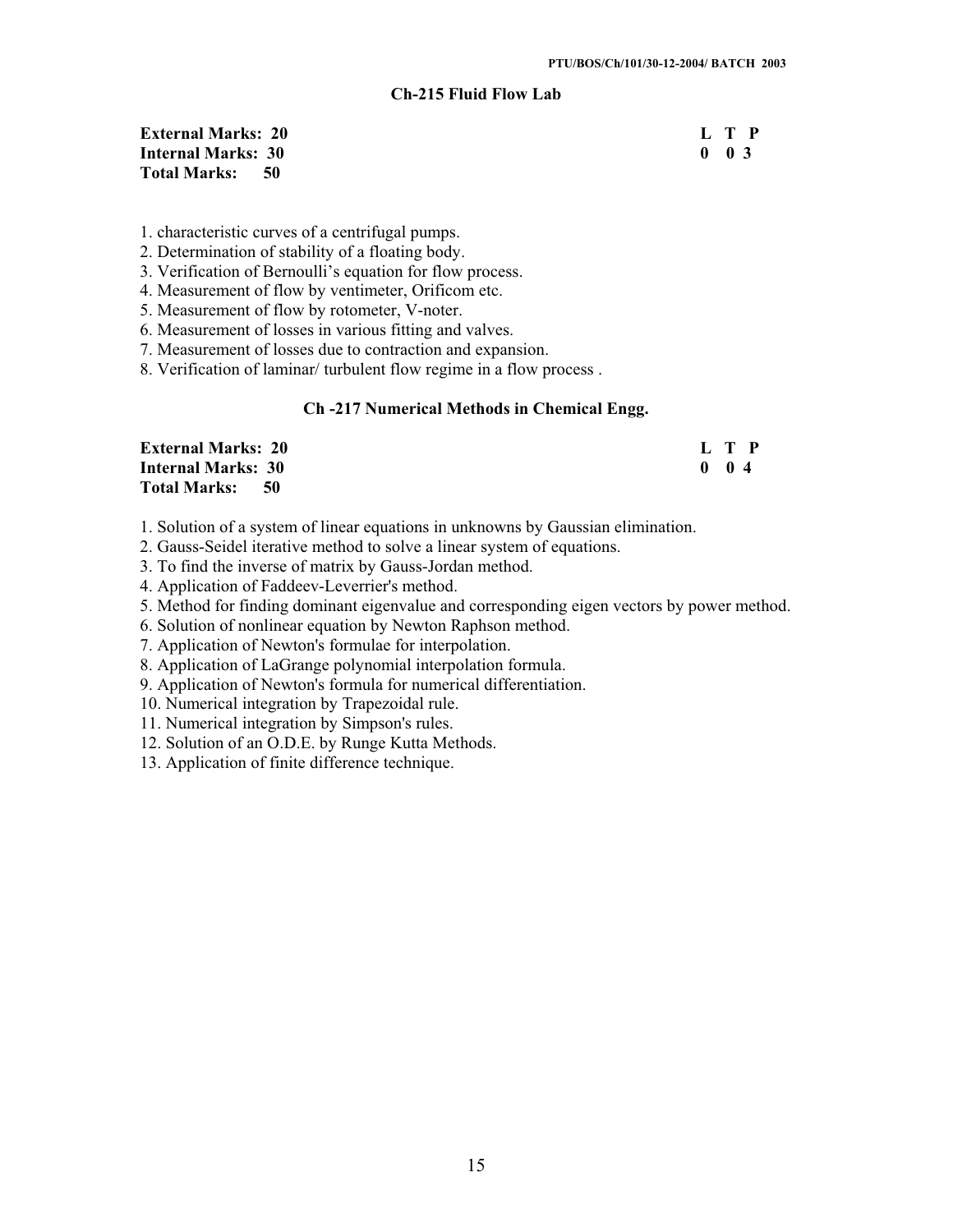#### **Ch-202 CHEMICAL PROCESS TECHNOLOGY-1**

| External Marks: 60 | L T P |  |  |
|--------------------|-------|--|--|
| Internal Marks: 40 | 300   |  |  |
| Total Marks: 100   |       |  |  |

OILS AND FATS: Status and scope, major oil seeds production in India; solvent extraction, energy and solvent requirements, minor oil seeds and other oil bearing materials, Hydrogenation of oils, Corrosion problems and materials of construction.

SOAPS AND DETERGENTS: History and growth, raw material, manufacturing of detergents, biodegradability, Fat-splitting, purification of fatty acids, soap manufacture, glycerin manufacture, materials of construction

CANE SUGAR: Cane production and varieties, manufacturing equipment and technology, cane sugar refining, baggasse utilization, energy requirements and conservation, environmental considerations, khandsari – technology, molasses based industries, materials of constructions.

REGENERATED CELLULOSE: Growth of industry, raw materials, pre-treatment, pulping, manufacture of paper, recovery of chemicals, environmental considerations, viscose rayon.

PETROLEUM REFINING: General composition of crude oil, typical refinery operations for obtaining different useful products and their utilization for manufacture of other commercial products.

POLYMERS: Status and scope, applications, classification of polymers, molecular weights and molecular weight distribution, degree of polymerization, modes of polymerization, selective industrial polymerization, including plastics, synthetic fibres, synthetic and natural rubbers and polymeric foams.

AGRICULTURAL RESIDUE UTILISATION: Availability and characteristics, use as energy producers and energy contents, modes of energy recovery, gasification, pyrolysis, deoxygenation, chemicals from agricultural residues.

# BOOKS RECOMMENDED

| 1. Shreva, R.N. and Brink, J.A. | :Chemical Process Industries, McGraw Hill         |
|---------------------------------|---------------------------------------------------|
| 2. Chemtech I, II, III, IV      | : Indian Institute of Technology, Madras          |
| 3. Dryden, Co, Rao, M.G., and,  | :Outlines of Chemical Technology, Affiliated East |
| Sittig M                        | West Press Pvt. Ltd., New Delhi                   |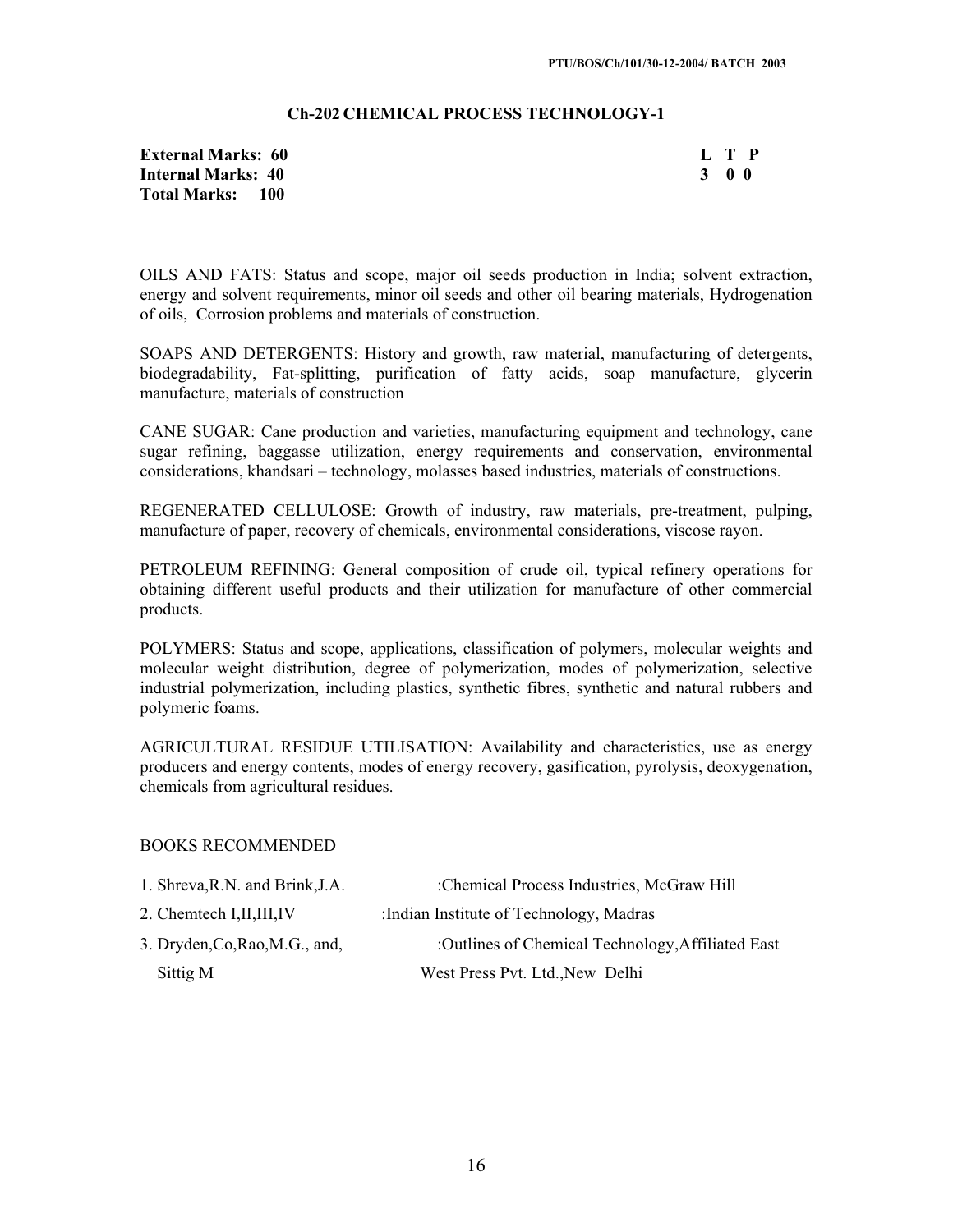#### **Ch-204 MASS TRANSFER-1**

**External Marks: 60 Internal Marks: 40 Total Marks: 100** 

| н | ı | р |
|---|---|---|
| J |   | o |

Diffusion in gases and liquids, Mass balance in simple situations with and without chemical reaction.

Theories of Mass transfer, Individual and overall mass transfer coefficients, Mass, heat and momentum transfer analogies, Convective mass transfer.

Mass balance in concurrent and countercurrent continuous contact equipment, Concept of operating line, Multi-stage counter current operations, Concept of ideal stage, Stage efficiencies, Design of continuous contact equipments, HTU and NTU concepts.

Gas absorption: Design of plate and packed absorption columns, Non-isothermal absorption, Simultaneous heat and mass transfer.

Drying of solids: Rate of drying curves, Through circulation drying, Continuous drying, Types of dryers.

Humidification operations: VLE  $\&$  Enthalpy, Reference substance plots, vapour gas mixtures, concept of humidity and definitions, dry bulb temperature, wet bulb temperature, adiabatic saturation temperature, adiabatic saturation, psychometric charts, adiabatic operationshumidification operations and water cooling operations.

Equipments: water cooling towers  $\&$  spray chambers

#### BOOKS RECOMMENDED:

| 1. Treybal, Robert E                | : Mass Transfer Operations, Mc Graw Hill        |     |
|-------------------------------------|-------------------------------------------------|-----|
| 2. Sherwood, Thomas K. Pigford,     | : Mass Transfer, Mc Graw Hill                   |     |
| Robert L and Wilke, Charles R,      |                                                 |     |
| 3. Skelland, A.H.P                  | :Diffusional Mass Transfer, John Wiley & Sons,  | New |
|                                     | York                                            |     |
| 4. McCabe, Warren L., Smith, Julian | : Unit Operations of Chemical Engg. McGraw Hill |     |
| C. and Harriot, Petter.             |                                                 |     |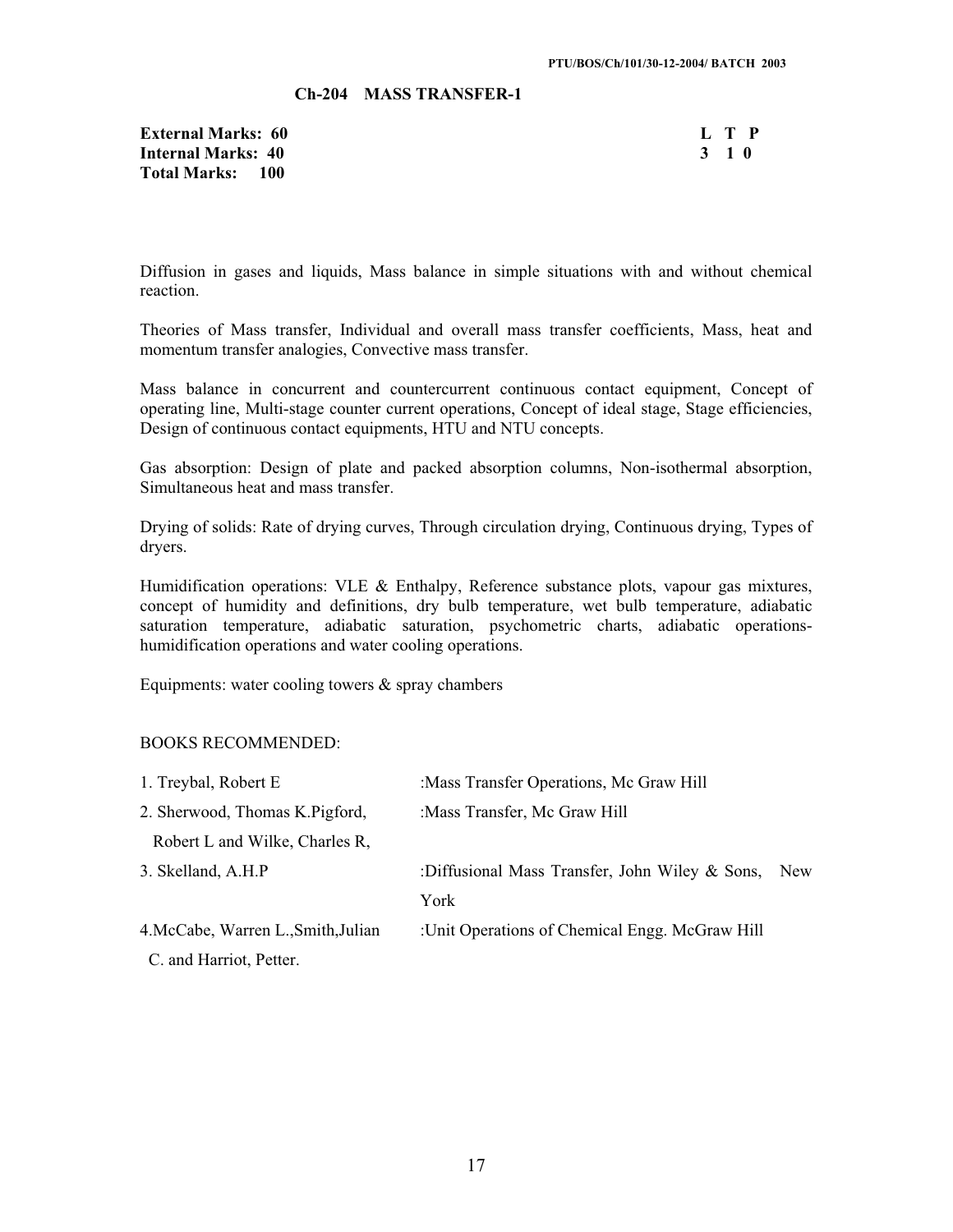#### **Ch-206 HEAT TRANSFER**

**External Marks: 60 Internal Marks: 40 Total Marks: 100** 

| Т. | T            | P           |
|----|--------------|-------------|
| 3  | $\mathbf{1}$ | $\mathbf 0$ |

#### **Modes of Heat Transfer: Conduction:**

Review of Fourier's law, one dimensional heat conduction through composites having plane wall, spherical  $\&$  cylindrical geometry. Steady state heat flow with heat source through plane wall and Cylindrical surface. Thermal conductivity of materials. Insulating materials and critical thickness of insulation. Unsteady-state conduction; Lumped heat capacity system, semi-infinite solid and Heisler chart.

#### **Convection:**

Free and forced convection, Concept of thermal boundary layer, concept of overall heat transfer coefficient for laminar and turbulent flow, Heat transfer inside  $\&$  outside tubes with significance of Nusselt, Prandlt, Reynold, Biot, Fourier and Peclet number. Modeling of convective heat transfer coefficient by using dimensional analysis.

#### **Radiation:**

Distribution of radiant energy, Definition of emissivity, absorpitivity, Reflectivity and Transmissivity, concept of Black and Grey bodies, Planck's law of monochromatic radiation, Kirchhoff's law, Wein's displacement law, Stefan-Boltzmann law, definition of intensity of radiation. Radiation formula for radiation exchange between simple bodies, two parallel surfaces and between any source and receiver.

#### **Theory and correlations in Boiling Heat Transfer**

Dropwise and Filmwise condensation of pure and mixed vapors, Nucleate & Film boiling, Theory and design of double pipe heat exchanger, 1-2, 2-4 Shell-and-Tube heat exchangers, Temp. correction factor for shell  $\&$  tube exchangers, Theory of plate type heat exchanger, Fins and their applications, Reboiler and Condensers counter current dry contact Condenser, parallel currentwet contact Condenser.

#### **Evaporators:**

Theory and design of single effect evaporators. Various types of evaporators: Standard vertical tube evaporator, basket type vertical evaporator, forced circulation evaporator and horizontal tube evaporators. Evaporation under vacuum.

#### **Recommended books:**

| <b>AUTHOR</b>    | <b>TITLE</b>                              | <b>PUBLISHERS</b> |
|------------------|-------------------------------------------|-------------------|
| Holman           | Heat Transfer                             | McGraw Hill       |
| McAdams          | <b>Heat Transmission</b>                  | McGraw Hill       |
| McCabe & Smith   | Unit Operation of Chem. Engg. McGraw Hill |                   |
| Kern             | <b>Process Heat Transfer</b>              | McGraw Hill       |
| Kreith           | Principles of Heat Transfer               | Harper & Row      |
| Incopera & Dewit | Heat and MassTransfer                     | John Wiley        |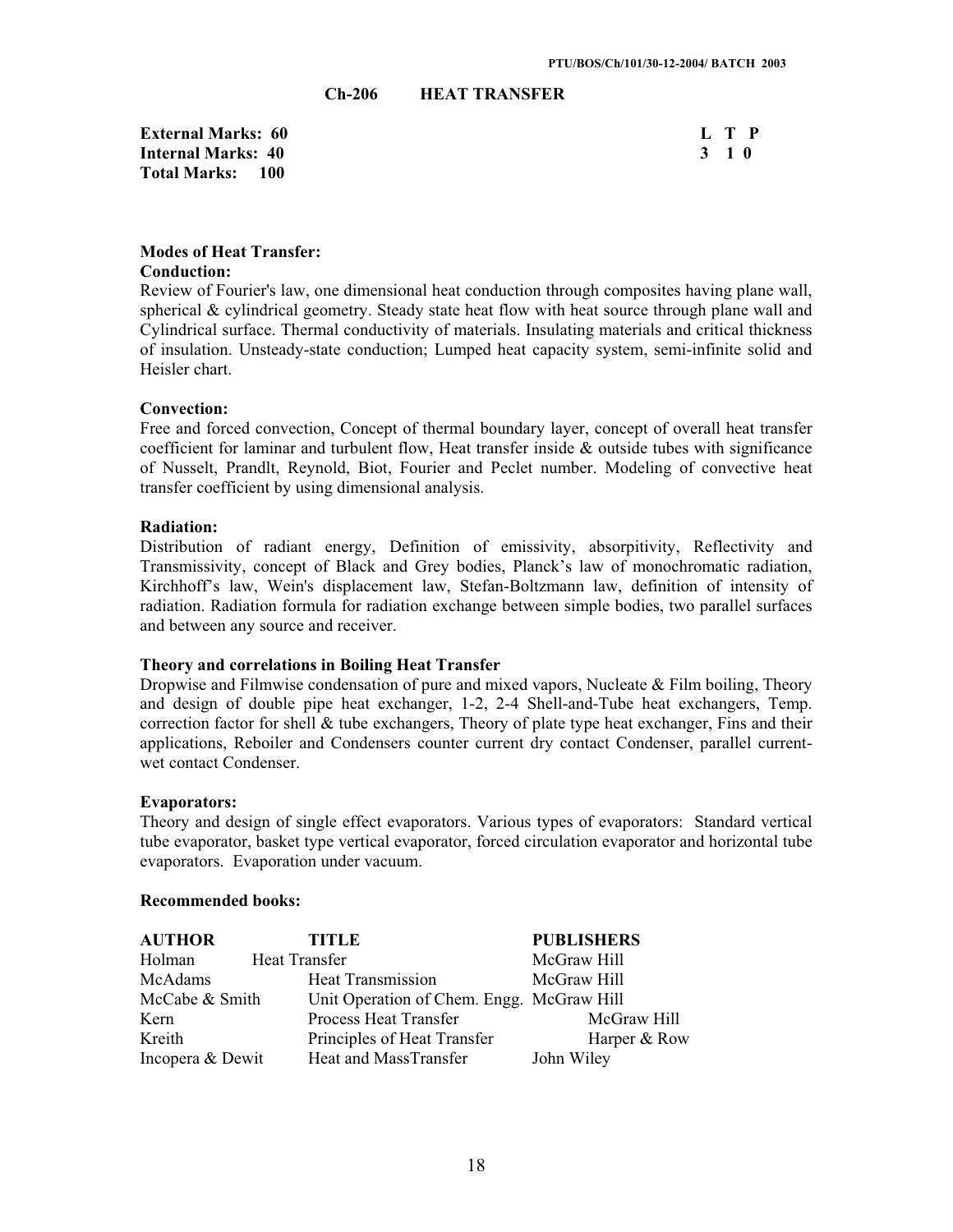# **Ch-208 CHEMICAL PROCESS INSTRUMENTATION**

| <b>External Marks: 60</b> |       | L T P |
|---------------------------|-------|-------|
| <b>Internal Marks: 40</b> | 3 O O |       |
| <b>Total Marks: 100</b>   |       |       |

**Introduction:** Importance of instruments in Chemical Process industries, Classification of instruments, Static and Dynamic characteristics of instrument.

**Instruments for Pressure Measurement :** Use of manometers, Bourdon gauge, bellow type gauge, Measurement of vacuum and pressure Transducers

**Temperature Measurement:** Thermocouples, resistance thermometers, thermistors, optical and radiation pyrometers.

**Flow & level measurements :** Liquid level measurement-Direct and differential method and Flow measuring devices, Use of obstruction type meters, Variable area meters. Pressure probes, positive displacement type meters

**Instruments for Miscellaneous Measurements :** Measurement of Nuclear Radiation, Viscosity, Conductivity, Humidity and pH value, Industrial weighing and feeding systems, Instrument for gas analysis, gas chromatography, mass spectroscopy, Industrial weighing and feeding systems. Process instrumentation, Recording instruments, indicating and signaling instruments, Transmission of instrument reading, control centre, Instrumentation diagram, Instrumentation in modern plant.

**Controls :** Concept of Automatic process control and it's classifications, Types of controllers, instrumentation and control of typical units like Reactors and Evaporators.

| <b>AUTHOR</b>    | <b>TITLE</b>                 |                                  | <b>PUBLISHER</b>     |
|------------------|------------------------------|----------------------------------|----------------------|
| Harriott & Peter | Process Control              | Tata McGraw Hill                 |                      |
| Eckman           | Industrial Instrumentation   |                                  | <b>Wiley Eastern</b> |
| Coughanour       | Process System Analysis &    |                                  | McGraw Hill          |
|                  | Control                      |                                  |                      |
| Pollard          | Process Control for Chemical |                                  | Heinnemann           |
|                  | and Allied Industries.       |                                  |                      |
| Weber            |                              | Introduction to Process Dynamics | John Wiley           |
|                  | & Control.                   |                                  |                      |

#### **Recommended books:**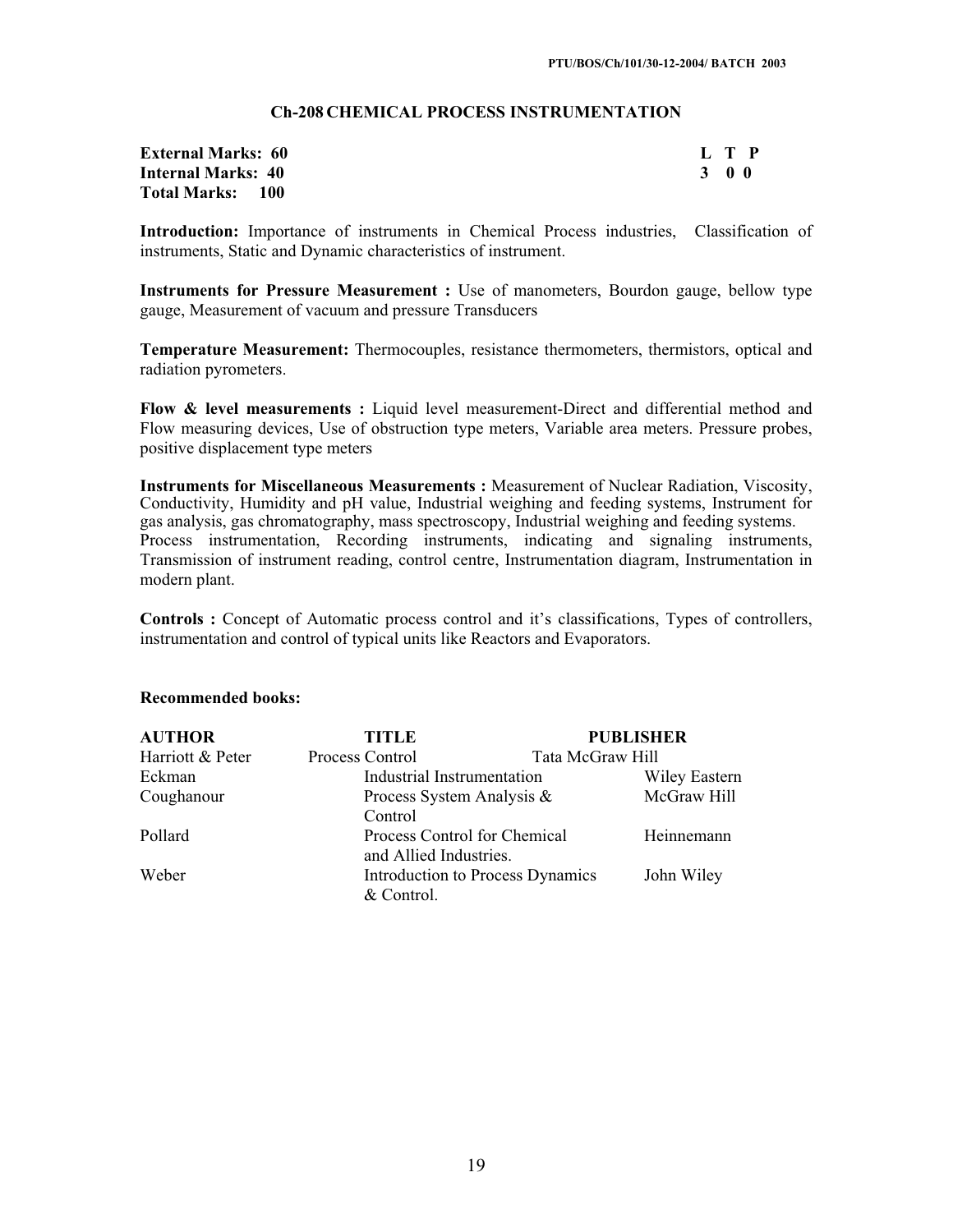#### **Ch-210 CHEMICAL REACTION ENGG-1**

**External Marks: 60 L T P Internal Marks: 40 3 1 0 Total Marks: 100** 

Introduction to kinetics of homogeneous reactions, Concepts of reaction rates, rate equation, order & molecularity

Material balance equation for ideal batch reactor  $\&$  its use for kinetic interpretation of data and isothermal reactor design for single reactions(simple & complex rate equation)

Analysis of CSTR & PFR and their use for kinetic interpretation and design, Comparison of batch reactor, CSTR & PFR, Multiple reaction in a batch reactor, CSTR  $&$  PFR, concept of yield  $&$  selectivity

Concept of adiabatic & non-isothermal operations

Energy balance equation for batch, CSTR & PFR and their application to design of reactors, energy balance equation for semi batch reactors.

Design equation for semi batch reactors

Temperature and pressure effects, optimal temperature progression, multiple steady states in CSTR.

Non Ideality**:** Basics of non-ideal flow, residence time distribution, States of segregation, Measurement and application of RTD, E-Age distribution function and inter-relationship, Conversion in non-ideal reactors.

# BOOKS RECOMMENDED

| 1. Levenspial, O   | : Chemical Reaction Engineeriong , John Willey                  |
|--------------------|-----------------------------------------------------------------|
| 2. Smith J.M.      | : Chemical Engineering Kinetics. Mcgraw Mill,                   |
| 3. Walas S.M.      | : Reaction Kinetics for Chemical Engrs, Mcgraw Hillbook co, Inc |
| 4. Denbigh, K.     | :Chemical Reactor Theory –an Introduction , Cambridge           |
|                    | Univ. Press                                                     |
| 5. Scott-Fogler, H | :Elements of Chemical Reaction Engineering , Prentice Hall      |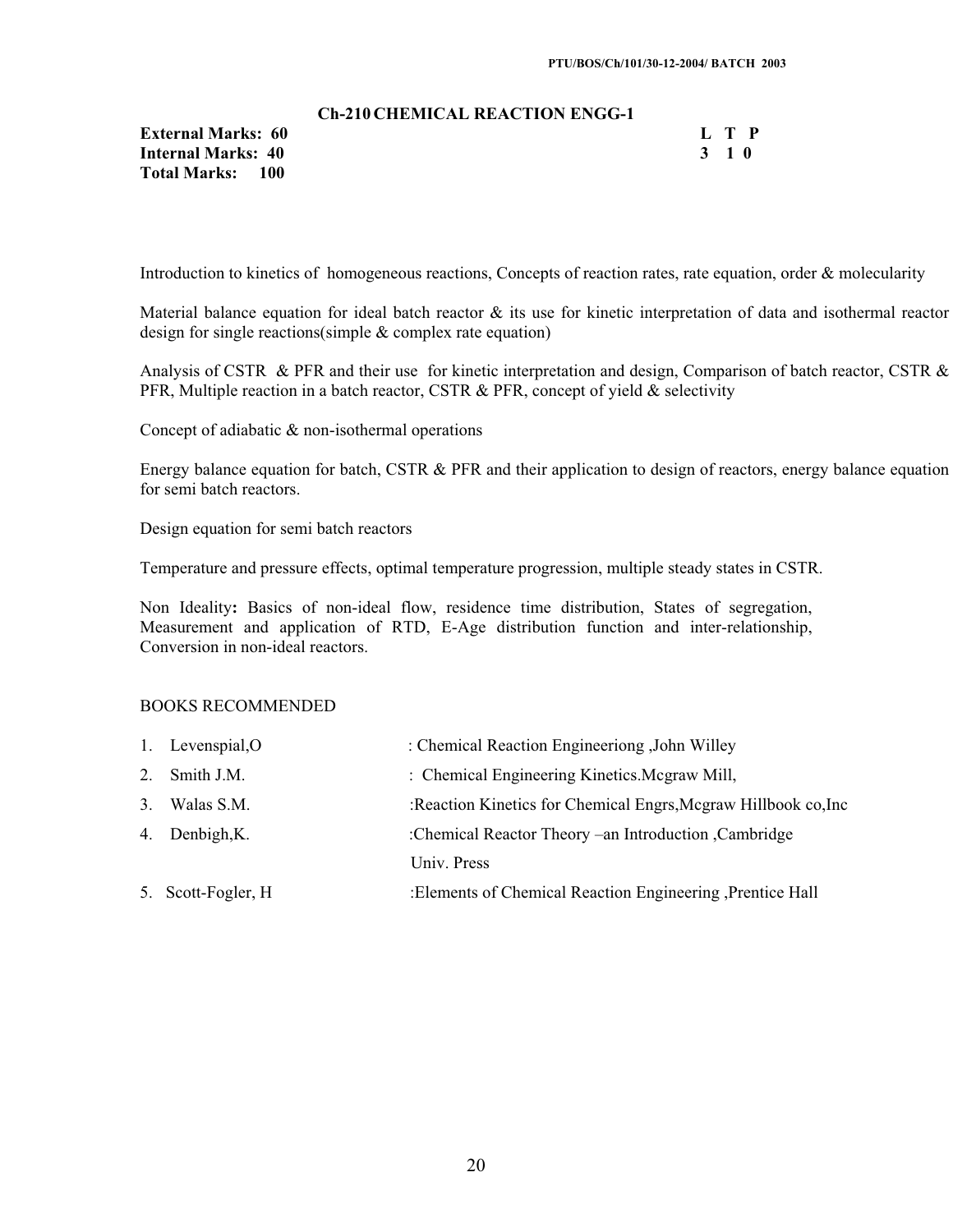#### **Ch-212 ENGINEERING. MATERIALS**

| <b>External Marks: 60</b> | L T P |
|---------------------------|-------|
| <b>Internal Marks: 40</b> | 3 O O |
| <b>Total Marks: 100</b>   |       |

**Ferrous Metals:** Important varieties of iron ores. Cast iron: types, properties and uses of cast iron. pig iron: Types of pig iron. Wrought iron: properties and uses of wrought iron. Steel: factors affecting physical properties of steel and uses of steel (No manufacturing process).

**Non Ferrous Metals:** Aluminium, cobalt, copper, lead, magnesium, nickel, tin and zinc their properties and uses.

**Alloys:** Introduction to Phase-Diagrams of metals and its alloys; Fe-Fe3C; Cu-Ni, Cu-Zn, Al-Cu equilibrium diagrams, methods of improving strength, and applications of metals and alloys.

**Ceramics:** Definition of ceramic, clay: properties of clay, earthen wares and stonewares, uses of stonewares.

**Glass:** Definition, classification, composition, types and properties of glass.

**Refractories:** Definition of refractory, classification of refractories, properties of refractories. Common refractory bricks like silica bricks, fire clay bricks, dolomite bricks, high alumina bricks and carbon bricks.

**Polymers:** Nylon-66, nylon-6, polyesters, polycarbonates, polyurathenes, PVC, polypropylene, rubber

**Mechanical, Thermal and Electrical Properties :** Tensile strength, compressive strength, shear strengtrh, ductility and malleability. Methods of improving strength; specif heat, glass transition temperature, crystalline melting temperature, thermal conductivity; dielectric strength, dielectric constant, power loss and electrical difusivity.

**Corrosion:** Principle of corrosion, types of corrosion, mechanism of wet or electro chemical corrosion, galvanic corrosion, atmospheric corrosion, pitting corrosion, wet like corrosion, microbiological corrosion, method of corrosion control, cathodic and anodic control, Inhibition and other precautionary measures

#### **RECOMMENDED BOOKS**

- 1. Materials in Industry by W J Patton, Prentice Hall Publication.
- 2. Introduction to Engineering Materials by Aggrawal, Tata McGraw Hill Publication.
- 3. Material Science by Narula, Tata McGraw Hill Publication.
- 4. Elements of Metallurgy by HS Bawa, Tata McGraw Hill Publication.
- 5. Materials Sci & Engg. by William D. Callister, Jr, An introduction by Willy International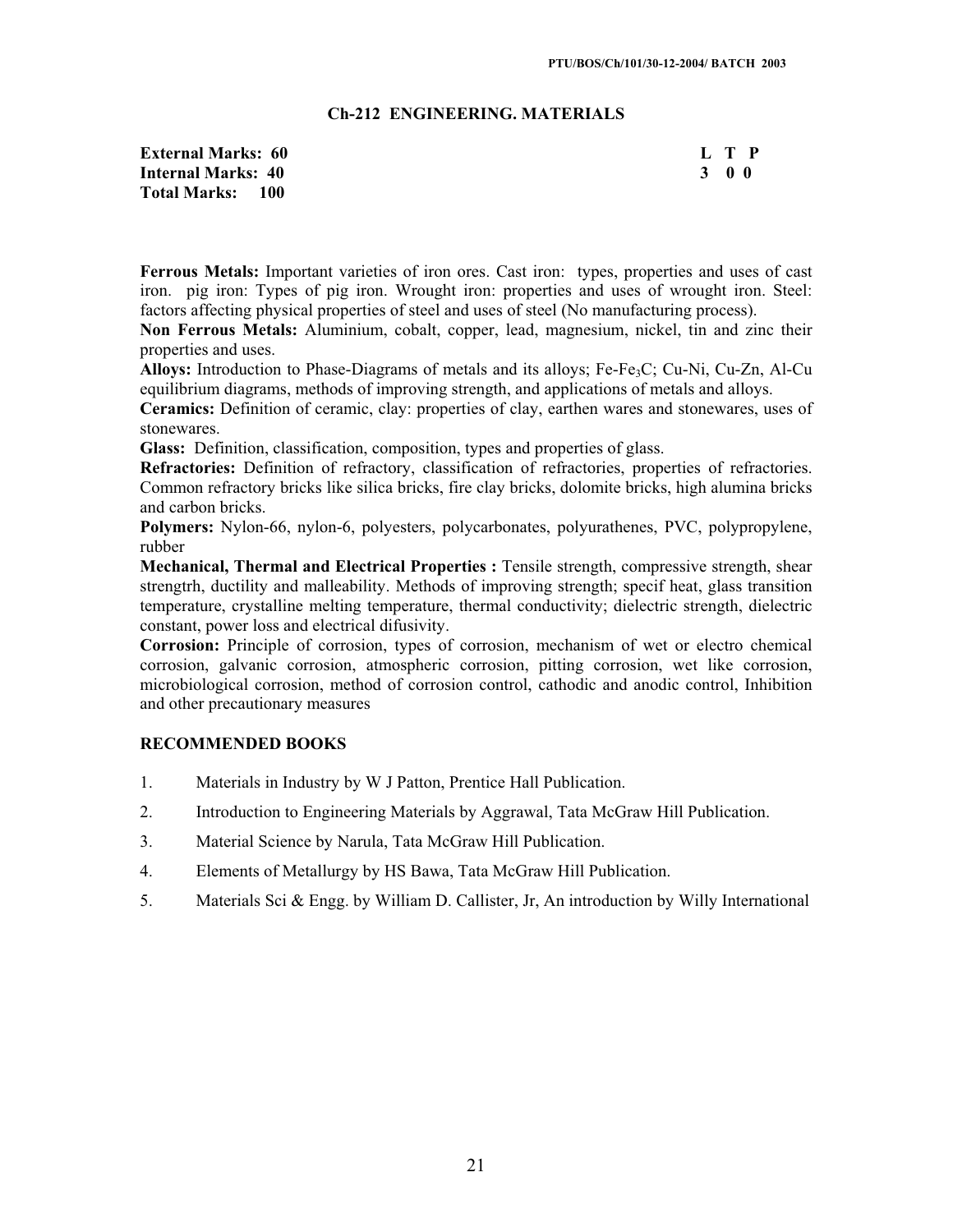#### **Ch-214 HEAT TRANSFER LAB**

| <b>External Marks: 20</b> |  |               | L T P |
|---------------------------|--|---------------|-------|
| Internal Marks: 30        |  | $0 \t 0 \t 4$ |       |
| Total Marks: 50           |  |               |       |

- 1. Determination of heat transfer coefficient for different types of heat transfer equipments.
- 2. Wilson Plots. Unsteady state heat transfer in jacketed vessels.
- 3. Correlation of instantaneous heat transfer, coefficients with time for steady deposition of scale on a heating surface.
- 4. Heat losses from insulated pipes.
- 5. Performance characteristics of a shell and tube heat exchanger and an induced draft cooling tower.
- 6. Study and operation of long tube, forced circulation and multiple effect evaporators.
- 7. Duhring's plot for solutions involving non-volatile solutes
- 8. To find the heat transfer coefficient of heat loss by vertical cylinder by natural convection.
- 9. To find heat transfer coefficient for parallel flow and counter flow for double pipe heat exchanger.
- **10.** To find heat transfer coefficient loosing heat by forced convection to air flowing through it for different air flow rates & heat flow rates.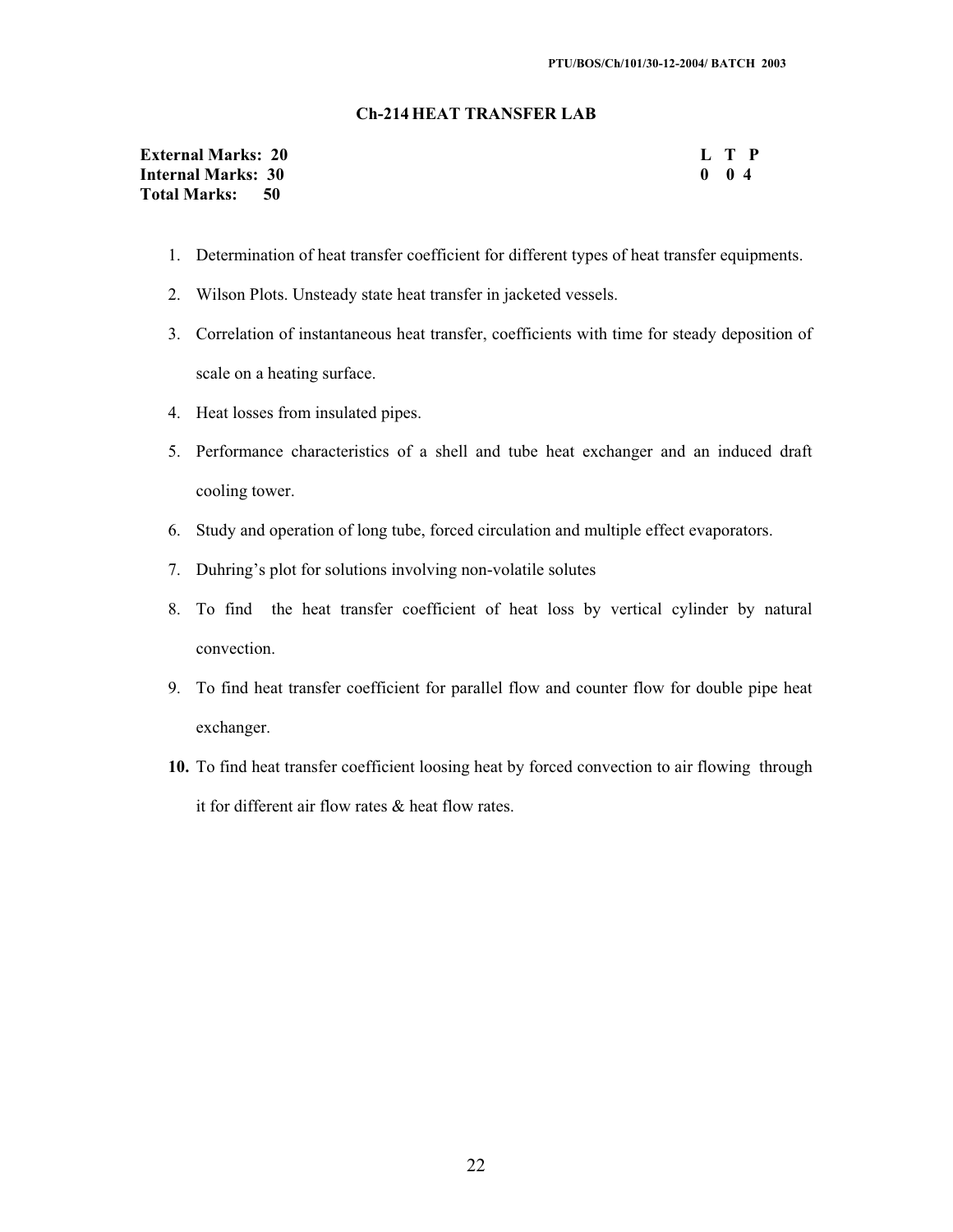# **Ch-216 CHEMICAL TECHNOLOGY LAB**

**External Marks: 20 L T P Internal Marks: 30<br>Total Marks: 50 Total Marks:** 

- 1. To perform proximate analysis of a given sample.
- 2. Determination of HCV and LCV of a given fuel by bomb calorimeter.
- 3. To determine the acid value of an oil/fat.
- 4. To determine the saponification value of an oil/fat.
- 5. To determine the iodine value of an oil/fat.
- 6. To determine the neutralisation no. of an oil/fat.
- 7. Preparation of phenol-formaldehyde.
- 8. Preparation of urea-formaldehyde.
- 9. Preparation of polymer product using compression moulding, Injection moulding
- 10. Preparation of compounded polymer sample using two rollmill
- 11. Determination of performance of a given polymer sample under tensile loading like stress-strain curve, modulus of elasticity etc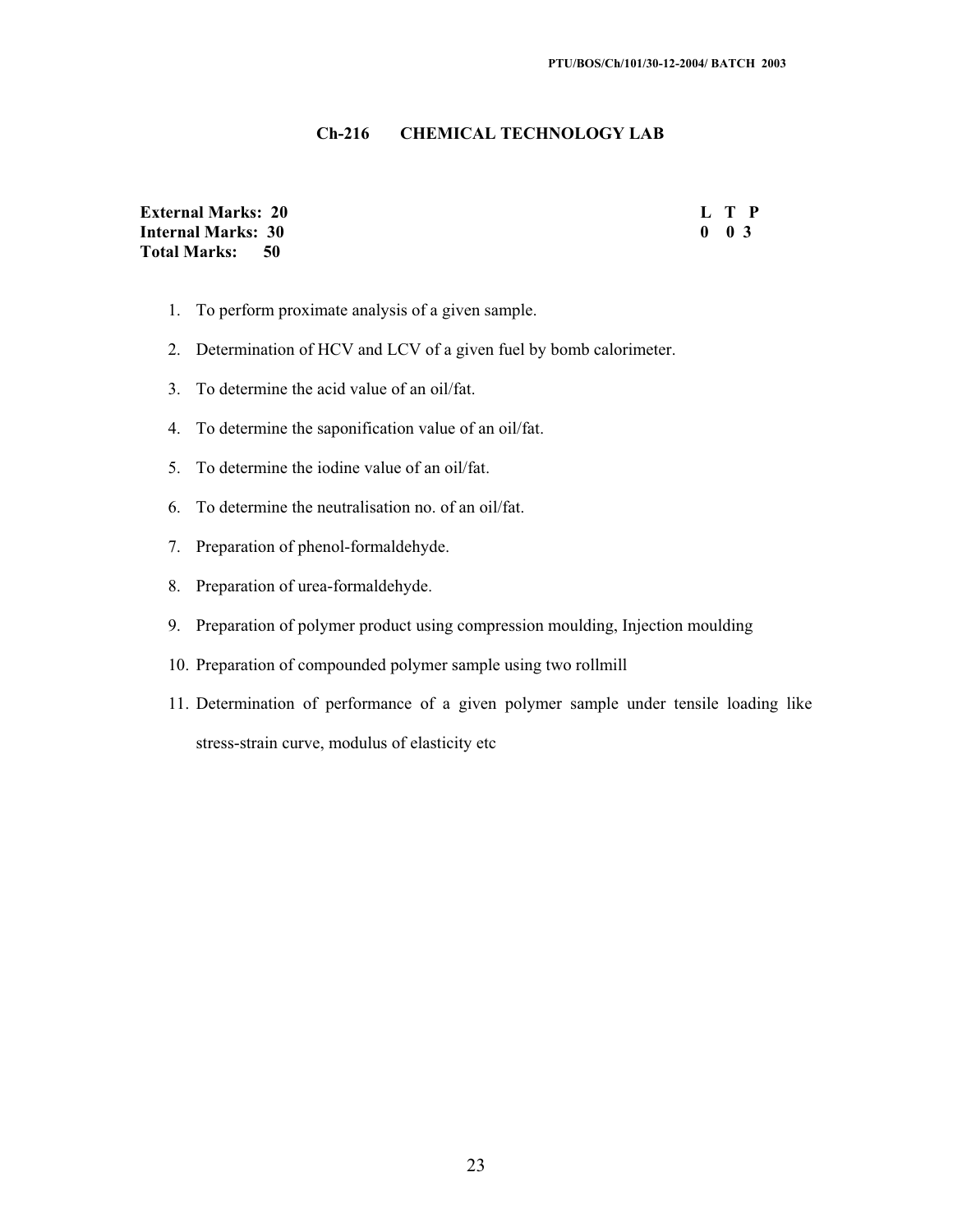#### **Ch-218 MECHANICAL OPERATIONS LAB**

| <b>External Marks: 20</b> | L T P        |  |
|---------------------------|--------------|--|
| <b>Internal Marks: 30</b> | $0 \quad 04$ |  |
| Total Marks: 50           |              |  |

- 1. Verification of Stokes Law.
- 2. Screen analysis of given sample for it's particle size distribution.
- 3. Determination of variation in pressure drop & bed height w.r.t superficial velocity for a bed of solids.
- 4. Determination of minimum fluidization velocity for a bed of solids.
- 5. Operating characteristics of crushing and grinding equipments,(Jaw crusher, Roll crusher,

Ball mill)

.

- 6. Evaluation of the filtration constants for  $CaCO<sub>3</sub>$  Slurry in water and cake compressibility.
- 7. Determination of %age recovery of coal in froth from coal and sand mixture.
- 8. Determination of thickener capacity using batch sedimentation.
- 9. Determination of characteristics of centrifuge as a filter.
- 10. Determination of the separation efficiency of the classifier.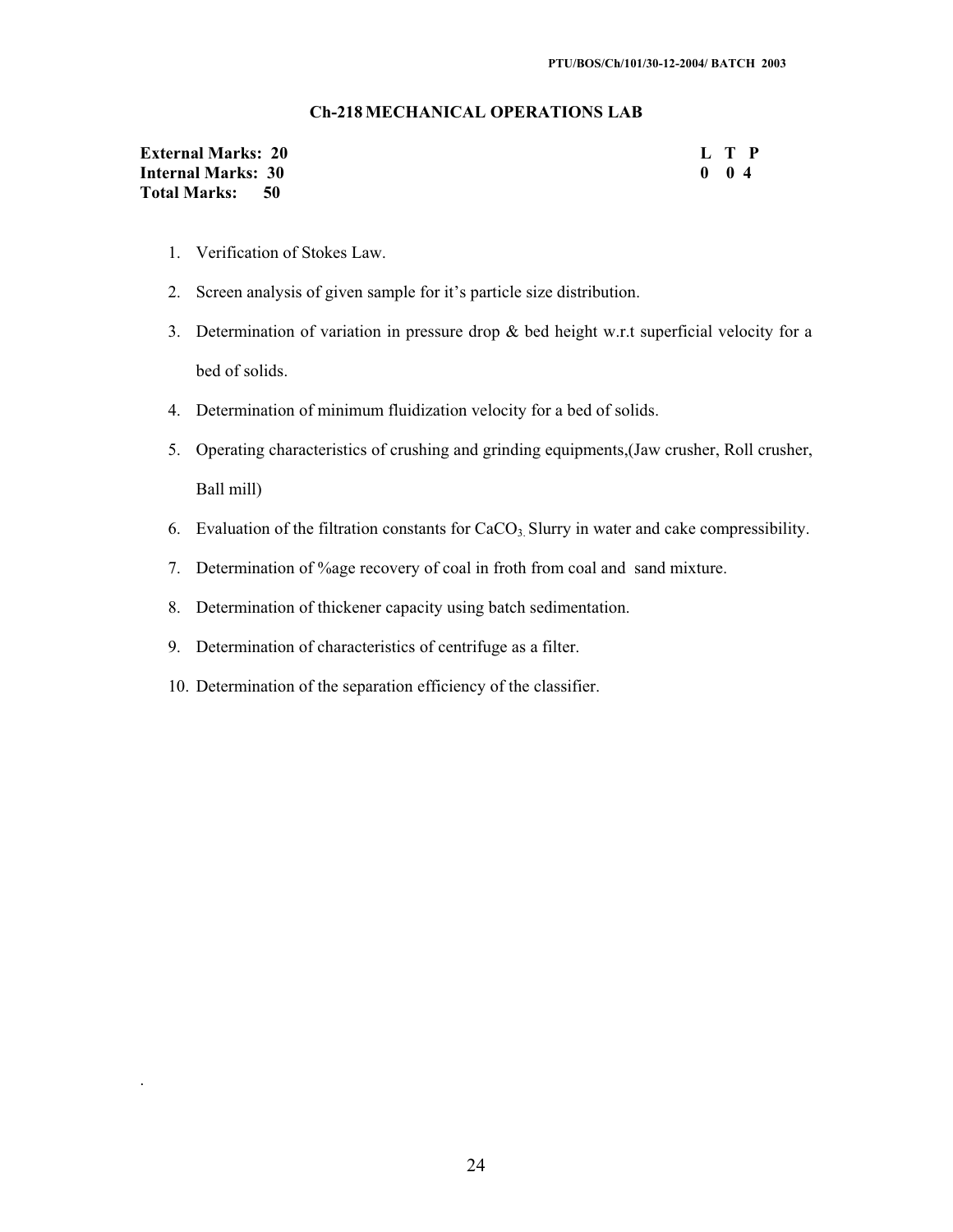#### **Ch -301 CHEMCIAL ENGINEERING THERMODYNAMICS**

**External Marks: 60 L T P Internal Marks: 40 3 1 0 Total Marks: 100** 

Brief review of the term: state functions, types of system, internal energy, heat and work reversible and irreversible processes. Ist law of thermodynamic and its engineering applications, i.e., constant volume processes, constant pressure processes, isothermal and adiabatic processes, pumps, turbines, compressors, nozzles, heat exchangers, pitot tube, venturimeter and orifice meter, Throttling process, Joule-Thomson coefficient, liquefaction of gasses thermo chemistry includes a brief review of heat capacities and their measurement standard heat of reaction, standard heat of formation, standard heat of reaction, standard heat of reaction, standard heat of formation, standard heat of combustion, flame temperature, H-x, diagrams, heat of solution, partial, molar enthalpies, a enthalpy for phase change etc. Equation of state for real gases and their mixtures. Principle of correspond ding states and generalized compressibility factor.

Review of 2<sup>nd</sup> law of thermodynamics, entropy concept, entropy and lost work calculations. Microscopic interpretation of entropy. Third law of thermodynamics and its applications, free energy functions and their significance in phase and chemical equilibria. Clapeyron" equation and some important correlation for estimating vapour pressures. Estimation of thermodynamic properties by us using graphs and tables.

Phase Equilibria:

Partial molar properties, partial molar gibbs free energy chemical potential and its dependence on temperature and pressure. Ideal solutions (Lewis-Randel Rule).

Fugacity and its cawlculations. Dependence of fugacity on temperatures and pressure. Solution behaviour of real liquids add solids. Activity and activity coeffiecients. Variation of activity coefficient with temperature and composition. Activity coefficients of electrolytes. Standard states. Properties of mixing. Excess properties. Gibba-Duham equation and its application to vapourliquid equilibria.

Chemical Equilibria:

Equilibrium constant in terms of measurable properties variations of equilibrium constant with temperature and pressure.

Adiabatic reactions. Gibbs phase rule, equilibria in heterogeneous reactions. Electrochemical reactions.

Estimation of thermodynamic properties from molecular structure. A brief review of irreversible thermodynamics.

#### **Books Recommended:**

1. Smith J.M. and Van Ness, H.C Introduction to chemical engineering, Thermodynamics McGraw Hill Book Co., London

2. Dodge, B.F. Chemical Engg. Thermodynamics, McGraw - Hill Book Company, Inc., London.

3. Balzhiser, Samuels and Eliassen Chemical Engg. Thermodynamics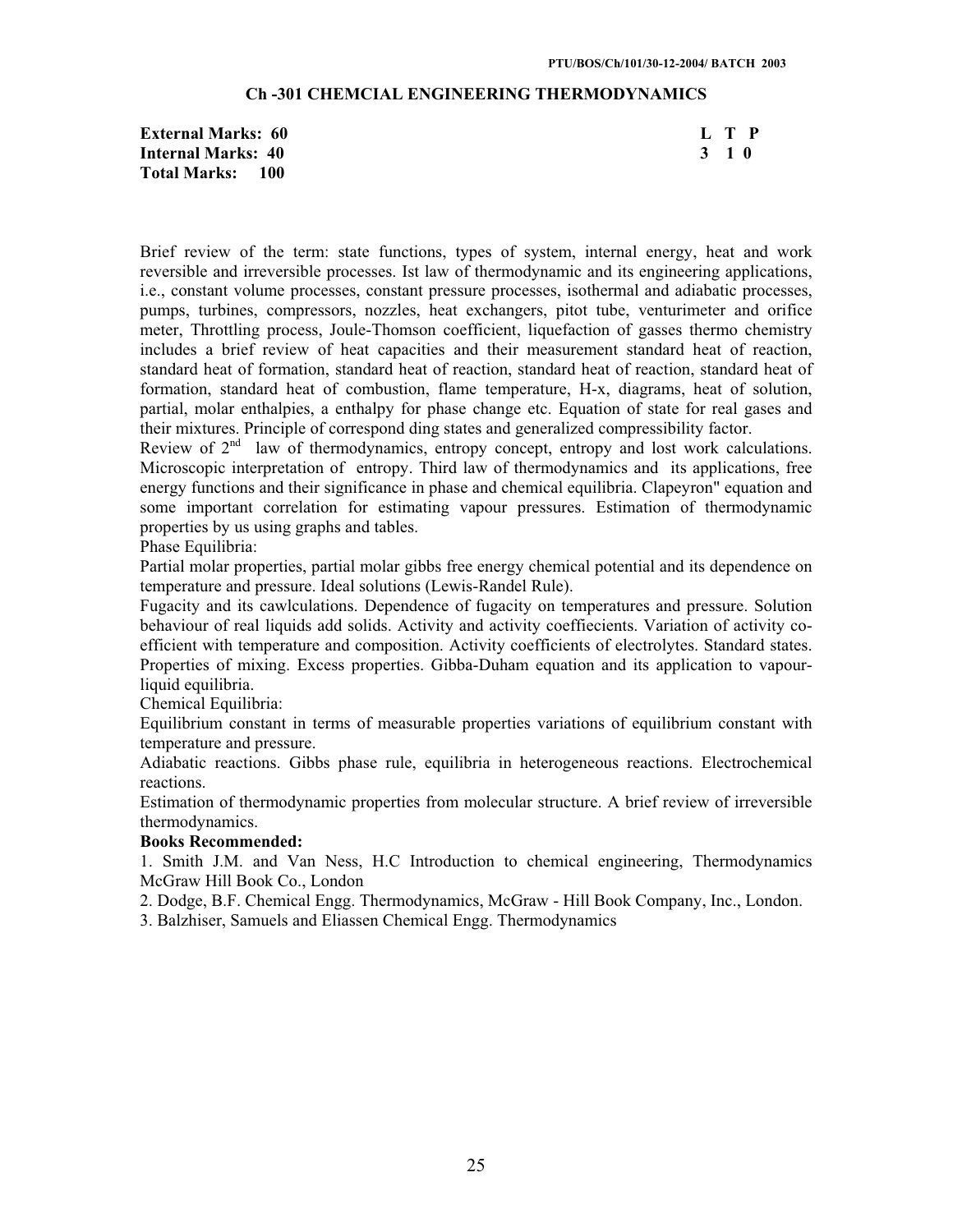# **Ch -302 CHEMICAL REACTION ENGINEERING -II**

| <b>External Marks: 60</b> | L T P |
|---------------------------|-------|
| <b>Internal Marks: 40</b> | 3 1 0 |
| <b>Total Marks: 100</b>   |       |

Introduction to catalysis, classification of catalysts, preparation and physical characteristics of solid catalysts.

Concepts of physical absorption and chemisorption, Kinetics of solid catalysed gas phase reaction - power law and Langmuir Hinsherlwood rate equations and parameter estimation.

Diffusion of mass and heat in porous solids with and withour external diffusional resistances. Effectiveness factor: Fixed bed catalytic reactors; single and multibed adiabatic reactors,

multitublar fixed bed reactors. Design equations for fixed bed reactors using pseudohomogenous one and two-dimensional models.

Concepts of Heterogeneous models:

Parametric sensitivity. Modelling of gas-solid non-catalytic reactions and determination of parameters.

Fluid-fluid reaction modelling based on film and penetration theory. Enhancement factor.

Reactor systems and design for gas-liquid-solid non-catalytic system. **Books Recommended:** 

1. Levenspiel, C. Chemical Reaction Engg. John, Wiley,.

2. Wales, S.M. Reaction Kinetics for Chemcial Engg. McGraw Hill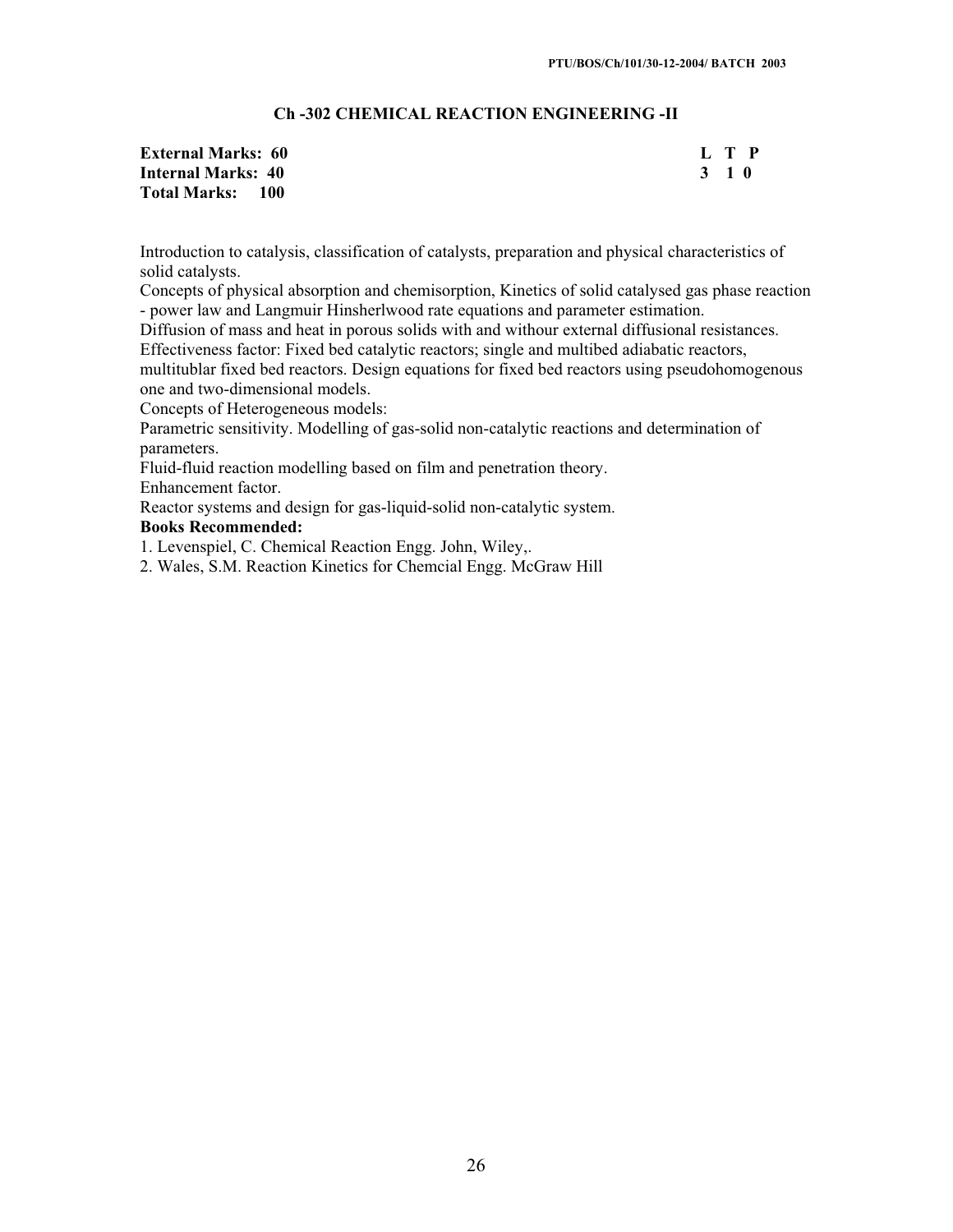# **CH-303 MASS TRANSFER - II**

#### **External Marks: 60 L T P**<br> **Internal Marks: 40** 2 2 2 3 2 1 0 **Internal Marks: 40 Total Marks: 100**

Mass transfer equilibria for vapour liquid, liquid-liquid and solid gas system. Distillation: Raoult's law, ideal solutions,  $x-y \& H-x-y$  diagrams. Flash vaporisation and condensation.

Differential distillation. Steam distillation.

Binary distillation. McCable-Thiele and Ponchon-Savarit method. Total reflux, minimum and optimum reflux ratios. Introduction to distillation. Design of distillation columns with open steam , multiple feeds side streams  $\&$  partial condensers. Approximate  $\&$  plate to plate calculations for multicomponent distillation.

Liquid-liquid extraction: Extraction equipment, equilibrium diagram. Choice of solvent. Single stage and multistage counter-current extraction with/without reflux. Continuous contact extractors.

Leaching: Leaching equipment and equilibrium. Single stage and multistage cross current and counter current leaching.

Adsorption: Adsorption equilibria. Adsorption column sizing.

Crystallization: Methods of forming nuclei in solution and crystalgrowth.

#### **Books Recommended:**

1. Treybal, Robert E Mass Transfer Operations, McGraw Hill

2. Sherwood, Thomas K Charles R. Mass Transfer, McGraw Hill

3. Skell and AHP Diffusion Mass Transfer. John Wiley & Sons.

4. McCabe Warren L Unit-operations of Chemical Engg. McGraw Hill

5. King C.J Separation process, Tata McGraw Hill Pub.

6. Holland, Charless D. Fundamentals and modeling of separation Processes, Prentice Hall, Inc. New Jersey.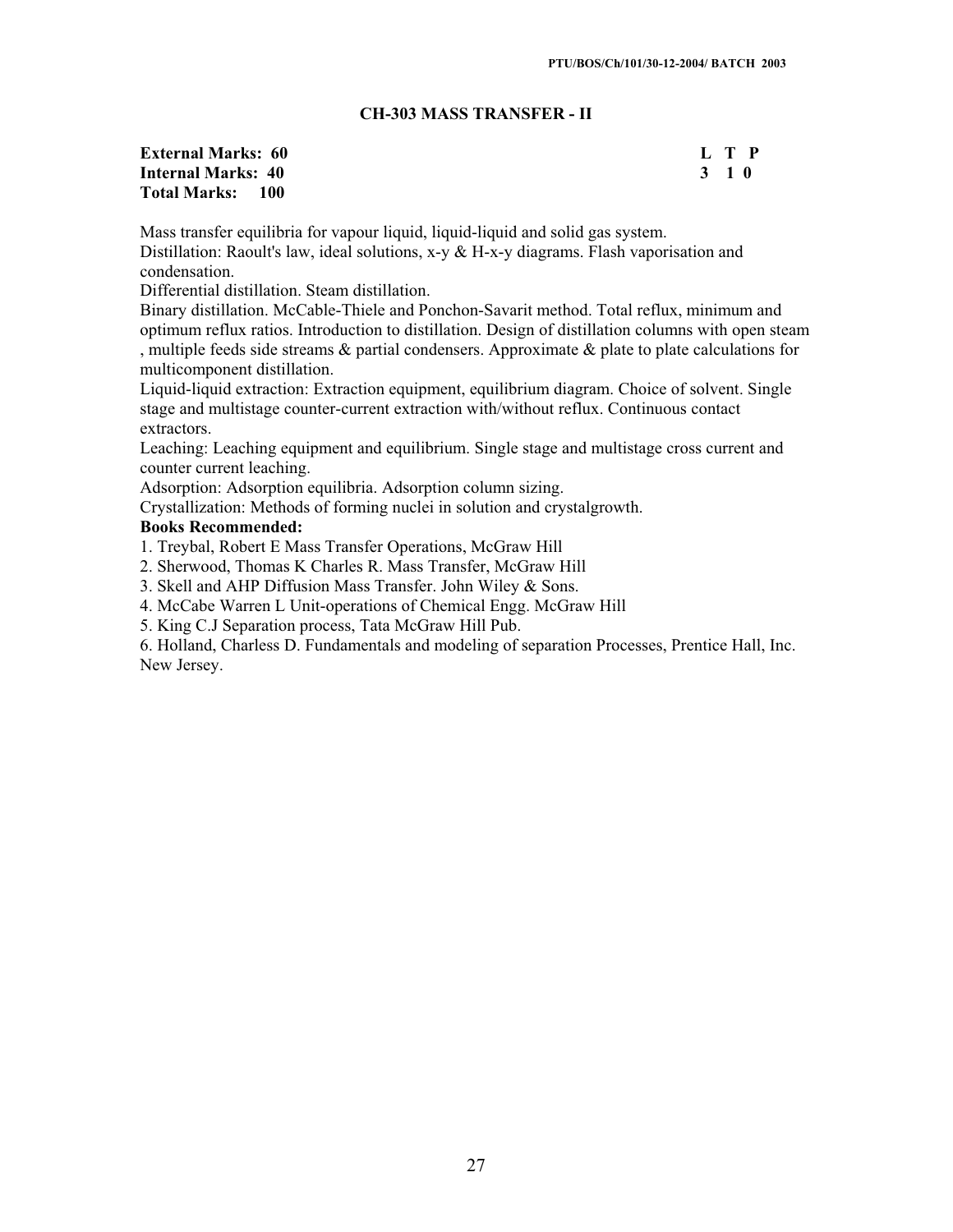# **CH 305 CHEMCIAL PROCESS CONTROL**

| <b>External Marks: 60</b> |       | L T P |
|---------------------------|-------|-------|
| Internal Marks: 40        | 3 1 0 |       |
| <b>Total Marks: 100</b>   |       |       |

General Principles of process control , basic control elements, degree of freedom and fixing of control parameters.

Simple system analysis, laplace transformation and transfer functions, block diagrams, linerization. First and higher order systems, interacting and non-interacting systems, distributed and lumped parameter systems, dead time.

Different modes of control and their basic characteristics, controller characteristics, process characteristics.

Optimization of control system response, stability analysis and choice of indicating , recording & controlling instruments for chemical industries.

Feedback control servo and regulation control. Time domain-closed loop frequency response. Introduction to advanced control techniques as feed forward feed back, cascade, ratio, adaptive and digital computer control.

Process dynamics and applications - Process identification, dynamics and control of chemical equipment's such as exchangers, distillation columns etc.

# **Books Recommended:**

1. D. R. Coughanower, L.b. Koppel Process system Analysis and Control

2. A. Pollard Process Control for chemical and Allied Industries, Heinemann Education Co.

3. T.W. Weber Introduction to Process Dynamics & control, John Willey Co.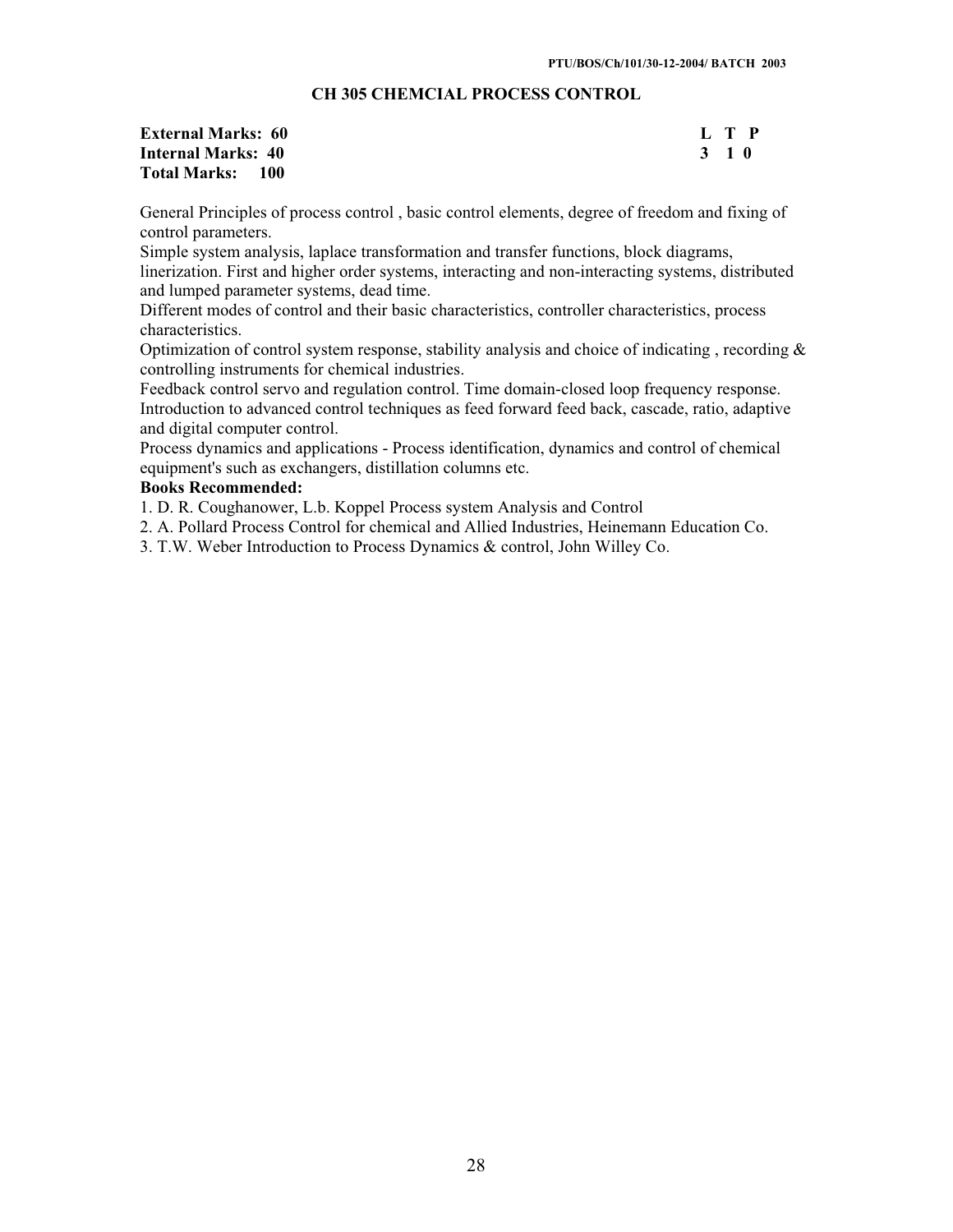# **CH -307 INDUSTRIAL POLLUTION CONTROL**

| <b>External Marks: 60</b> | L T P |  |
|---------------------------|-------|--|
| Internal Marks: 40        | 3 1 0 |  |
| <b>Total Marks: 100</b>   |       |  |

Ambient air and water standard. Principal sources of pollution. Inter relationship between energy and environmental pollution. Prevention of environmental pollution through conservation. a) Air Pollution:

Principal air pollutants and their usual sources. Effects of air pollution on human health, animals and vegetation and materials. Atmospheric dispersion of air pollutants, temperature inversions. Air pollution control techniques - process and equipment's used for the control of gaseous pollutants.

b) Water Pollution:

Types of water pollutants, their sources and effects.

BOD and COD

Waste water treatment techniques and equipment's flocculation, skimming, floatation, etc. Primary Treatment through settling.

Secondary Treatment aerobic and anaerobic digestion, activated sludge process, triple filter and oxidation ponds.

Books Recommended:

1. Perkons, LC. Air pollution, McGraw Hill, N.Y.

2. Liptak, R.C. ed. Environmental engineers handbook Vol. I,II,III Chelton Book Co., Randor.

3. Willisamson, S.J. Fundamentals of air pollution addition Wesley co. N.Y.

4. Nemerow N.L Liquid wastes of Industry, Addison Wesley Co. N.Y.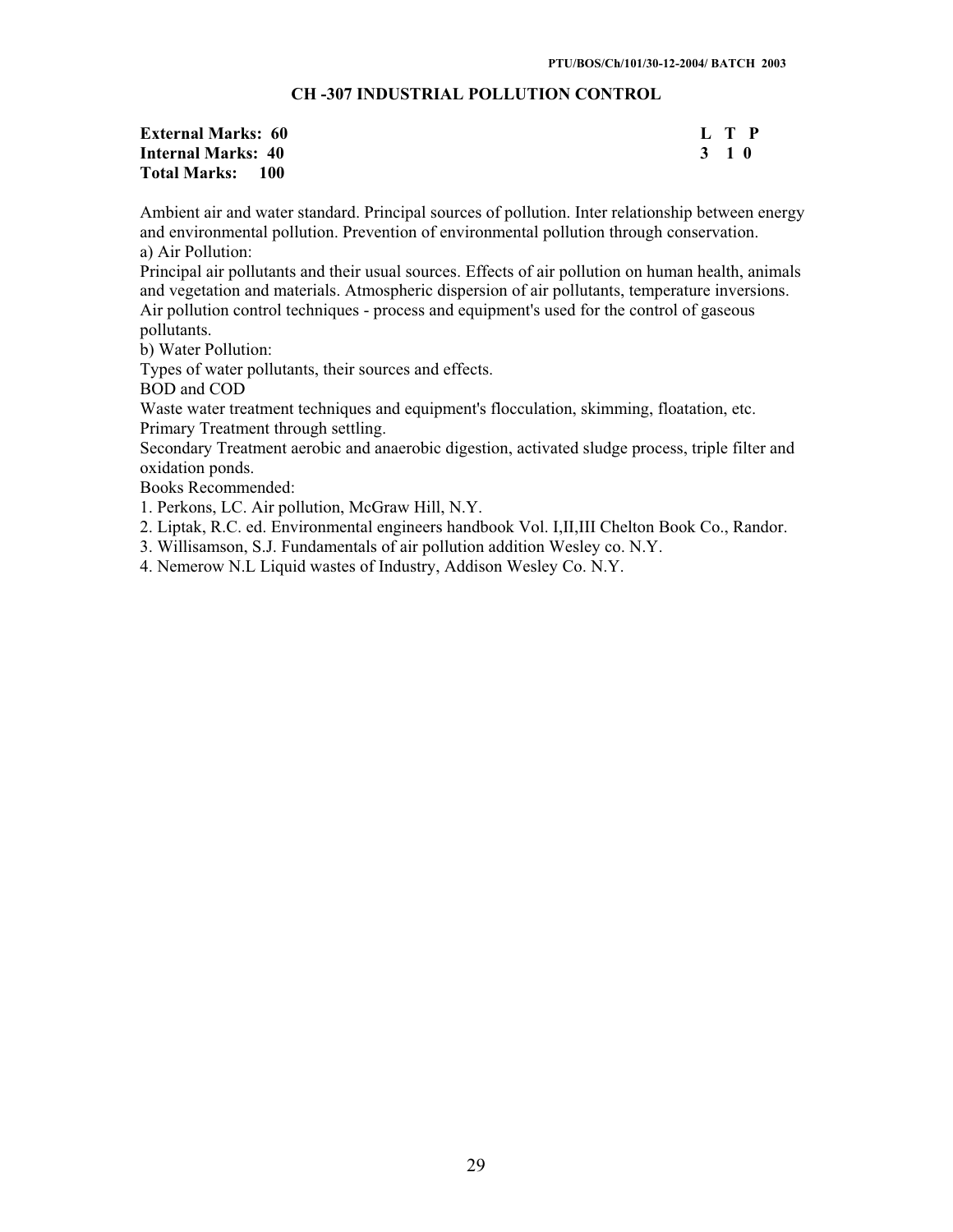# **CH -309 CHEMCIAL PROCESS TECHNOLOGY -II**

| <b>External Marks: 60</b> |       | L T P |
|---------------------------|-------|-------|
| Internal Marks: 40        | 3 O O |       |
| <b>Total Marks: 100</b>   |       |       |

#### Water

Source:Impurities:Polluted, contaminated palatable waters, water pollutants and their effects. Treatment - Sedimentation, coagulation, filtration softening, aeration, ion exchange reverse osmosis, disaffection, industrial waste water and sewage treatment, primary, secondary and tertiary treatments, aerobic and anaerobic treatments.

Desalination: Evaporation, Reverse Osmosis etc. Gaseous fuels: Classification, manufacture and use of LPG , wood gas, coal gas, producer gas, water gas, synthesis gas, carburetor water gas. Industrial Gases: Manufacture and uses of hydrogen, carbondioxide, acetylene, oxygen, nitrogen, insert gases.

Fertilizers: Status of industry, grading and classification of fertilizers, saw materials, hydrogen production, fixation of nitrogen, synthesis, ammonia based fertilizers, manufacture of phosphatic fertilizers and phosphoric acid, potash fertilizers, N-P-K values. Corrosion problems and materials of construction.

Soda Ash: Manufacturing special materials of construction, solvey and modified solvey process environmental considerations, corrosion problems and material of construction.

Chlor Alkali Industry: Electrochemistry of brine electrolysis, current efficiency, energy efficiency, diaphragm cells, mercury cells, mercury pollution and control, caustic soda, chlorine, hydrochloric acid; corrosion problems and materials of construction.

Cement and Glass.

Sulphuric Acid.

#### **Books Recommended**

1. Shrye R.N. and Brink J.A. Chemical Process Industries, McGraw Hill

2. Chemical Technology, I,II,III and IV Indian Institute of Technology, Madras

3. Dryden, Charles E. Outlines of Chemical Technology affiliated East-West Press Pvt. Ltd. New Delhi.

# **CH -311 Mass Transfer Lab**

| <b>External Marks: 20</b> | L T P         |
|---------------------------|---------------|
| <b>Internal Marks: 30</b> | $0 \t 0 \t 4$ |
| Total Marks: 50           |               |

1. To find out the critical moisture context of the given material and to find out the equations for constant and falling rate period.

2. Determination of hold up.

3. To find the mass transfer coefficient for the vaporisation of naphthalence to air.

4. To verify the Rayleigh's equation for distillation.

5. To find the height equivalent to a theoretical plate and height of a transfer uit for the packed distillation column under total reflux.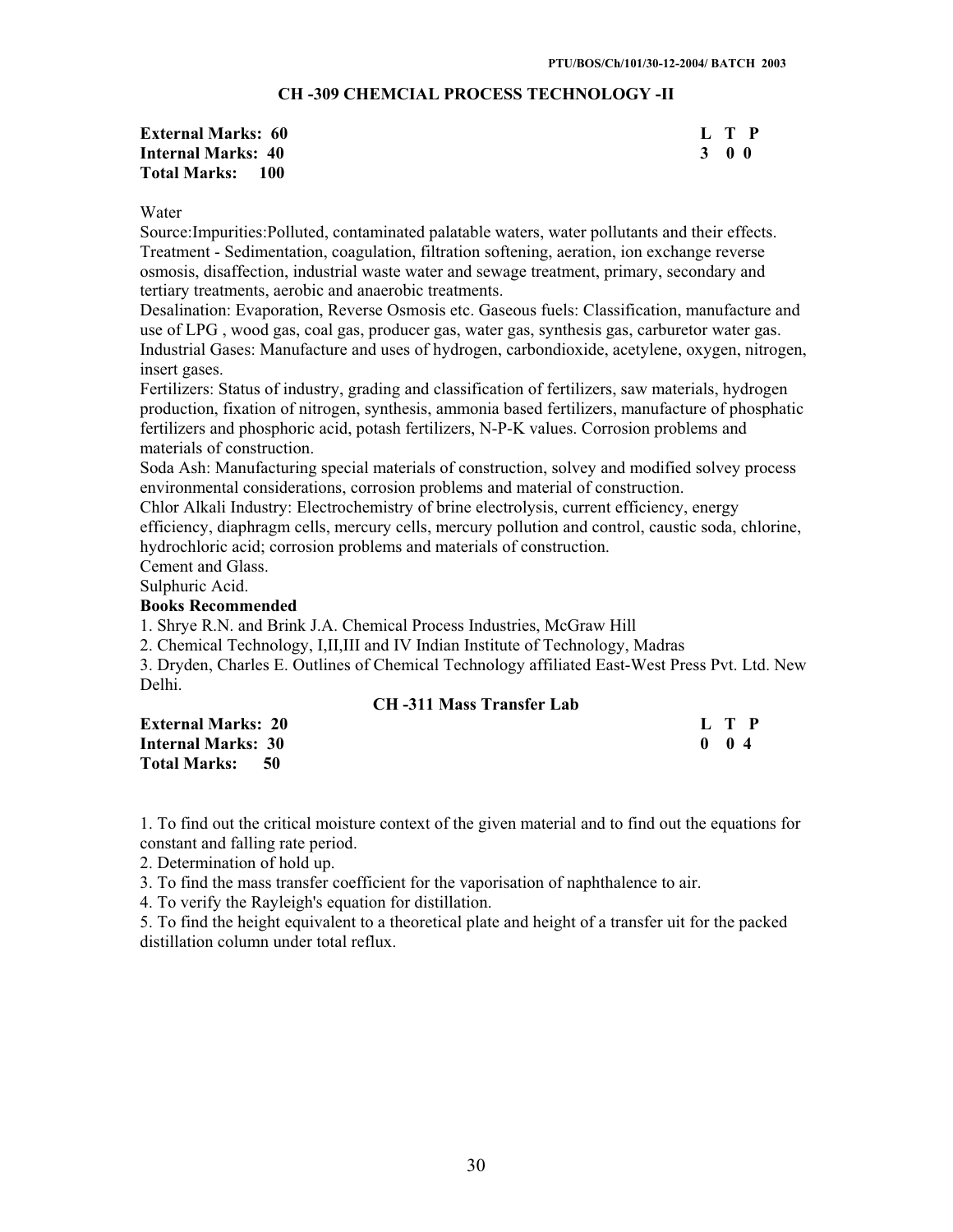# **CH- 313 Chemical Reaction Engg. Lab**

| <b>External Marks: 20</b> | L T P        |  |
|---------------------------|--------------|--|
| Internal Marks: 30        | $0 \quad 04$ |  |
| Total Marks: 50           |              |  |

- 1. Study of Rate kinetic using batch reactor.
- 2. To find the residence time for PERS of different lengths.
- 3. Experiments based on CSTR
- 4. To follow a reaction in a fixed bed catalytic reactor for a given reaction system.
- 5. Environmental pollution Analysis.
- 6. Analysis of gaseous pollution as So2, H2S, No-Nox, Co-Co2, O3, NH3 etc.
- 7. Water pollution analysis.
- 8. Determination of TDS, SS, Dissolved
- 9. Domestic effluent Analysis.

# **Ch -315 CAD IN CHEMICAL ENGINEERING**

| <b>External Marks: 20</b> | L T P               |  |
|---------------------------|---------------------|--|
| <b>Internal Marks: 30</b> | $0 \quad 0 \quad 2$ |  |
| Total Marks: 50           |                     |  |

Fortain - 77 programming: Programming in modular form, use of COMMONK EQUINALANCE, DATA, IMPLICITY etc. Types of statements. Use of fortain - 77 in design applications of various chemical process and simulations of industrial processes.

Introduction to AutoCAD its application to machine drawing and equipment drawing. Computer graphics programming.

Process synthesis, Process flow sheeting. Strategy of process calculations. Software development for design of various chemical engineering equipment's. Executive programming. Use of generic software package.

#### **Books Recommended:**

- 1. Racker, A Inside Autocad, BPB Publication
- 2. Voismt, DD Computer Aided drafting and design.
- 3. Calderbank A course in programming in Fortran -77
- 4. Mischke C. Computer Aided Design, Prentice Hall.sssssa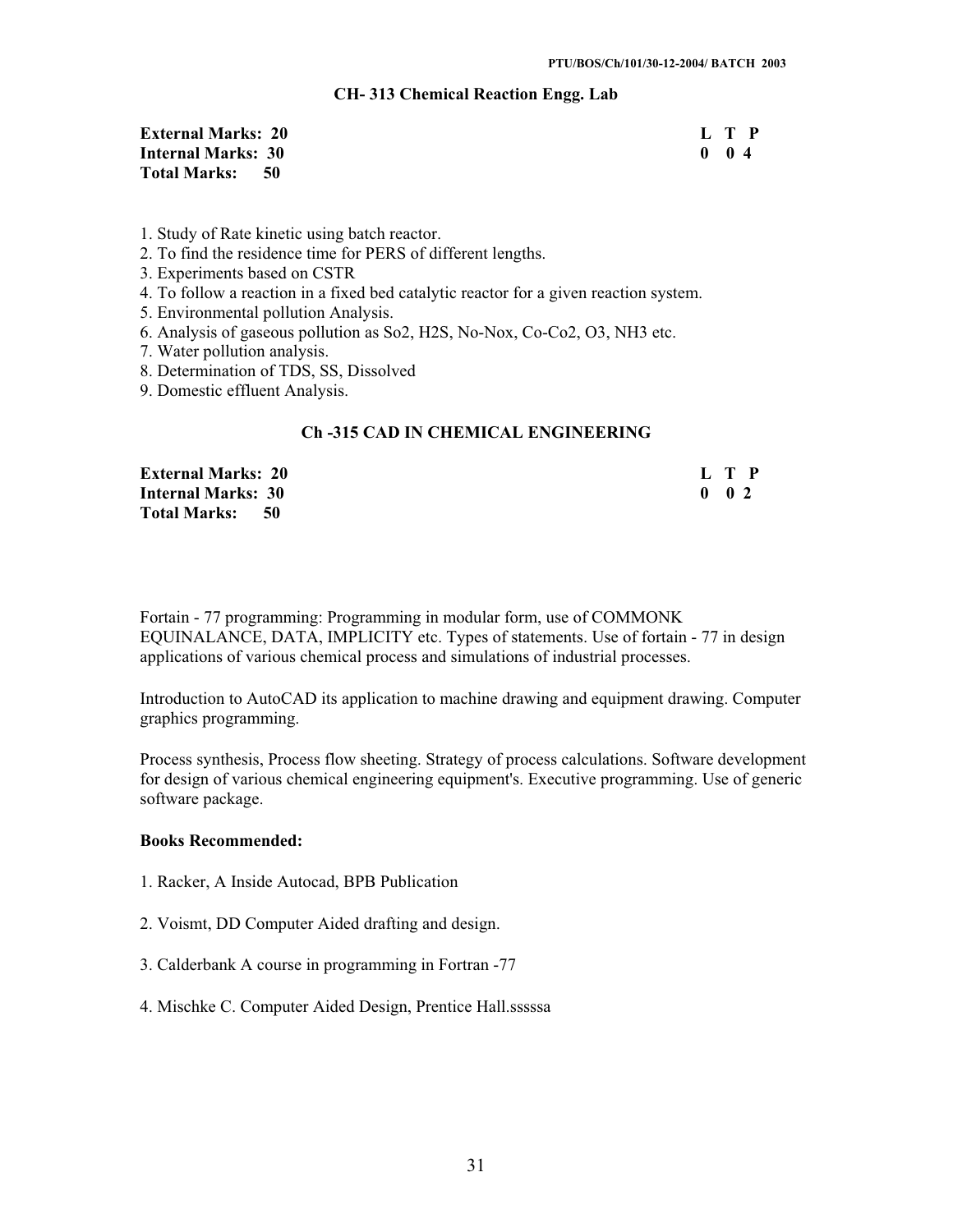#### **6th Semester**

#### **CH -304 -OPTIMIZATION TECHNIQUES**

**External Marks: 60 L T P**<br> **Internal Marks: 40** 2 2 2 3 2 1 0 **Internal Marks: 40 Total Marks: 100** 

Introduction: Engineering application of optimization, Design variables, constraints, objective function, variable bounds, statement and formulation of an optimization problem, Examples of chemical engg. Optimization problems, classification of optimization problems, different optimization algorithms.

Optimal Point: Local optimal point, global optimal point and inflection point. Single variable optimization techniques:

1. Optimality criterion.

2. Bracketing method (Bounding phase method).

3. Region elimination methods (Internal halving method, Golden section search method).

4. Point estimation method (successive quadratic estimation methods).

5. Gradient-based methods (Newton-Raphson method, Bisection method, Secant, Cubic search method.).

6. Root finding using optimization techniques. Multivariable Optimization Techniques:

a. Optimality criterion.

b. Unidirectional search method.

c. Direct search method (Hooke-Jeeves Pattern Search method, Powell's conjugate direction method)

d. Gradient-based methods (Steepest descent method, Newton's method, Marquardt's methods)

# **Construined Optimization Algorithms:**

a. Kuhn - Tucker conditions

b. Transformation method (penalty function method)

c. Direct search for constrained minimization (variable elimination method, complex search method.) Linear Programming: Linear programing problems, Simplex method of linear programming technique.

# **Text Book:**

1. Optimization for engg. Design by Kalyanmoy Deb. (PHI).

**+**

1. Engg. Optimization by S.S. Rao (New Age)

2. Optimization of Chemical processes By T.I. Edgar & D.M. Himmelblau (McGraw Hill).

3. Process Optimization with Applications to Metallurgy & Chemical engg. By Ray & Szekely (Wiley)

4. Optimization: Theory & Practice by Beveridge & Schechter, (McGraw Hill).

6. Numerical methods in engg. & Sc. By B.S. Grewal (Khanna Publishers)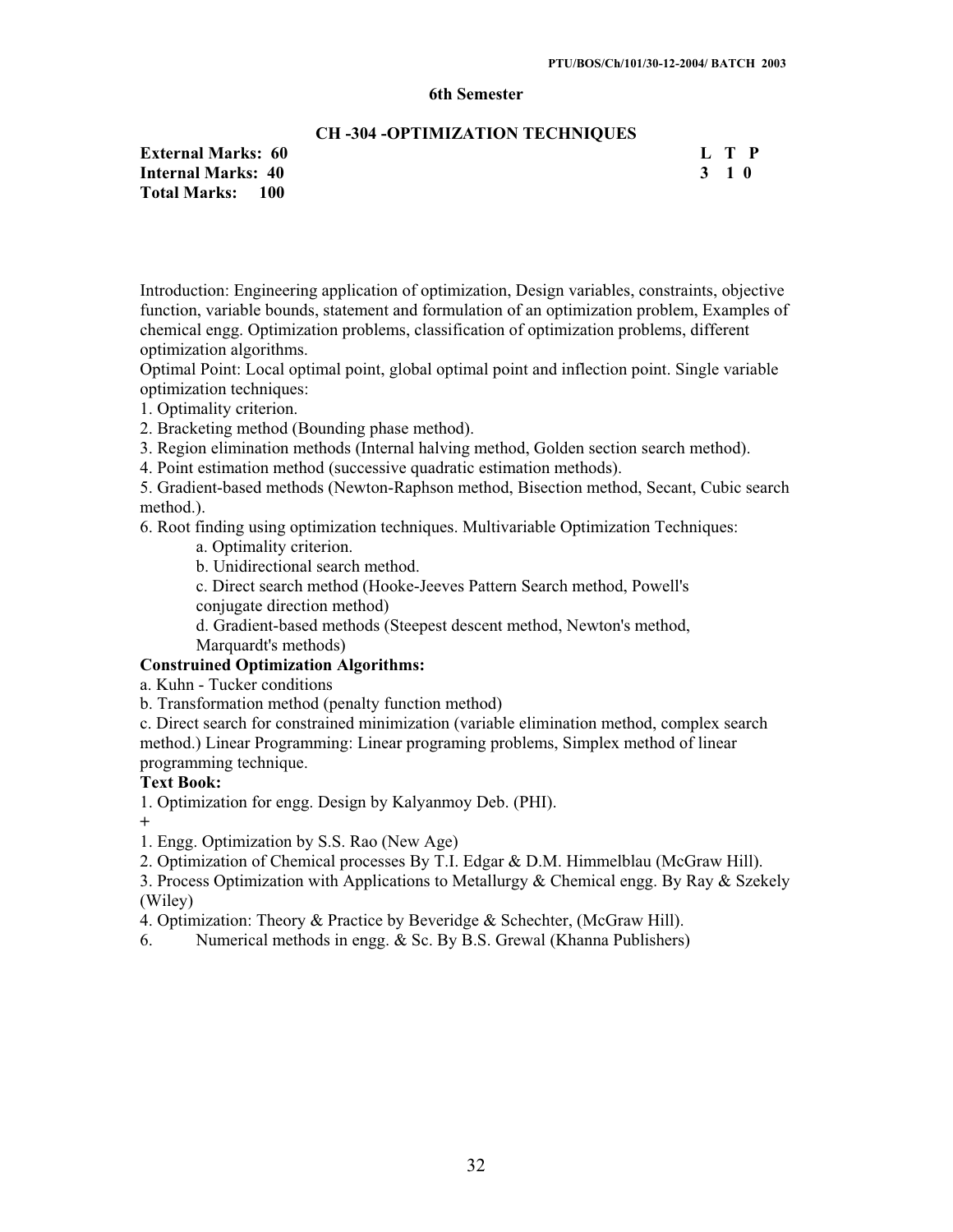#### **Ch -306 Energy Engg.**

**External Marks: 60 L T P Internal Marks: 40 3 1 0 Total Marks: 100** 

Energy crisis in the world and position in India

Solid Fuels: Principal solid fuel-coal, origin, composition and classification of coal, origin, composition and classification of coals, analysis and properties of coal, characteristics and distribution of Indian coals, coal preparation, Storage of coal, coal carbonization, briquetting, gasification and liquefaction of solid fuels.

Liquid Fuels:

Petroleum and Related Products:

A Introduction: Origin, occurrence and reserves, reserves, Production and consumption, classification and characteristics of Petroleum properties and characteristics, petroleum refining in India.

B. Refining Unit Process: Cracking, thermal cracking, catalytic cracking, hydrocraking, reforming thermal and catalytic reforming, alkylation, and polymerization, Isomerization.

C. Petroleum Products - Naphtha, motor gasoline, aviation gasoline, kerosene, diesel oil, gas oils, fuel oils, lubricants, petroleum waxes. Petroleum coke.

D Testing of petroleum products:

- (i) Physical test: Density and specific gravity, viscosity.
- (ii) Chemical test: Organic and inorganic constituents.
- (iii) Flammability Test: Flash point, volatility.
- (iv) Knock Rating Test: For Gasoline Octane Number.

Gaseous Fuels: Types, natural gas, methane from coal mines, producer, water carburetor water, coal, blast furnace and refinery gases, gases from biomass, LPG, gasification of coal and oil, purification of gaseous fuels.

Combustion Process and Appliances: Stoichiometry and heat balance calculations, nature and types of combustion processes, mechanism of combustion reaction, spontaneous ignition temperature, gas and oil burners, coal burning equipment's, fluidized bed combustion.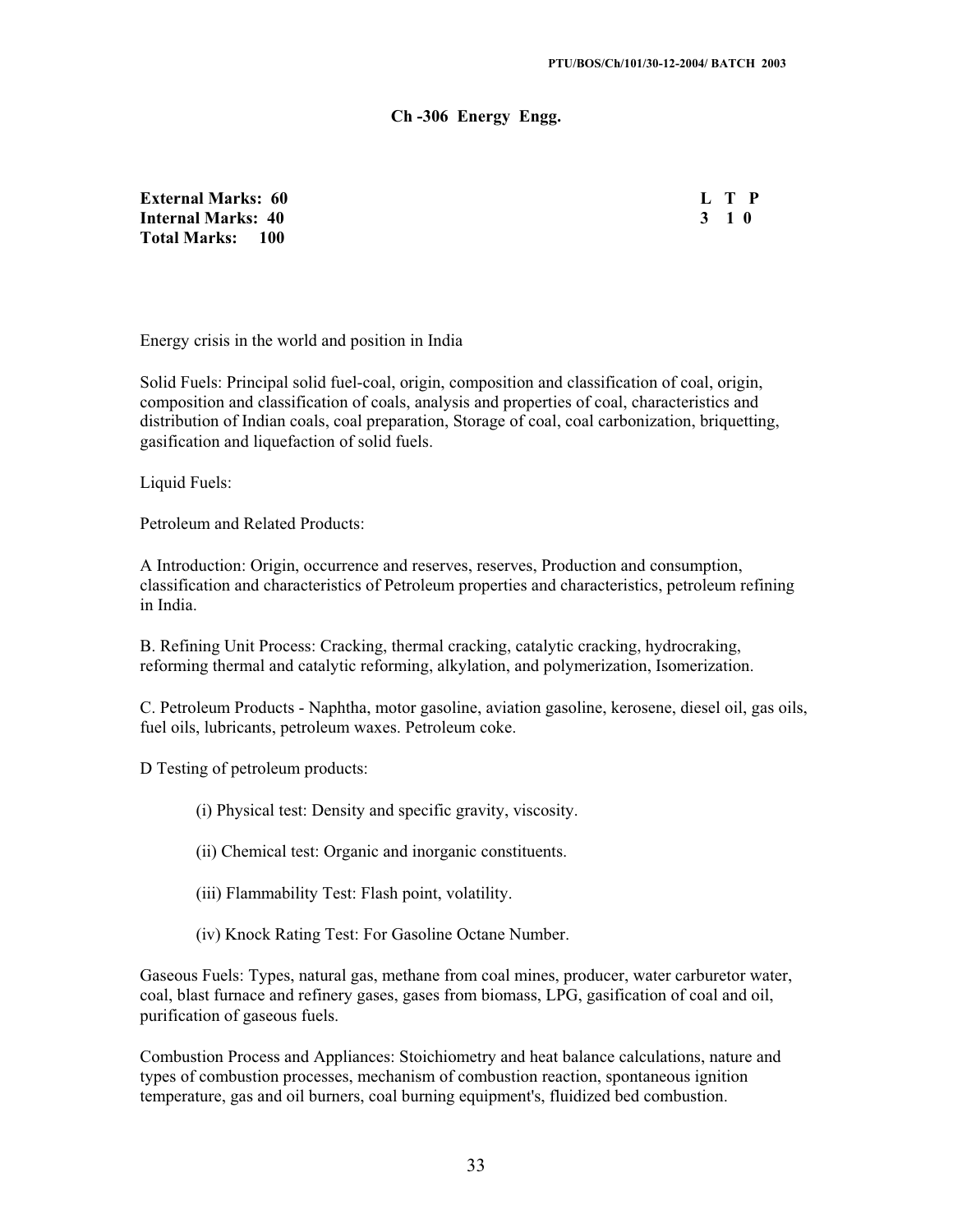Additional Sources of Energy:

Nuclear energy: - Nuclear reactions, fuel materials, moderators and structural materials, reactors Energy by bio-processes-bio-gas Solar Energy - Photovoltaic cells, solar collectors, wind, tidal and geothermal energy.

Furnaces: General classification and description of different types of furnaces with special reference to furnaces used in ceramic, petroleum and pharmaceutical industries.

#### **Books Recommended**

- 1. Samir Sarkar Fuels and combustion, orient longman
- 2. O.P. Gupta Elements of Fuels, furnaces and Refractories
- 3. Wilson, P.J., Wells, G.H. Coke, cake and coal chemicals, McGraw Hill
- 4. Griswold, J. Fuels, combustion and Furnaces, McGraw Hill
- 5. Francis, W. Fuels and fuel Technology, Vol. I and II Pergarnon Press
- 6. McNeil D Coal combustion products, peragamen Press
- 7. Haslam, R.T. Russal, R.P Fuels and their combustion, McGraw Hill
- 7. Brame, J.S. and King, J.C Fuels-solid liquid and Gaseous, St. Martin Press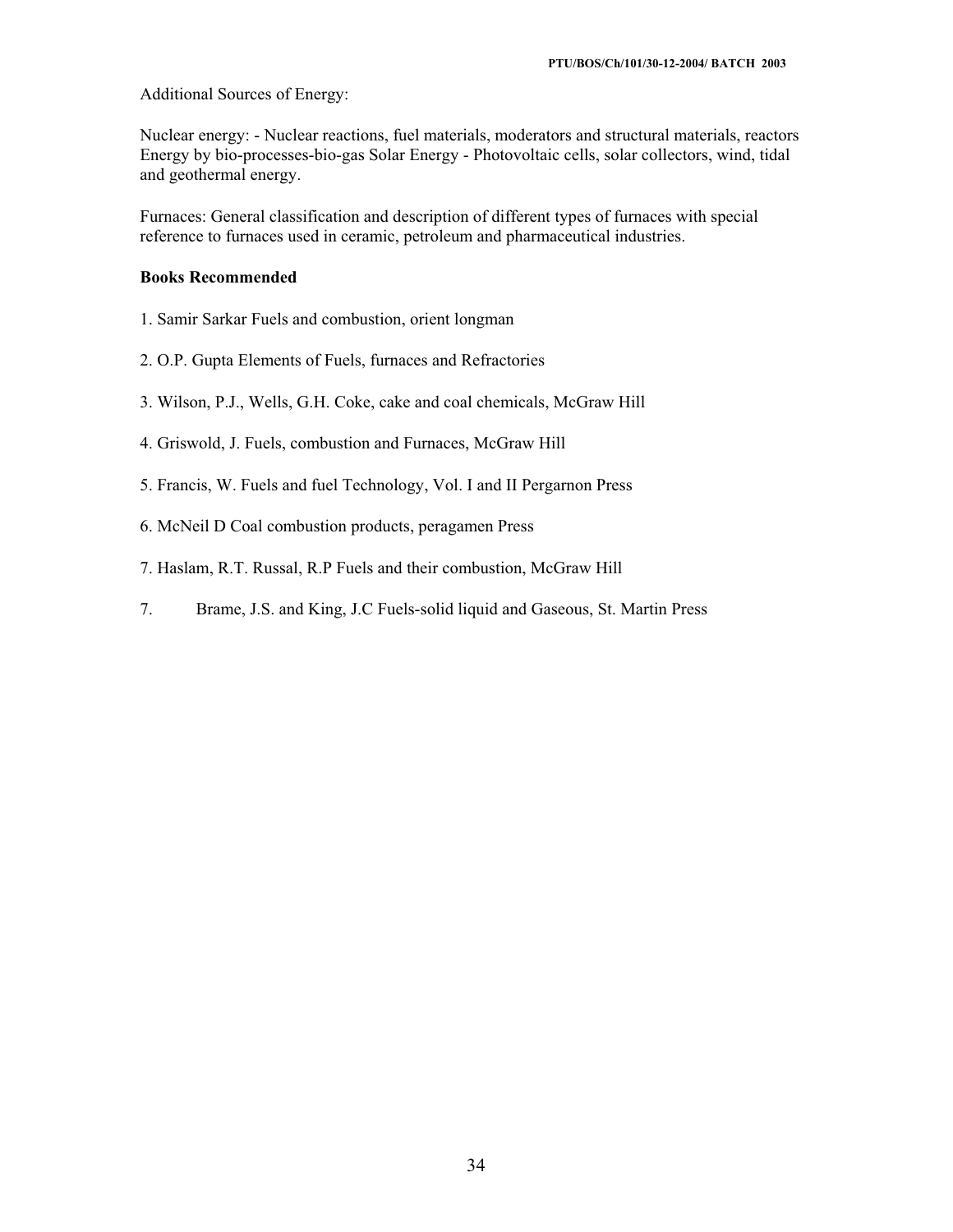#### **Ch -308 PROJECT MANAGEMENT**

| <b>External Marks: 60</b> | L T P |
|---------------------------|-------|
| <b>Internal Marks: 40</b> | 3 1 0 |
| Total Marks: 100          |       |

Small scale industries and list of products reserved under it. Relative merits and demerits of SSI and large/medium policy resolutions of 1956 and 1977. Mini plants and Govt. incentives. Present status of small scale industry in the country. Types of product and standardization of their qualities. Raw materials requirements. Utilities services, market survey, economic viability, employment potential, promotion of regional development. Trends of growth in India and abroad. Feasibility report, patterns of financial assistance, available from state/central government and financial institutions. Exploitation of  $R \& D$  work from technological pools like patent office, CSIR, IIT, NRDC. Technical tie-up. Turnkey and other projects. Import license, marketing techniques, product identification and selling. Promotion of export and legal obligations. **Books Recommended:** 

1. Geoffery, G. Mcredity, Nerson, R.E, Neck, P.A the Practice of Enterpreneurship. Dialogue Publication.

2. S. Chaudhary Project Management Tata McGraw Hill Publishing Co., Ltd.

3. Aswathappa Factory Organisation and Management Himalya Publishing House.

4. Ramesh Bhojwan Small, medium & larie scale industries Vol. I & II small industry research institute Delhi

#### **CH -310 PROCESS EQUIPMENT DESIGN (P)**

| <b>External Marks: 20</b> | L T P |
|---------------------------|-------|
| <b>Internal Marks: 30</b> | 1 0 3 |
| Total Marks: 50           |       |

Each student is required to submit two bound type-written copies of a project report on the complete design including drawing with specifications of process equipment/reactors of a plant manufacturing product (s) related to one's course/subject to be worked out under the guidance of a faculty member. The design should be as far as practicable be based on the consideration of optimum, technical process operating condition and shall include proper instrumentation and control. The examination shall include a viva-voce examination on the design report.

#### **Book Recommended:**

1.R C. Bhattacharyya - Chemical Equipment Design(CBS).

2. Joshi & Mahajan - Process Equipment Design(Macomillion Indian Ltd.)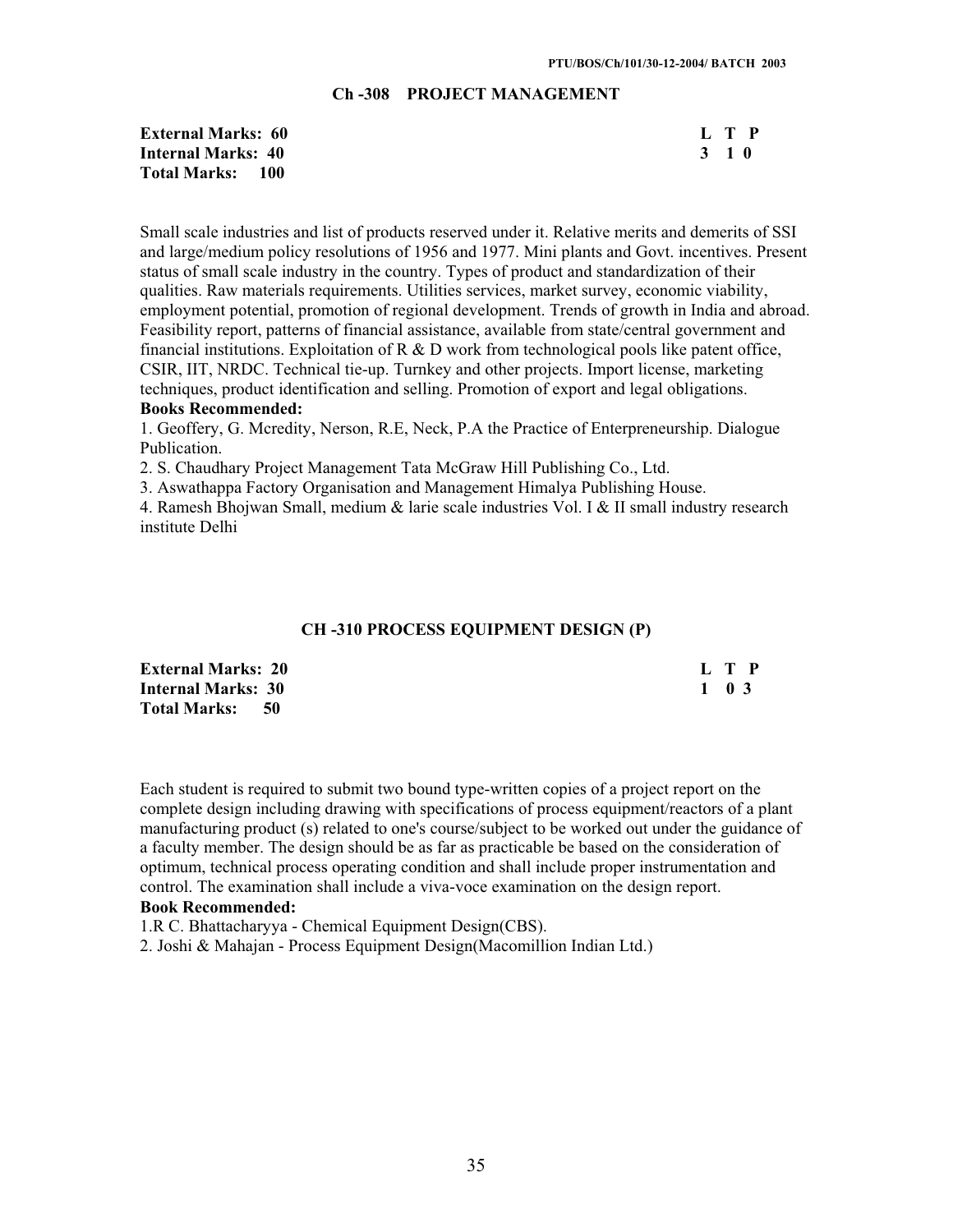# **Ch- 312 PROCESS OPTIMIZATION LAB**

**External Marks: 20 L T P Internal Marks: 30 0 0 3**  0 0 3 **Total Marks: 50** 

1. Application of Bounding Phase Method

2. Application of Golden Section Search Mehtod

3. Application of Steepest Descent Method.

4. Application of Penalty Function Method.

**Books Recommended:** 

1. Optimization for Engg. Design by Kalyanmoy Deb (PHI)

2. Optimizations for chemical processes by Edgar & Himmelblau (McGraw Hill)

# **Ch - 314 Process Instrumentation Dynamic Control Lab**

| <b>External Marks: 20</b> | L T P            |
|---------------------------|------------------|
| <b>Internal Marks: 30</b> | 0 <sub>0</sub> 6 |
| Total Marks: 50           |                  |

1. Calibration of temperature, pressure flow and composition measuring instruments.

2. Study of process characteristics.

3. Investigation of the operation of pneumatic and electronic controllers with proportional integral derivative action.

4. To determine the best setting of a controllers with controlling an actual process.

5. To solve first order or higher order differential equations with the help of an along computer and to study control problems by an along simulation.

6. To control the level of liquid in the process tank using multi process trainer for different controller settings.

7. Experiments/problems based on CAD in chemical engg.

#### **Books Recommended:**

1. George Stephanopoulos : Chemical Process Control

2. Considine U.N. : Process Instruments and Controls Handbook, McGraw Hill.

3. Andrew, W.G. : Applied Instrumentation in the process industries Vol. I,II,III.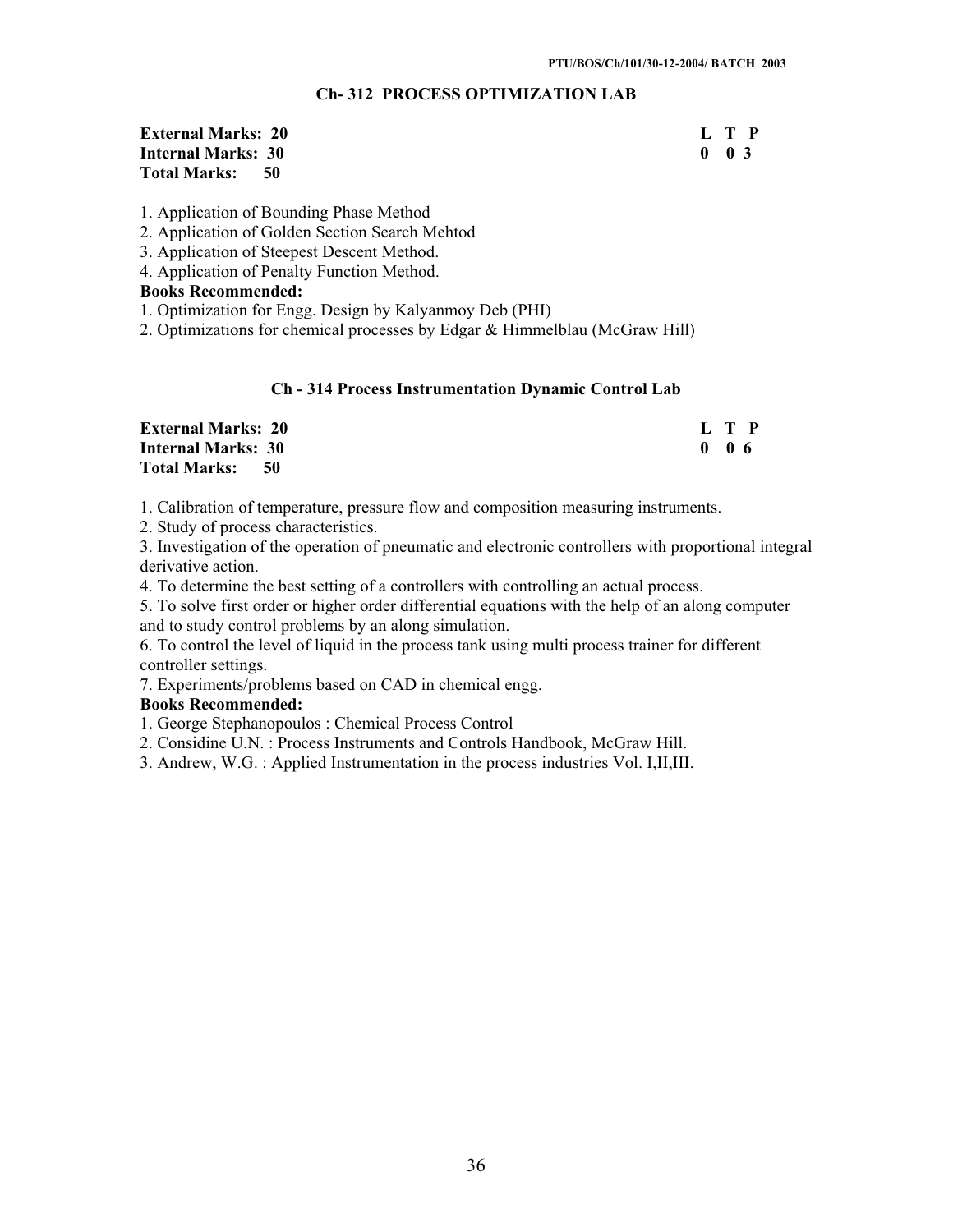# **6th/ 7th Semester Industrial Trainning**

Each student will be required to submit a report after the completion of factory training. The reports will be assessed by teachers in-charge of the programming.

#### **8th Semester CH -402 CHEMICAL PROCESS SIMULATION**

**External Marks: 60 L T P Internal Marks: 40 Total Marks: 100** 

**Introduction:** Definition of mathematical model, lumped parameter models, distributed parameter models, uses of mathematical models, scope of coverage, principles of formulation. **Fundamental Laws:** Continuity equations, energy equations, equations of motion, transport equations, equations of state, equilibrium, chemical kinetics. Mathematical Models of Chemical Engg. Systems:

- 1. Series of isothermal, constant holdup CSTRs
- 2. CSTRs with variable holdups.
- 3. Isothermal/non-isothermal plug-flow reactor.
- 4. Two heated tanks. 5. Gas phase pressurized CSTR
- 6. Non isothermal CSTR 7. Single component vaporizer
- 8. Multi component flash drum

9. Batch reactor

- 10. Reactor with Mass Transfer
- 11. Ideal binary distillation column
- 12. Multi component non-ideal distillation column.
- 13. Batch distillation with holdup
- 14. PH systems
- 15. Lumped parameter model of a gas absorber
- 16. Lumped parameter model of a liquid-liquid extraction column
- 17. Model for Heat-exchangers
- 18. Model for interacting & non-interacting tanks.

19. Model for Biochemical reactor. Simulation: Meaning of simulation; simulation example of simple isothermal CSTR, simple non-isothermal CSTR and simple isothermal batch reactor **Text Book**: Luyben Process Modelling, simulation and control for chemical engineers (McGraw Hill)

# **Reference Books:**

1. Husain Chemical Process Simulation (Wiley Eastern).

- 2. B.W. Bequette Process Dynamics Modeling, Analysis & Simulation (PHI International).
- 3. A. Suryanarayana Chemical instrumentation & Process Control ( Khanna Pub.)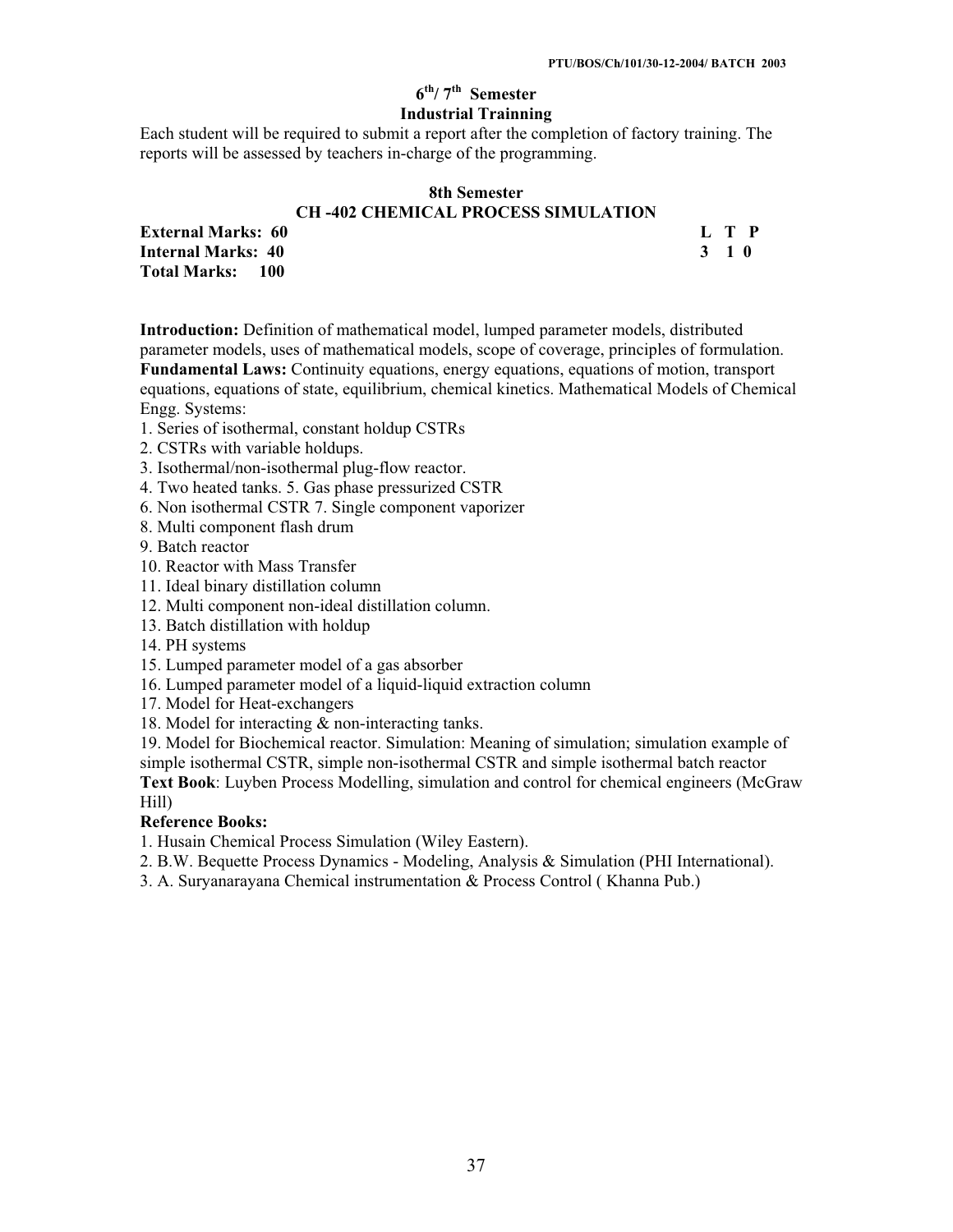# **CH -404 PROCESS ENGINEERING & ECONOMICS**

| <b>External Marks: 60</b> |       | L T P |
|---------------------------|-------|-------|
| <b>Internal Marks: 40</b> | 3 1 O |       |
| <b>Total Marks: 100</b>   |       |       |

Cost Estimation: Factors affecting investment and production costs, Capital investments --- fixed investments and working capital. Cost indices. Estimating equipment costs by scaling 6/10 factor rule. Methods for estimation capital investment. Estimation of total product cost. Different costs involved in the total product for a typical chemical process plant.

Interest and investment costs: Simple and compound interest. Nominal and effective rates of interest. Continuous interest ordinary. Perpetuities and capitalized costs.

Taxes and Insurance: Types of taxes and tax returns, types of insurance, and legal responsibility. Depreciation: Types of depreciation, service life salvage value, present value and methods of determining depreciation single unit and group depreciation. Profitability, Alternative Investments and Replacements: Mathematical methods of profitability evaluation.

Cash flow diagrams. Determination of acceptable investments. Alternative when an investment must be made and analysis with small invrement investment, replacement. Breakeven analysis. Balance sheet and income statement.

Optimum Design: Procedure with one variable. Optimum reflux ration in distillation and other examples.

Preliminary steps in plant design: Plant Design Factors. Project organization, plant location, preliminary data collection, process engineering.

Books Recommended

1. Peters, M.S. Timmerhaus, K.D : Plant Design and Economics for Chemical McGraw Hill, New York, Fourth Edition (1991).

2. Ulrich, G.D. : A Guide to Chemical Engineering Process Design and Economics, John Wiley (1984)

3. Guthrie, K.M. : Process Plant Estimating, Evaluation and Control, Craftsman Solano beach, Calif, (1974)

#### **Ch -406 SAFETY IN CHEMICAL PLANTS**

**External Marks: 60 Internal Marks: 40 Total Marks: 100** 

|  | L T P               |  |
|--|---------------------|--|
|  | $3 \quad 0 \quad 0$ |  |

Origin of process hazards, laws, codes, standards, case histories. Hazards: Chemical, mechanical and physical. Health hazards of industrial substances. Explosion hazards due to chemical reaction. Fire and explosion hazard rating of process plant. Reliability and risk analysis. HAZOP and HAZAN. Consequence analysis vapour cloud modelling. Designing for safety. Measurement and calculation of risk analysis. Event probability and failure frequency analysis. Safety training, emergency planning and disaster management. Case studies.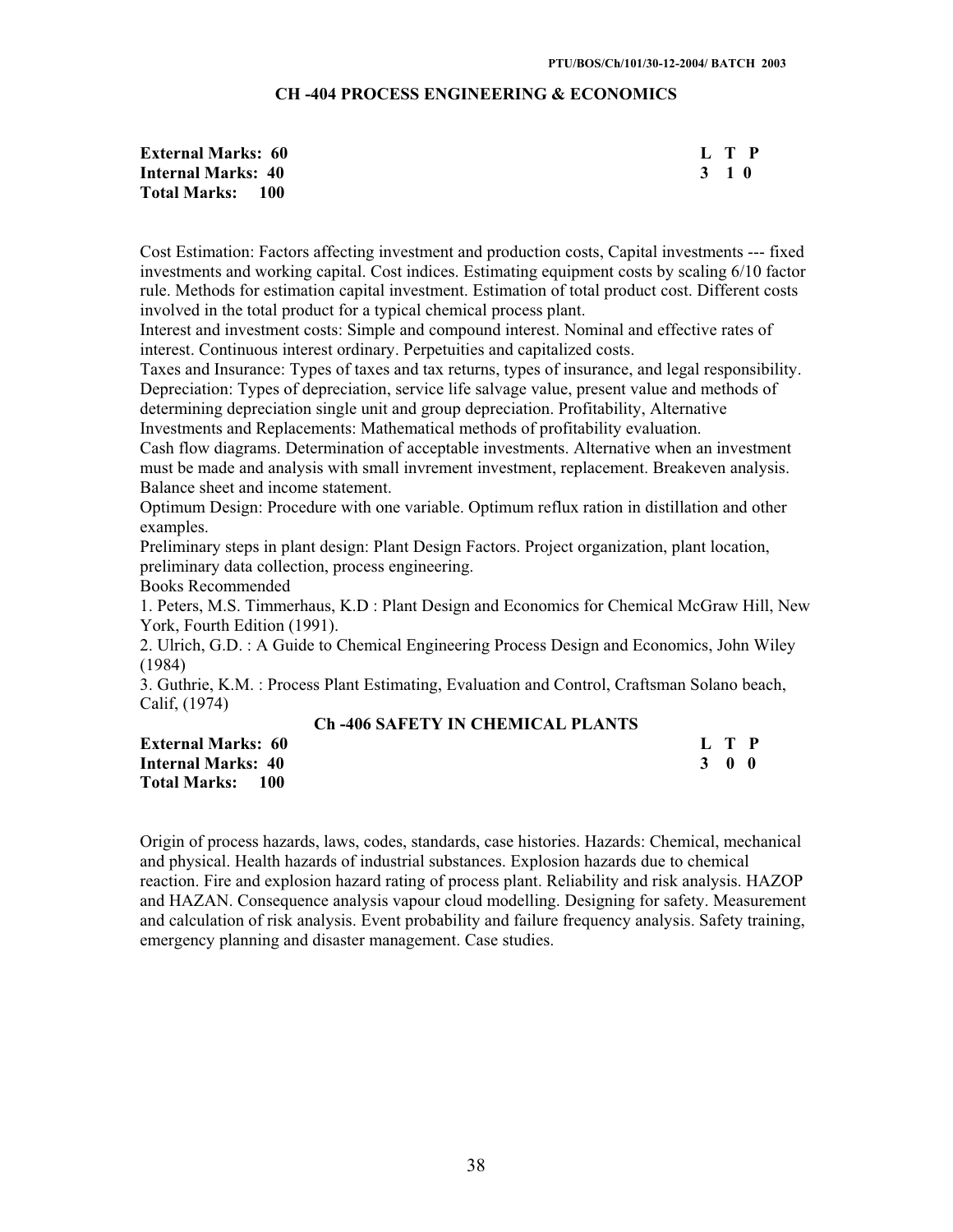#### **Ch -408CHEMICAL PROCESS PLANT DESIGN (Practical)**

| <b>External Marks: 20</b> | L T P |
|---------------------------|-------|
| <b>Internal Marks: 30</b> | 1 0 2 |
| Total Marks: 50           |       |

Each student shall be required to submit two bound typewritten copies of a project report on a proposed chemical plant manufacturing product/products related to ones course/subject to be worked out under the supervision of a faculty member. The report shall include mass and energy balances, type an capacity of equipment selected and recommended, plant layout, feasibility analysis highlighting market survey, pattern of assistance available from the central and state governmental agencies, banks and financial institutions. Assistance for technology, raw materials finance, Legal obligation. The student is to appear in a viva-voce examination.

#### **Recommended Books**

1. Vilbrandt & Dryden : Chemical Engg. Plant Design (McGraw Hill)

2. peters & Timmerhaus : Plant Design Economic for Chemical Engg. Plant Design (McGraw Hill)

3.F. Molyneux : Chemical Plant Design -I(Butterworths, 1963)

#### **PROCESS SIMULATION LAB. Ch - 410**

| <b>External Marks: 20</b> |  | L T P               |  |
|---------------------------|--|---------------------|--|
| <b>Internal Marks: 30</b> |  | $0 \quad 0 \quad 2$ |  |
| Total Marks: 50           |  |                     |  |

1. Modeling and Simulation of isothermal CSTR

2. Modeling and Simulation of non- isothermal CSTR

3. Modeling and Simulation of isothermal batch reactor

4. Modeling and Simulation of non - isothermal batch reactor

5. Modeling and Simulation of isothermal of distillation column.

**Book:** Process Modeling and Simulation and Control for Chemical Engineers by W.L. Luyben (McGraw Hill)

#### **Ch -414 PROJECT**

| <b>External Marks: 40</b> | L T P |  |
|---------------------------|-------|--|
| Internal Marks: 60        | 008   |  |
| <b>Total Marks: 100</b>   |       |  |

Each student is required to submit 3 bound type writen copies of a project report on a proposed research oriented work :- either theoretical & practical (e.g design of sophiticated process plant, modeling & simulation of sophisticated chemical process, optimization of sophisticated of chemical process, chemical process experimentation & data Analysis)

The object is to test the ability of the student to co-operate his entire knowledge of chemical engineering principles to judge his knowledge and originality and capacity for application of laboratory data in designing chemical plants and to determine the level of his proficiency at the end of the course.

The student is to appear in a Viva-Voce Examination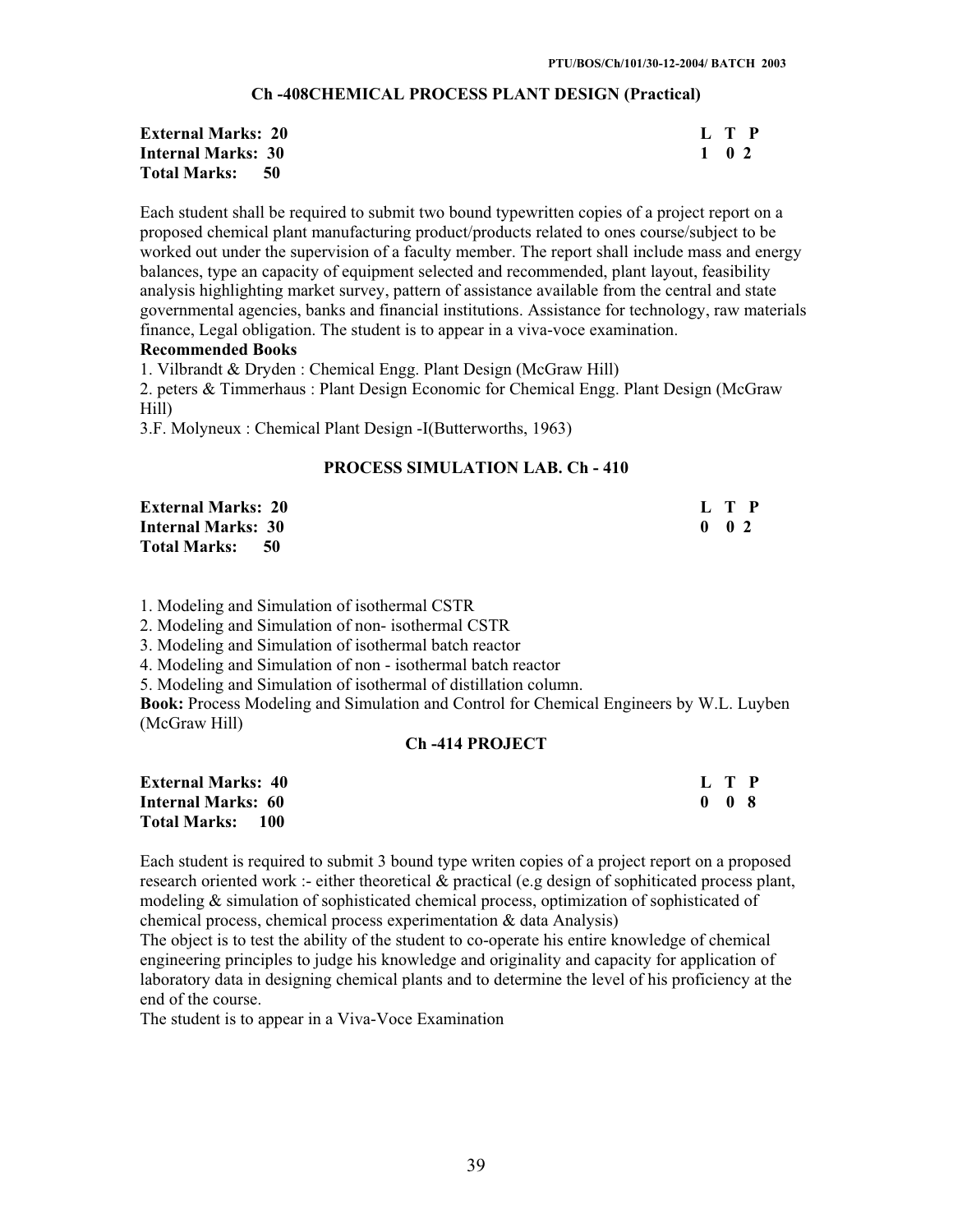# **Ch -412 SEMINAR**

**External Marks: 40 Internal Marks: 60 Total Marks: 100** 

| L |   | P |
|---|---|---|
| 0 | 0 | 8 |

Each student will have to prepare seminar and to attend the seminars, regularly. Depending on his/her performance in seminar he/she will be evaluated. Main in of this instrument is to develop presentation skills in the students.

#### **ELECTIVE - I Ch -317 BIO-SCIENCE**

**External Marks: 60** L T P<br> **Internal Marks: 40** 3 0 0 **Internal Marks: 40 Total Marks: 100** 

Classification of microorganisms: Morphological, structural and biochemical characteristics of prokaryotes and eucaryotes. Microbial nutrients and growth media. Microbial reproduction and growth. Methods inmicrobiology. Nutrient transport across cell membrane. Structure and function of carbohydrates, lipids, amino acids and peptides, nucleic acid and nucleotides, proteins, enzymes.

#### **Books recommended:**

1. Microbiology by M.J. pelozer, E.C.S. Chan and N.R. Kerig, McGraw Hill Book Co.

2. Biochemistry by L. Stryer, W.H. Freeman & Company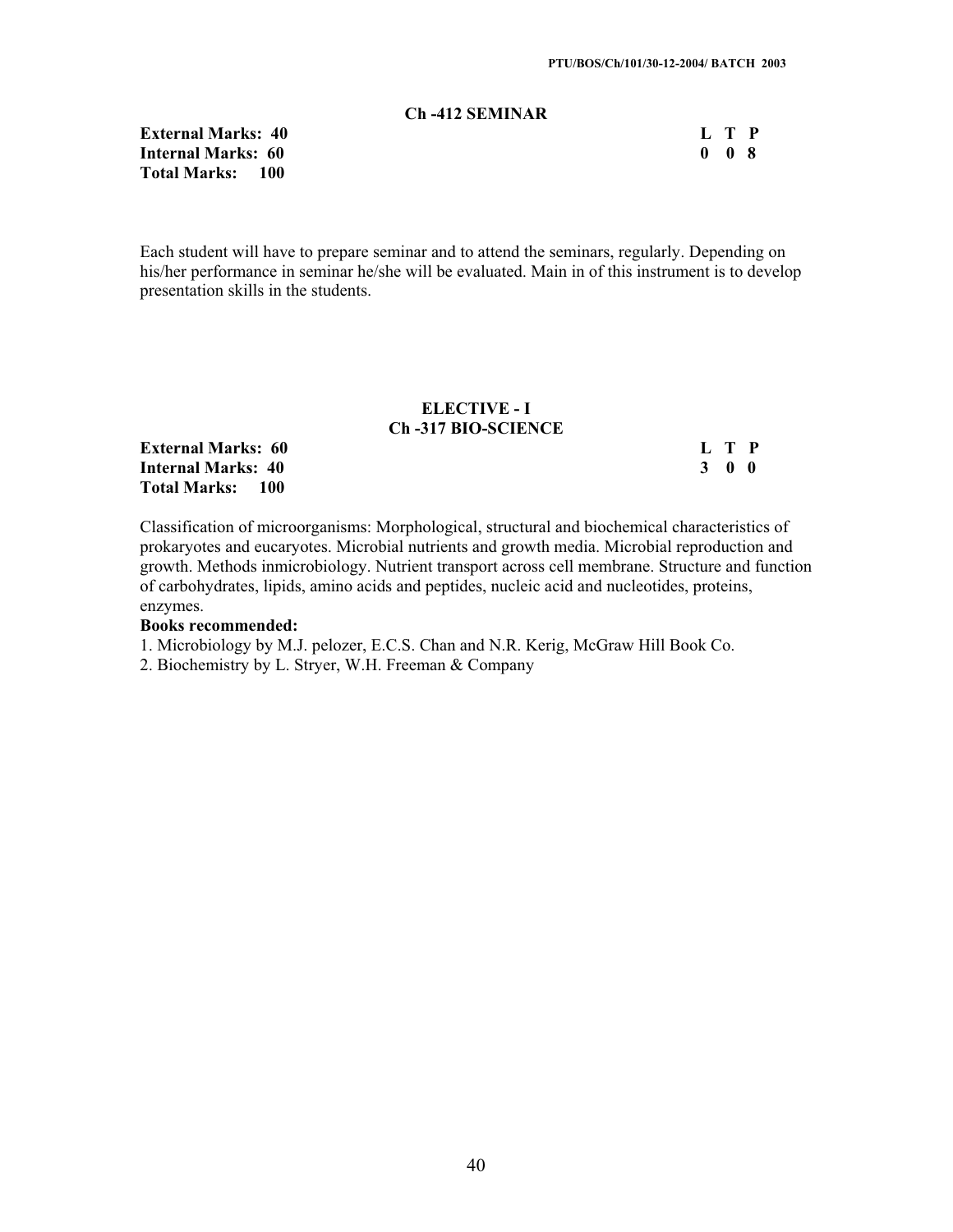#### **ELECTIVE - II Ch -316 BIOCHEMICAL ENGINEERING**

**External Marks: 60 L T P Internal Marks: 40 3 0 0 Total Marks: 100** 

Introduction - role of a biochemical engineer. Mass balance in bioprocesses. Kinetics of microbial growth. Enzyme kinetics including enzyme inhibition. Kinetics of substrate utilization and product formation. Sterilization of air and media. Batch, fed batch and continuous processes. Mass transfer in biological systems. Introduction Polymers:Classification of polymers, polymerization process, chemistry and Kinetics of step growth and chain growth polymerization,

polymerization techniques: Bulk, solution, suspension emulsion, mold, polycondensation, interfacial condensations, solid and gas phase polymerization.

Molecular weight & Size of Polymers: Number average and weight average molecular weight, significance of molecular weight, determination of molecular weight and group analysis, solution viscosity method, osmotic pressure, light scattering method, gel permeation chromatography method etc.

Polymer properties & Their testing: Glass transition temperature and associated properties, thermosetting polymers. Tensile strength  $\&$  impact strength and their determination, softening point, heat distertion dielectric and power factor etc. Theology of polymeric materials.

Synthesis & Properties of Commercial Polymers: Plastic, rubber and fibers of commercial importance, polymer auxiliaries; plasticisers, stabilizers, fillers, lubricant etc. Manufacture, processing and properties of resins and fiber forming polymers such as phenol formaldehyde, urea formaldehyde, epoxy resins, urethane foam and silicon polymers; IDPE, HDPE,

polypropylene, polyvinyl chloride, polystyrene, polyhutadiene, polyacrylonitrile, polyamide, etc. fiber reinforced plastics

Engineering Applications of Polymers: Elastomeric composites in tyre technology, polymers in fiber, man made fibers, acetate fiber, acrylic, nylon, olefin, polyester, rayon, saran, spendex vinyl, synthetic adesives, Bio-polymers and their applications,plastics and polymers in agriculture industry Plastics in consumer goods, polymer powders, coating and medical applications of polymers.

Polymer Degradation: Thermal, Mechanical and by ultrasonic waves, photodegradation, heat energy radiation, oxidation and hydrolysis.

# **Books Recommended:**

1. Biochemical Engineering fundamentals by J.E. Bailey and D.F. Ollis, McGraw Hill Book Co.

2. Bioprocess Eng. By Shuler and f. Kargi, Prentice Hall.

3. Biochemical Engineering by J.M. Lee, Prentice Hall.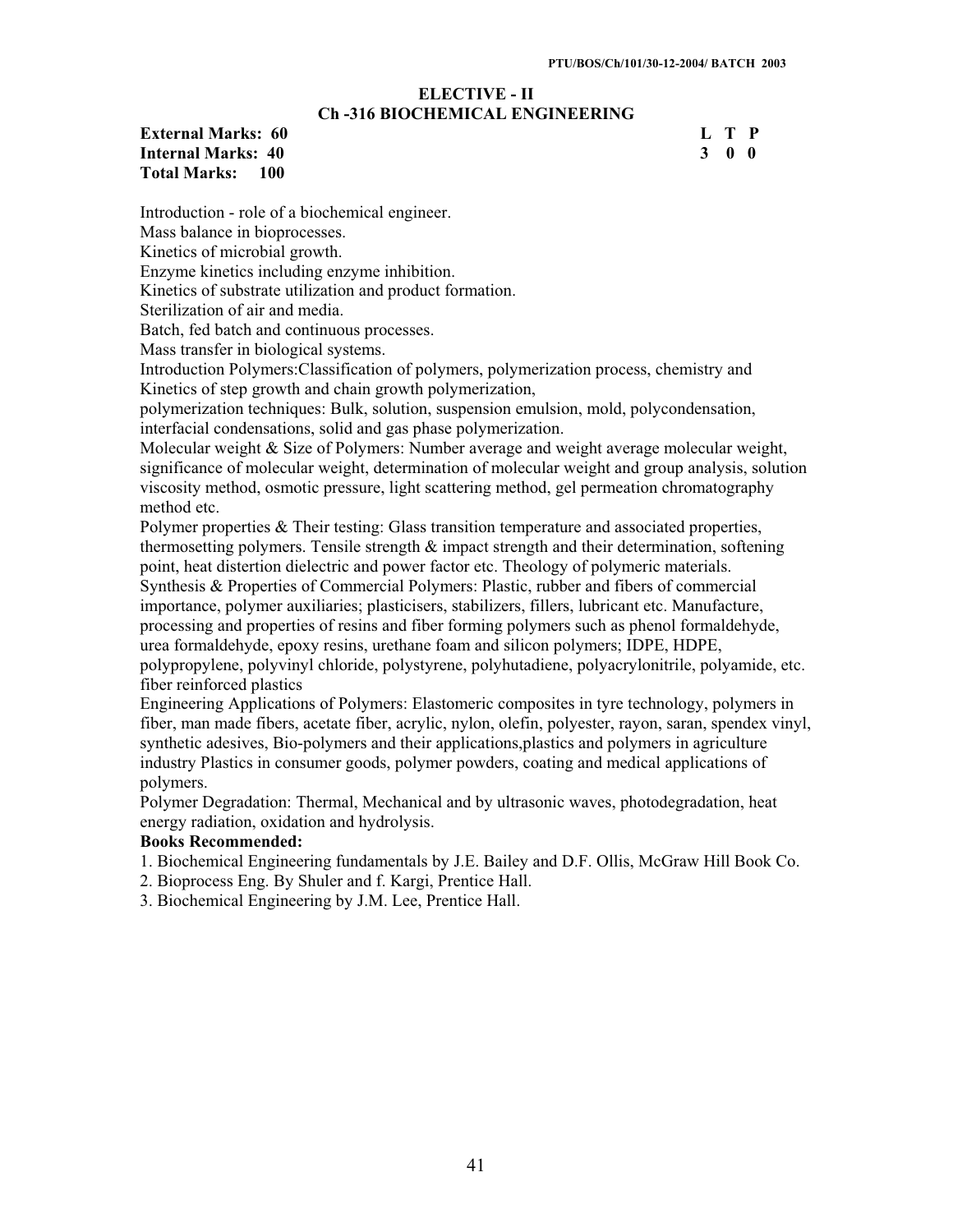# **ELECTIVE - III Ch -416 Bioprocess Technology**

| <b>External Marks: 60</b> |       | L T P |  |
|---------------------------|-------|-------|--|
| Internal Marks: 40        | 3 1 0 |       |  |
| Total Marks: 100          |       |       |  |

1. Mass transfer and microbial respiration: Mass transfer resistance, physical and enzymatic considerations, critical value of dissolved oxygen concentration, respiration of mycabial pellet 2. Bubble aeration and mechanical agitation, single bubbles, series of bubbles, power number v.s. seynolds number decrease of power requirement in aeration, power requirement in non-newtorian fluids, hold up bubbles in aeration vessels.

3. Correlation between oxy-transfer coefficient and operations variables (bubbles aeration with and without mechanical agitation).

4. Other factors affecting the volume of oxygen transfer (Tem. Organic substance, surface active agents, mycelium, type of sparger).

5. Scale up: Basis of scale up (physical concepts, biological concept ) Examples of scale up (ower per unit volume of characteristics of fermentation broth, design sample.

6. Fermentor design (coredinal rules, materials of construction, vessel size, bearing assemblies, motor devices), aseptic operations (Pipe-lines, values, aseptic inoculation system and aseptic sampling systems).

#### **Books recommended:**

1. Shuichi Abia: Biochemical Engineering Academic Press Inc. New York.

2. Bailey & Ollis: Biochemical Engineering Fundamentals, McGraw Hill.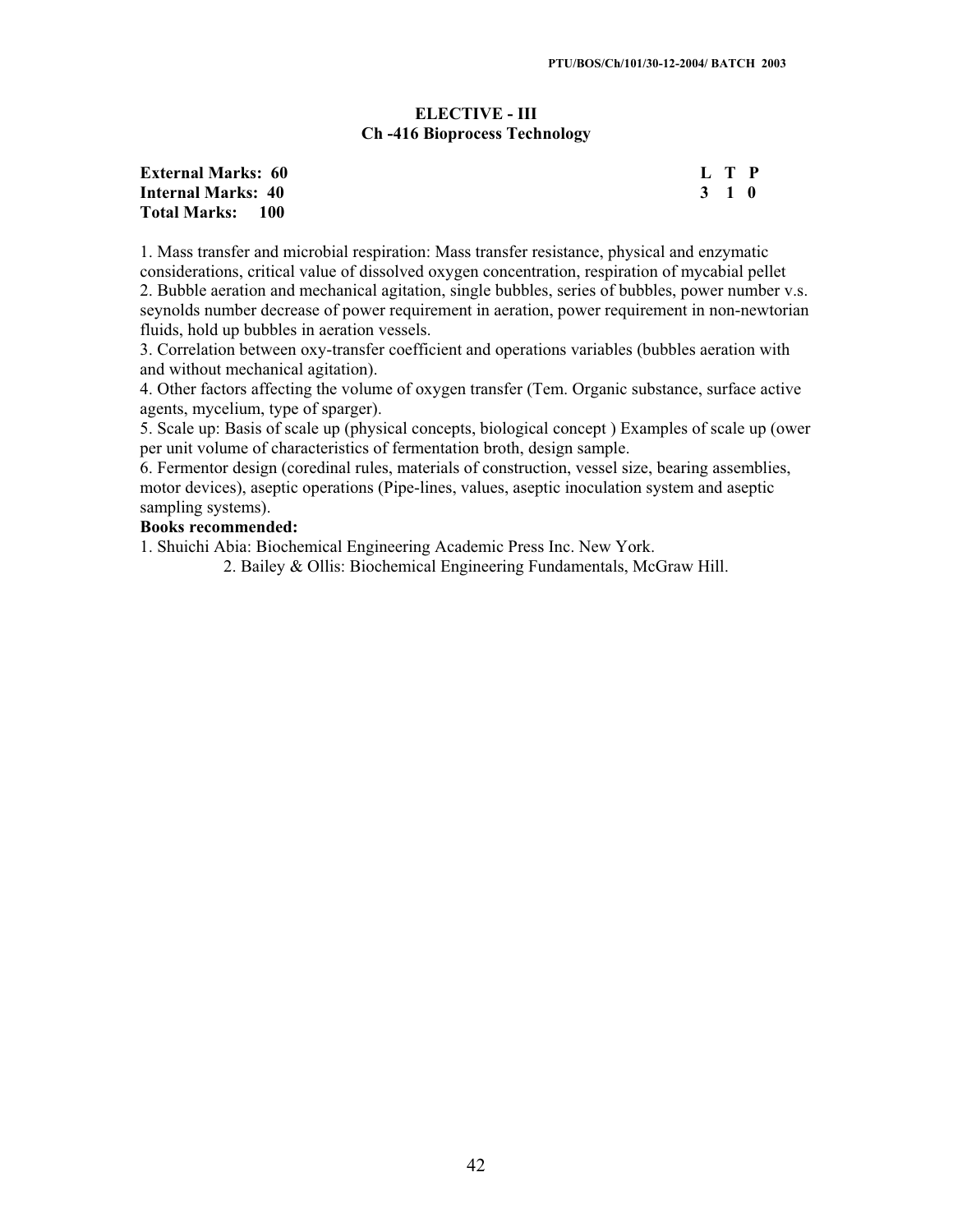# **ELECTIVE - I**

# **Ch -319 INTRODUCTION TO PLYMER SCIENCE & ENGINEERING** External Marks: 60 **L** T P<br>
Internal Marks: 40 3 0 0 **Internal Marks: 40 Total Marks: 100**

Introduction Polymers: Classification of polymers, polymerization process, chemistry and Kinetics of step growth and chain growth polymerization, polymerization techniques: Bulk, solution, suspension emulsion, mold, polycondensation, interfacial condensations, solid and gas phase polymerization.

Molecular weight & Size of Polymers: Number average and weight average molecular weight, significance of molecular weight, determination of molecular weight and group analysis, solution viscosity method, osmotic pressure, light scattering method, gel permeation chromatography method etc.

Polymer properties & Their testing: Glass transition temperature and associated properties, thermosetting polymers. Tensile strength  $\&$  impact strength and their determination, softening point, heat distertion dielectric and power factor etc. Theology of polymeric materials. Synthesis & Properties of Commercial Polymers: Plastic, rubber and fibers of commercial importance, polymer auxiliaries; plasticisers, stabilizers, fillers, lubricant etc. Manufacture, processing and properties of resins and fiber forming polymers such as phenol formaldehyde, urea formaldehyde, epoxy resins, urethane foam and silicon polymers; IDPE, HDPE, polypropylene, polyvinyl chloride, polystyrene, polyhutadiene, polyacrylonitrile, polyamide, etc. fiber reinforced plastics

Engineering Applications of Polymers: Elastomeric composites in tyre technology, polymers in fiber, man made fibers, acetate fiber, acrylic, nylon, olefin, polyester, rayon, saran, spendex vinyl, synthetic adesives, Bio-polymers and their applications, plastics and polymers in agriculture industry Plastics in consumer goods, polymer powders, coating and medical applications of polymers.

Polymer Degradation: Thermal, Mechanical and by ultrasonic waves, photodegradation, heat energy radiation, oxidation and hydrolysis.

Books Recommended:

- 1. Polymer Science V.L. Cowariker, N.V. Viswanathan & J. Sreedhar.
- 2. Polymer Science & Technology of Plastics & Rubber P.Ghosh
- 3. Text Book of Polymer Science F.W. Billmeyer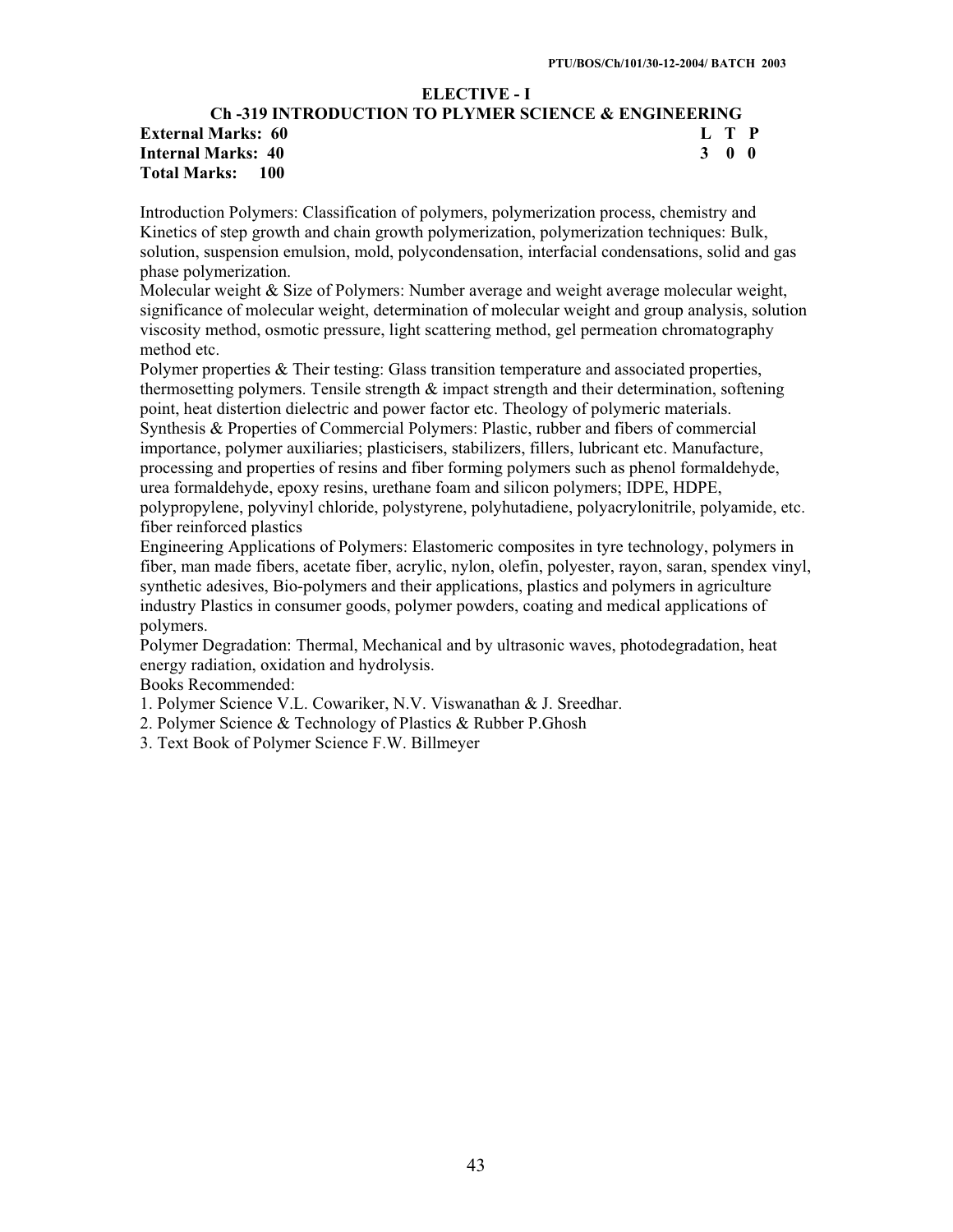# **ELECTIVE -II Ch -318 Rubber & Plastic Technology**

#### **External Marks: 60 Internal Marks: 40 Total Marks: 100**

|  | L T P               |  |
|--|---------------------|--|
|  | $3 \quad 0 \quad 0$ |  |

Introduction to polymers, Classification of polymers, polymerization process, polymerization techniques, polymer properties & their testing.

Rubber & elastomers, natual  $\&$  synthetic chlorinated, oxygenated, cycle rubber, Runa S. Buna N, Butyl rubber, neoprene, thiokols, polyisoprene rubber, polyurethane, Fillers, saccelerators, activators, antioxidants & other additives, mastication & compounding, vulcanization theory  $\&$ technology, Latex testing, formulation, fabrication, rubbers of commercial importance. Introduction to Plastics, Polythene, LDPE, Poly Propylene, Copolymers of ethylene, polystyreme, acrylic plastics, Polyvinyl acetate, PVC, Polytetrafluoro ethylene (PTFE), Polymidesm, Polyesters, Polyurethanes, Polycarbonates, cellulose plastics, phenolic resins, Plastic material processing technology; mouldings, extrusion, injection, blow & compression moulding, vaccum forming, compounding, designing with plastics, plastics of commercial importance.

# **Books Recommended**

1. Polymer Science & Technology of Plastics Rubber by P. Ghosh

2. Text book of polymer science by f.w.Billmeyer.

3. Polymer Science by V.R. Gowariker, N.V. Viswanathan & J. Sreedharan.

4. Introduction to Polymer chemistry by R.B. Seymour.

5. P.J. Flory, Inter Science, Principles of Polymer Chemistry, Cornell University Press 1953.

6. Text book of Polymer Science &Engg. By Anil Kumar & S. Gupta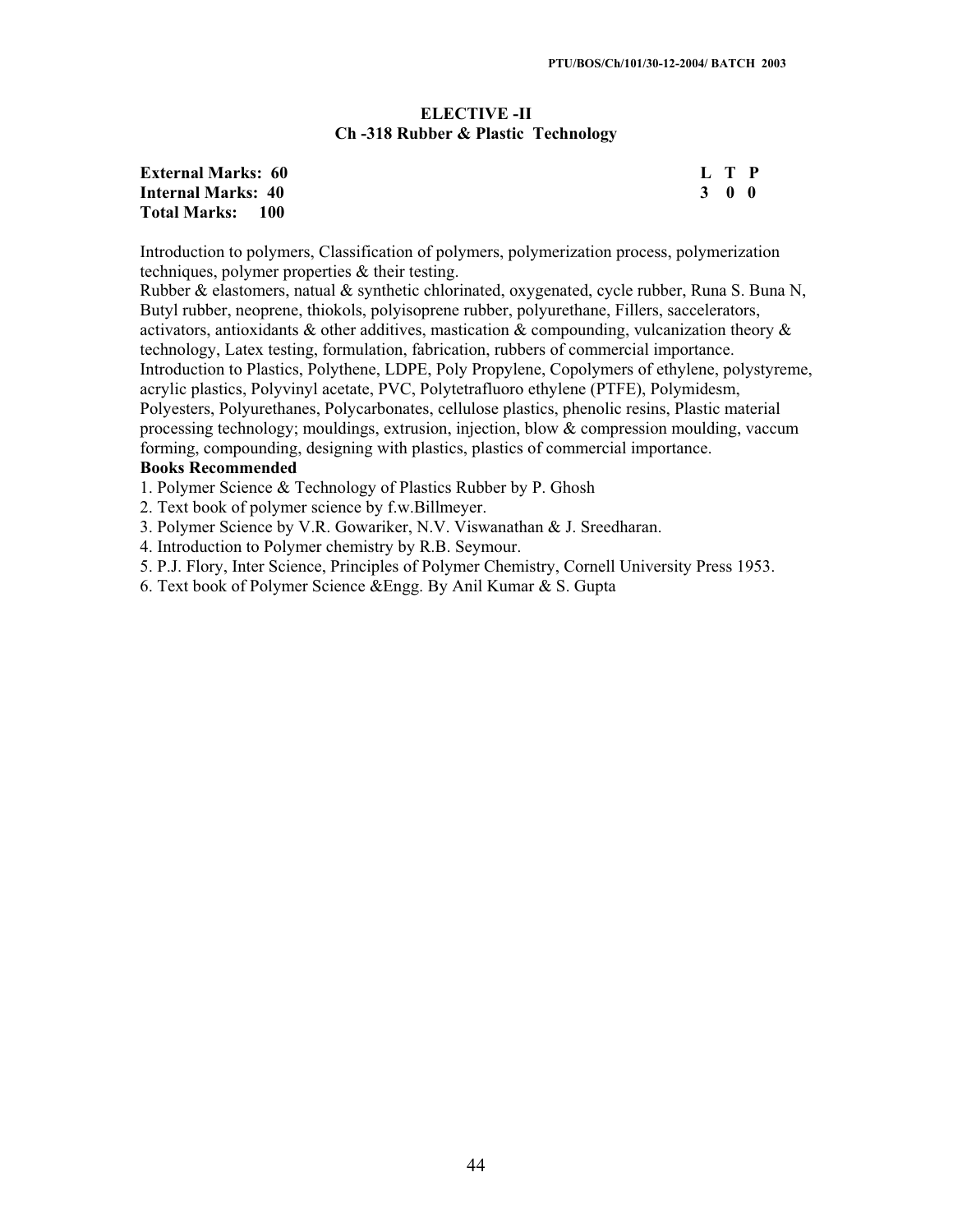#### **ELECTIVE-III CH –418 POLYMER REACTOR DESIGN**

| <b>External Marks: 60</b> |       | L T P |  |
|---------------------------|-------|-------|--|
| Internal Marks: 40        | 3 O O |       |  |
| <b>Total Marks: 100</b>   |       |       |  |

A brief introduction to various type of polymers, polymerization methods and their importance. Reactors: Definition, types application-fields.

Reactor Design: meaning, general design procedure

Reaction Engineering of step growth polymerization : introduction, analysis of semi batch reactors, MWD of ARB polymerization in homogeneous continuous flow stirred-tank reactors (HCSTRs) advanced stage of polymerizatiom,similarity solution of step growth polymerization in films with finite mass transfer.

Reaction engineering of chain growth polymerization; introduction, design of tubular Reactors, copolymerization, solution of equations describing isothermal radical polym erization.

 Emulsion polymerization: introduction emulsion polymerization in homogeneous continous flow stride tank reactors (HCSTRSs)

Detailed Design of ideal batch reactor for the prodution of Phenol-formaldehyde (novolac) starting from phenol & formaldehyde as raw materials.

#### RECOMMEDED BOOKS:

- 1. "Fundamentals of Polymers" Anil Kumar and Rajesh K. Gupta McGraw Hill,1998.
- 2. "Fundamentals of Polymer Science and Engineering", Anil Kumar and K. Gupta listed Tata McGraw HillNew Delhi, 1978.
- 3. "Elements of Chemical Reaction Engg", H. Scott , Fogler (PHI)

#### **ELECTIVE-I**

# **Ch -321 PETRLEUM RECOVERY TECHNOLOGY**

**External Marks: 60 L T P Internal Marks: 40 3 0 0 Total Marks: 100** 

ncept of lithology, reservoir, reservoir, reservoir fluids, migration of fluids.

Exploration: Meaning, methods of exploration, surface geological methods, geophysical methods, geophysical methods.

Drilling: Concept of drilling, various drilling operations e.g. cable drilling, rotary drilling, directional drilling etc.

drilling equipment; various rigs and its parts like draw-works, rotary table, Kelley, swivel and drilling bits, Mud; mud parameters; specific weight, viscosity, pH etc and chemical used. Regulation of crude oil production, pretreatment, classification of crude's methods of evaluation; ASTM, TBA, EFV distillation.

# **Books recommended:**

1. Nelson, W.L. Petroleum Refinery Engineering, McGraw Hill

2. Hotson, G.D. Phol Co Modern Petroleum Technology Halsted Press Division of Wiley Eastern.

3. Tarok Ahmed, Hydrogen Phase Behaviour Gulf Publishing Co.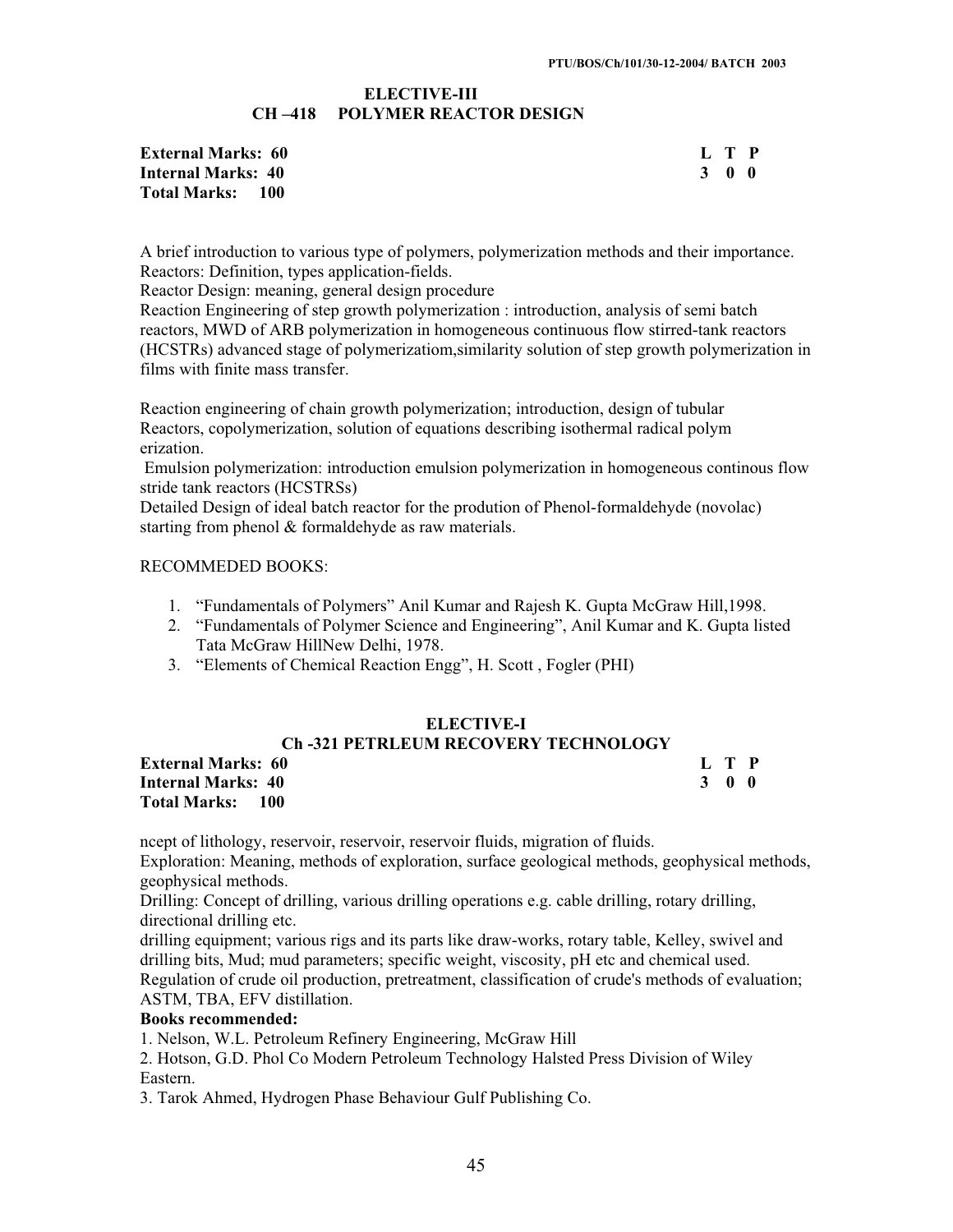#### **ELECTIVE-II Ch -320 PETROLUEM REFINING ENGINEERING**

# **External Marks: 60 L T P Internal Marks: 40 3 0 0 Total Marks: 100**

Petroleum Refinery Process; Concept of distillation, multi component distillation cracking, catalytic cracking, hydro cracking and fluidized bed crackers; Alkyltion; reforming, hydroforming, solvent extraction; crystallization; sweetening; hydro desulphurization; clay treatment wax removal by refrigeration process. Concepts of fuel economy; environmental and safety control.

Raw material for refinery, production, properties and specifications of petroleum products such as LPG Gasoline, Naphtha, Kerosene, Diesel oils, Lubricating oils, waxes and Bitumen etc. Storage of petroleum products; tanks, Bullets, special type of spheres etc. Transportation of petroleum products; Rail, Road, Sea and Pipeline. Importance of pipeline transportation. **Books Recommended:**

1. Forest Gray, Petroleum for the Non Technical Person Penn well Book Publishing.

2. B.K. Bhaskara Rao, Modern Petroleum Refinery Processes. IBH Publishing Co. Pvt. Ltd.

3. Nelson, W.L. Petroleum Refinery Engineering, McGraw Hill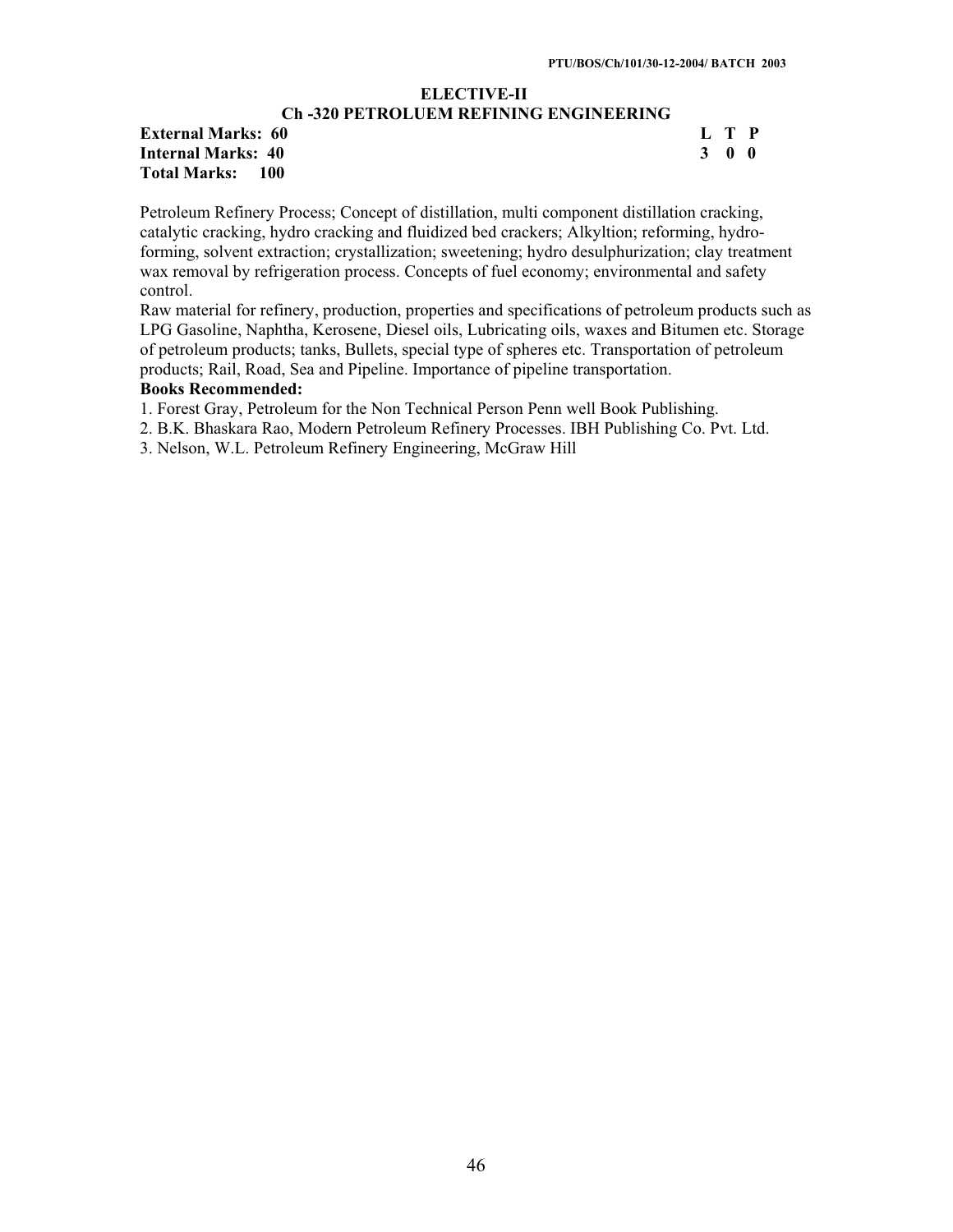#### **ELECTIVE-III Ch -420 PETRO CHEMICAL TECHNOLOGY**

| <b>External Marks: 60</b> | L T P |  |
|---------------------------|-------|--|
| Internal Marks: 40        | 3 O O |  |
| Total Marks: 100          |       |  |

Petro chemicals; Definition, importance and growth potential of the field.

Raw material for petrochemical industries sources, economics and advantage etc.

Production of olefin containing gases; various purification and separation processes.

Important intermediate material for petrochemical industry e.g. Aromatic, Ammonia, Butadiene, Alcohol, synthesis gas etc.

Retails and variations in processes for petrochemical feed stock e.g. cracking, polymerization and isomerisation.

Manufacture of important petrochemicals: Plastics, fertilizer, Carbon Black, Synthetic fibers, Synthetic Rubber, Synthetic Detergents. Concepts of quality and environmental pollution control in petrochemical industries.

# **BOOKS RECOMMENDED;**

1. B.K. Bhaskara Rao, Modern Petroleum Refinery Processes Oxford & IBH Publishing Co. Pvt. Ltd.

2. Steiner, H Industries to Petroleum Chemicals. Pergammon Press.

3. Waddone, A.C. Chemcial from Petroleum, Johu Murry

4. Top Chev, A.V. Synthetic Materials from petroleum, pergammon press.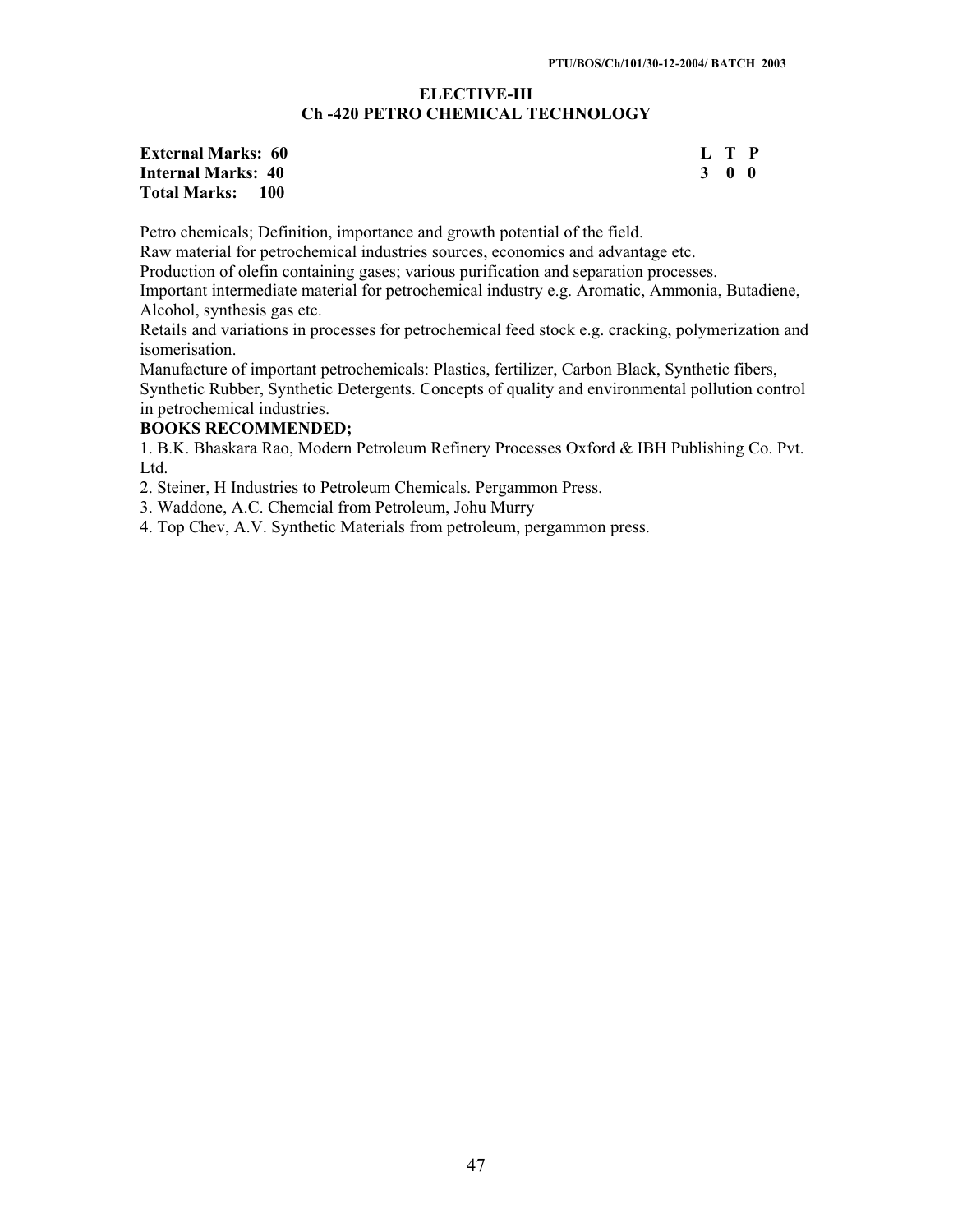#### **ELECTIVE - I Ch-323 Food Chemistry**

**External Marks: 60** L T P<br> **Internal Marks: 40** 3 0 0 **Internal Marks: 40 Total Marks: 100** 

1. Chemical constituents of different food and food products: Water, Protein, Carbohydrates, Lipids, Vitamins, Minerals, Colour, Flavour.

2. Proximate analysis of foods: Chemical and Instrumental methods of analysis of fat, protein, carbohydrate (sugar, dietary fibre), minerals, vitamins.

3. Carbohydrate: Definition, classification nomenclature, structure, physical and chemical properties, polysaccharides (amylose, amylopectin, cellulose, pectin)

4. Protein : Definition, classification, amino acids, structure, physical and chemical properties, hydrogenation of oils

5. Lipids : Definition, classification, nomenclature, structure, physical and chemical properties, hydrogenation of oils

6. Changes and interaction in food constituents during maturation and ripening of fruits

7. Colour: Plants pigments, structure and properties of chlorophyll, anthocynanin and carotenoids.

8. Flavour: Different kinds of flavour in foods<br>9. Texture: Effect of processing on texture of f

Texture : Effect of processing on texture of foods

# **Books recommended :**

|    | Food Chemistry                             | Meyer          |
|----|--------------------------------------------|----------------|
| 2. | Food Chemistry                             | <b>Belitz</b>  |
| 3. | <b>Basic Food Chemistry</b>                | Lee            |
| 4. | Food Chemistry                             | Fennema        |
| 5. | Pearson's composition and analysis of food | Krik and Swyer |
| 6. | Biochemistry                               | <b>Stryer</b>  |
|    | Biochemistry                               | Lehninger      |
|    |                                            |                |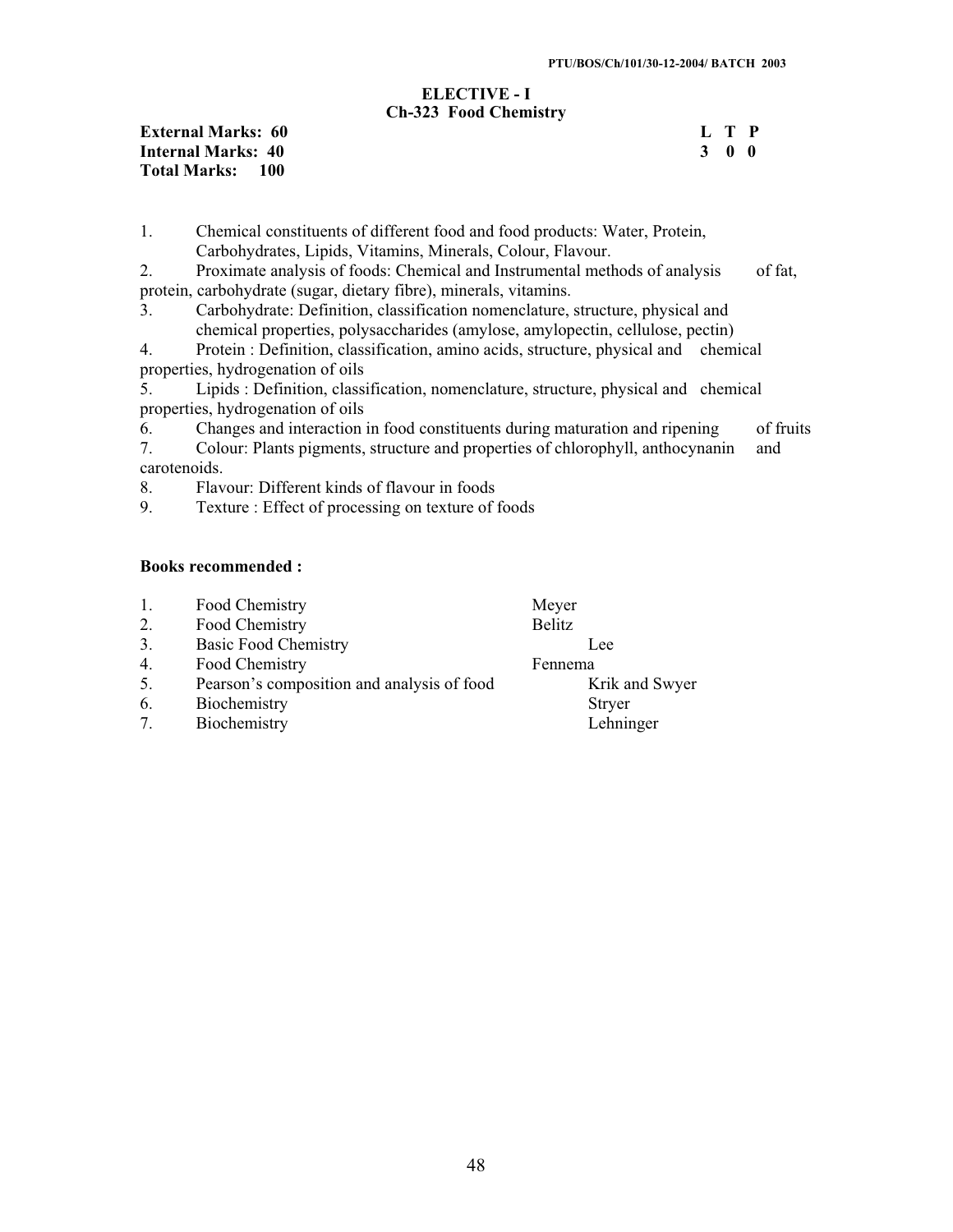# **ELECTIVE -II**

#### - **CH –322 FOOD BIO-CHEMISTRY & MICROBIOLOGY External Marks: 60 L T P**

**Internal Marks: 40 3 0 0 Total Marks: 100** 

- Enzymes: Structure & Biosynthesis, Enzmic reaction mechanism and control. Activators and inhibitors.

Kinetics and measurement of enzyme activity and rate of reaction.

Metabolic pathways in plants, animals and microorganisms.

Cell structure. Elements of human nutrition.

Recommended dietary allowances and food value of different food products.

Study of microorganisms including bacteria, virus, yeast and mold. Morphology, structure, classification and methods of measurement of growth. Reproduction, isolation and cultivation of

microbes.

Control of microbial growth and spoilage. Mutation Applied Microbiology. Books Recommended:

1. Food Microbiology: Frazier & Westoff (Tata McGraw Hill)

- 2. Priochemistry of foods: Eskin & others (Acad. Press)
- 3. Biochemistry : Stryer (Freeman)

4. Prescott & Dunn's industrial Microbiology (McMillan)

# **Ch-422 ELECTIVE -III FOOD PROCESSING AND ENGINEERING**

| <b>External Marks: 60</b> | L T P |
|---------------------------|-------|
| <b>Internal Marks: 40</b> | 3 1 0 |
| Total Marks:<br>-- 100 -  |       |

Spoilage of foods and causative agents. Factors affecting spoilage. Methods of food preservation, e.g. dehydration, thermal processing, freezing, chemical and adiation.

Their principles and applications. Processing of different food products including cereals and pulses, milk and dairy products, fruit and vegetable products, meat, fish poultry and eggs, bakery and confectionery products, edible oils and fats.

Fermented foods.

# **Books Recommended:**

1. A complete course in canning: Lopes (Canning Trade, Baltimoe)

2. Chem. & Technology of Cereals as food feed: Matz (Avi)

3. Bakery Technology & Engineering, Mtz (Avi).

4. Modern Dairy Technology: Robinson (Fcisevior).

5. Freezing Preservation of Foods: Tresster & Other (Avi)

6. Food dehydration: Van Arsdale & Copley (Avi)

7. Commercial Fruit & Veg. Processing; Woodrof & Lub. (Avi)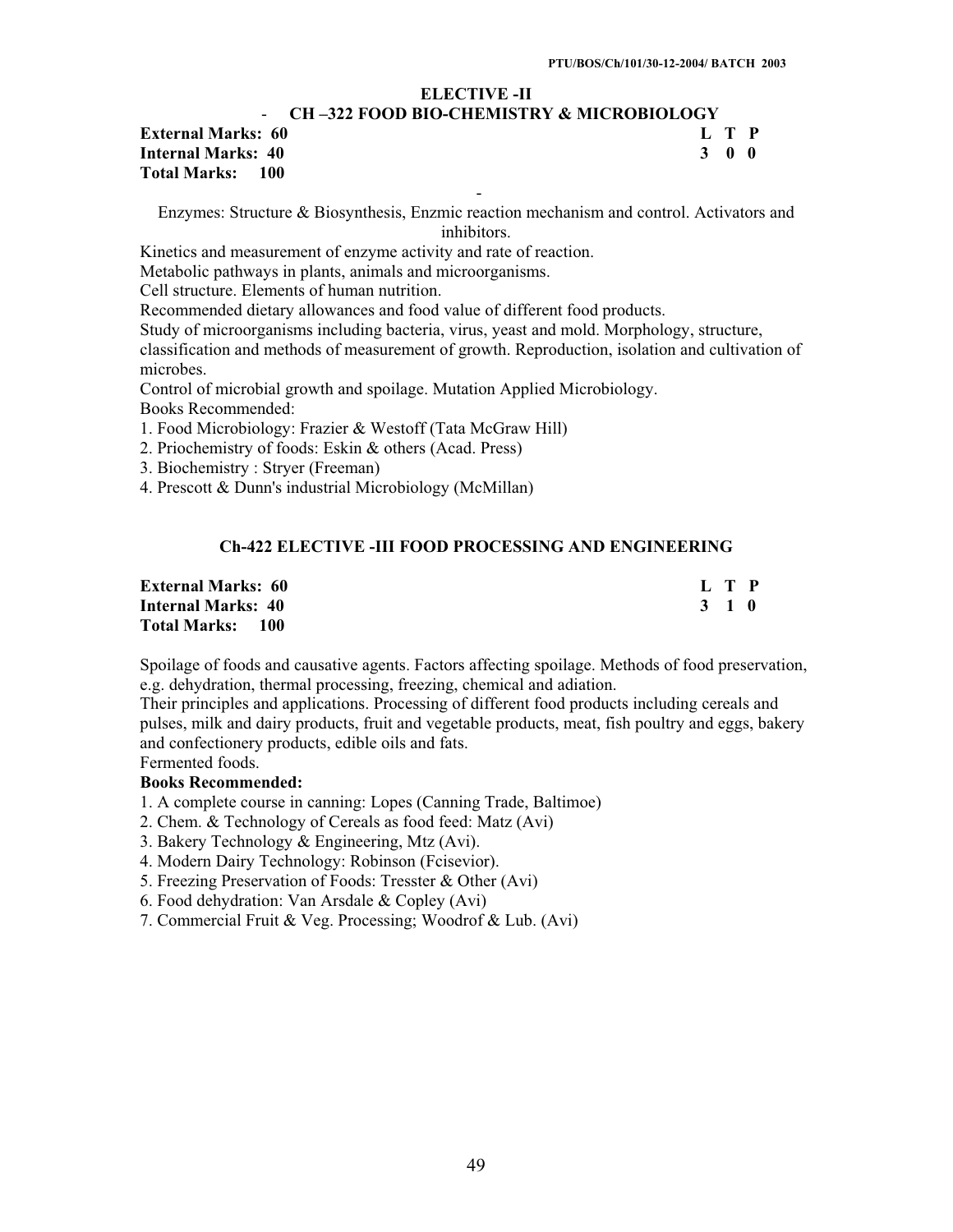#### **ELECTIVE - I Ch -325 DAIRY CHEMISTRY & MICROBIOLOGY**

# **External Marks: 60 L T P Internal Marks: 40 3 0 0 Total Marks: 100**

Definition of milk, constituents and gross composition of milk. Factors affecting composition of milk, legal standards. Physical properties of milk; Freezing point, viscosity, surface tension, buffer value, refractive index, recknagel effect, density specific gravity.

Physico-chemical changes in milk during heating. Effect of metals on milk and effect of milk on metals. Milk lipi ds-milk glycerides, fatty acids classification phospolipids.

Milk proteins-nomenclature and classification-isolation, fractionaction and determination of major milk proteins-stability of milk proteins.

Lactose-structure-solubility-hydrolysis, status of lactose in milk.

Milk enzymes-minerals-salt balance, vitamins in milk.

Preservatives, neutralizers and adulterants in milk and their detection.

History and development of microbiology-importance of microbes in milk and milk products. Microorganisms associated with milk and milk products: bacteria, yeast, molds and viruses; characteristics (morphological and biochemical) of important groups; classification based on growth, temperature (Psychorotrophs, mesophiles, thermoduries and thermophiles).

Hygienic milk production: Possible soruces of entry of microorganisms at various stages of production and their control. Role of micoorganisms in spoilage of milk and milk products, microbial interactions (synergism, metabiosis, antibiosis), undesirable fermentation (souring, curdlin, nbitty cream), proteolysis lipolysis, abnormal flavour and discoloration).

Mastitic milk: Types of causative microorganisms and somatic cells secreted in milk, their detection and significance from processing and public health point of view; effect on fermented milks. Milk as a vehicle of pathogens; prevention of milk borne diseases.

Antimicrobial substances in milk: Immunoglobulins, lactoferin; lactanins, lysozyme, lactoperoxidase, bifidus factor etc.

Mold inhibitors; chemicals inhibiting the growth of molds and their use in industry.

#### **Books Recommended:**

1. Principles of Dairy Chemistry by R.J. enness & S. Patton.

2. Fundamentals of Dairy Chemistry by Webbm Johnson & Arnold.

3. Chemistry and Testing of Dairy products by A.V. Atherton & J.A. Newlander.

4. Dairy Microbiology by Fister and Nelson and other.

- 5. Dairy Microbiology by k.C. Mahanta.
- 6. Baxteria in 7. Relation to Milk supply by Chalmers.
- 8. Standard Methods for Analysis of Dairy Products 15th Edition.

9. IS: 1479 (1960) Part -I, Rapid Examination of Milk

10. IS: 1479 Part - III, Bacteriological Analysis of milk.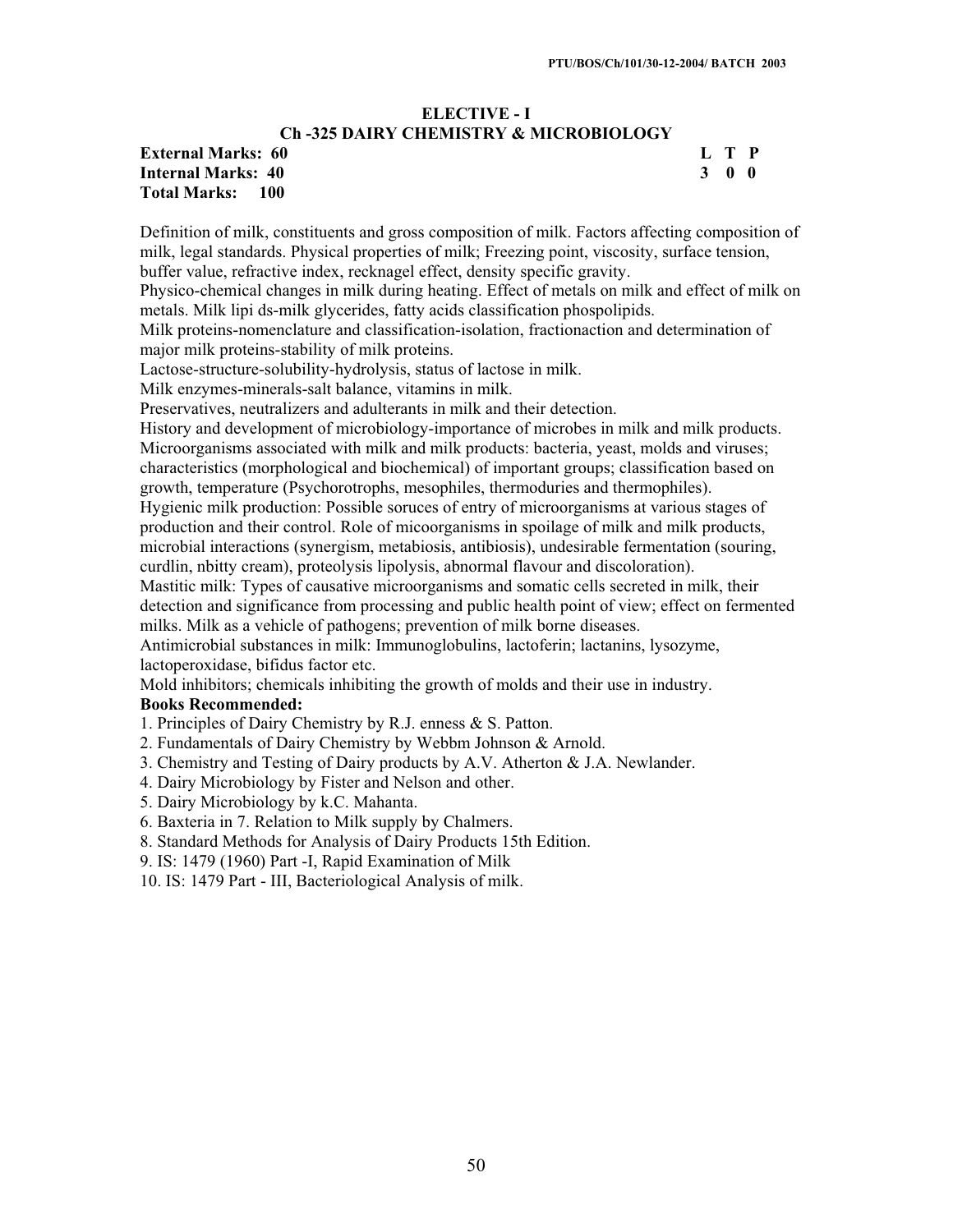# **ELECTIVE -II Ch -324 UNIT OPERATION IN DAIRY INDUSTRY**

#### **External Marks: 60 L T P Internal Marks: 40 3 0 0 Total Marks: 100**

Sanitization: Materials and sanitary features of the dairy equipment. Sanitary pipes and fittings, standards, glass piping, plastic tubing and fittings, gaskets, installation, care and maintenance tubing and fittings. Description of equipment, working and maintenance of can washers, bottle washers; factors affecting weashing operations, power requirement of can and bottle washers. C.I.P cleaning and desing of systems:

Mechanical separation: Fundamentals involved in separation. Sedimentation, principles involved in filtration, types rates of filtration, pressure drop calculations. Gravity settling, principles of centrifugal separation, different types of entrifuges, application in dairy industry, clarifiers, triprocess cream separator, self desludging centrifuge, bactofuge, clarifixator, care and amintenance of separators and clarifiers.

Homogenization: Classification, single stage and two stage homogenizers, aseptic homogenizer pumps. Power requirement, care and maintenance of homogenizers, aseptic homogenizers. Pasteurization; batch , flash and continuous (HTST) pasteurizes, flow diversion vlave, pasteurizer controls, hot water circulation systems, care and maintenance of pasteurizers. Different types of sterilizers; in bottle sterilizers, autoclaves, continuous sterilization plant and aseptic filling machine, oare and maintenance of sterilizers.

Filling operations: Principles and working of different types of bottle fillers and capping machines, Pouch filling machines (Prepack and aspetic filling), bulk handling systems, care and maintenance. Equipments used for mixing, evaporation, drying and gas-solid, liquid-solid separation in dairy industry.

Membrance Processing: Ultrafiltration and revearse omsmosis materials for membrance construction, ultitrafiltration of milk. Effect of milk constituents on permeation rates, reverse osmosis, mode of operation, membrances for electrodialysis. Freezing: Thermal properties of frozen foods; thermodynamics of freezing, prediction of freezing rates, plank's equation, design of food freezing equipments, air blast freezers, plate freezers and immersion freezers, plate freezers and immersion freezers, batch and continuous ice-cream freezers.

Freeze dehydration: Heat and mass transfer, calculation of drying times, industrial freeze dryers. **Books recommended:** 

1. Unit Operations - Mc Cabe and smith

2. Food engineering system - Farral, Vol I & II

- 3. Dairy Engineering by Farral
- 4. food Engineering and Dairy Technology by Kesseler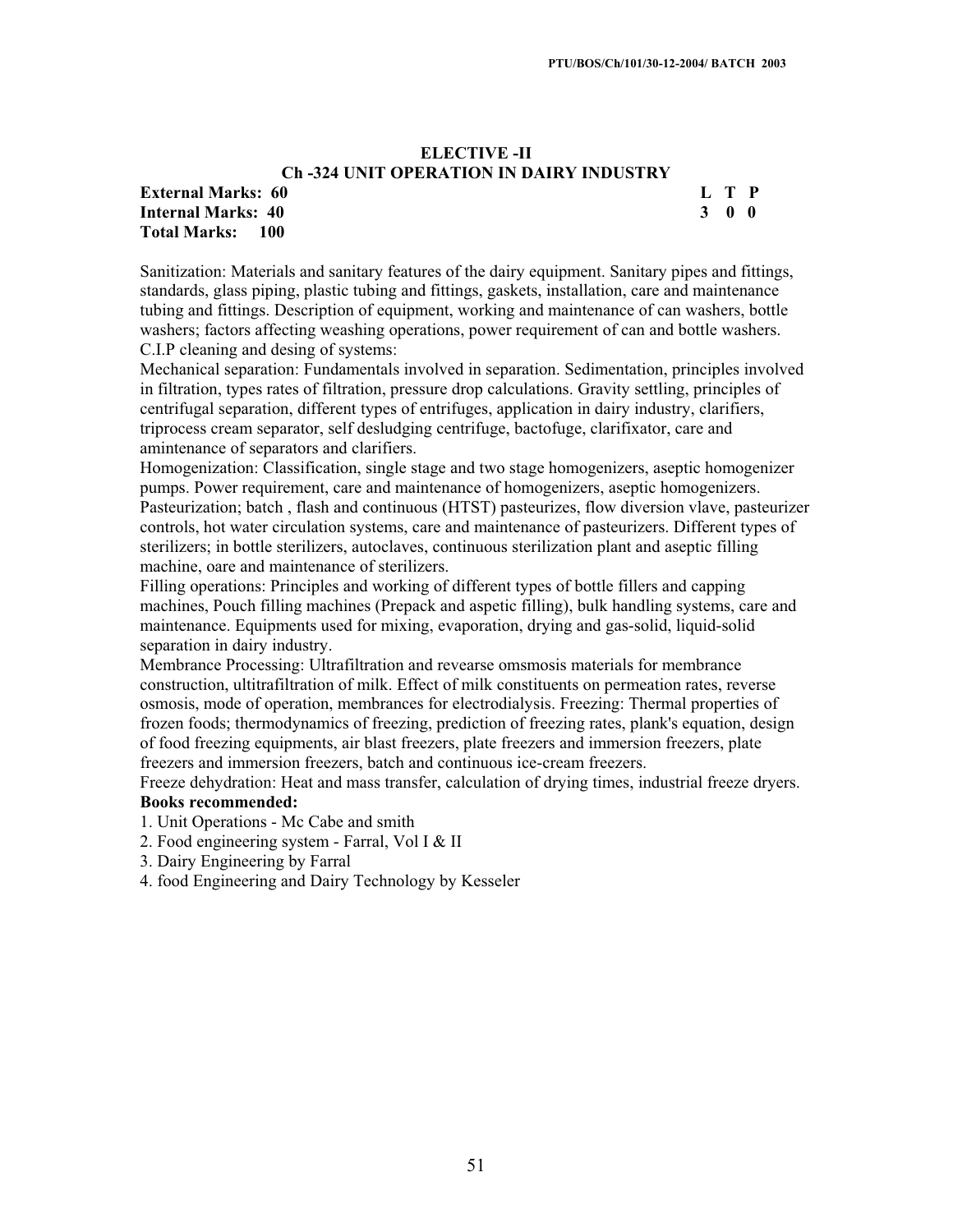# **ELECTIVE - III Ch -424 TECHNOLOGY OF MILK AND MILK PRODUCTS**

| <b>External Marks: 60</b> | L T P |  |
|---------------------------|-------|--|
| Internal Marks: 40        | 3 1 0 |  |
| <b>Total Marks: 100</b>   |       |  |

Market Milk: Definition of milk and illegal/BIS standards for market milk; Necessity for pasteurization; different methods of pasteu rization tests for pasteurized milk and quality control; separation and clarification milk and their purpose. Fat rich; dairy products:

Cream: Efficiency of cream separation and factors affecting it, control of fat concentration in cream, grading, neutralization, standardization pasteurization and colling of cream, preparation and properties of different types of creams; table cream, sterilized cream, whipped cream, plastic steam and frozen cream. Types of creams; table cream, sterilized cream, whipped cream, plastic cteam and frozen cream.

Butter: Introduction to butter making processes, theory of churning, batch and continuous methods, overrun in butter, control of fat losses in butter milk, packaging and storage low fat spreads.

Ghee and Butter Oil: Methods of manufacture of ghee and butyler oil, composition and changes during manufacturing fat contents, grading, rancidity, antioxidants, packaging and storage. Condensed and dried milk: manufacture , packaging and storage of condensed milk; process steps and flow lime concentration of milk, klroller/spray drying of mild; fow diagram properties of dried milks and sweetended condensed milk different varieties of dried milk; evaporated milk and its processing; storage and condensed and dried milk; recent developments in dried milk manufacture; drying of new desicated products like dahi powder, srikhand powder, tea complete etc.

Cheese: Different types of cheese; composition and basic processing steps involved in their manufacture; manufacture of cheddar cheese  $\&$  processed cheddar cheese qualitative line diagram for processing cottage cheese, packaging and storage of cheese.

Ice Cream: Composition of ice cream; assembling of ingredients and processing office cream; hardening and storage; concept of overrun and its significance, batch and continuous process, dried ice cream mixture.

Casein: Different grades of casein; production techniques for casein; composition of casein and its uses.

Lactose: Processing of lactose from why and the process flow diagram; uses of lactose. Traditional Indian Dairy Products:

1. Khoa - classification, methods of manufacture batch and continous, packaging and preservation, Rabri, Malai, Basundi.

2. Chhan - Product description, methods of manufacture, packaging and preservation, chhana based sweets, nutritive value.

3. Paneer-product description, methods of manufacture, packaging and preservation, nutritive value.

4. Srikhand - product description, methods of manufacture packaging and preservation, nutritive value.